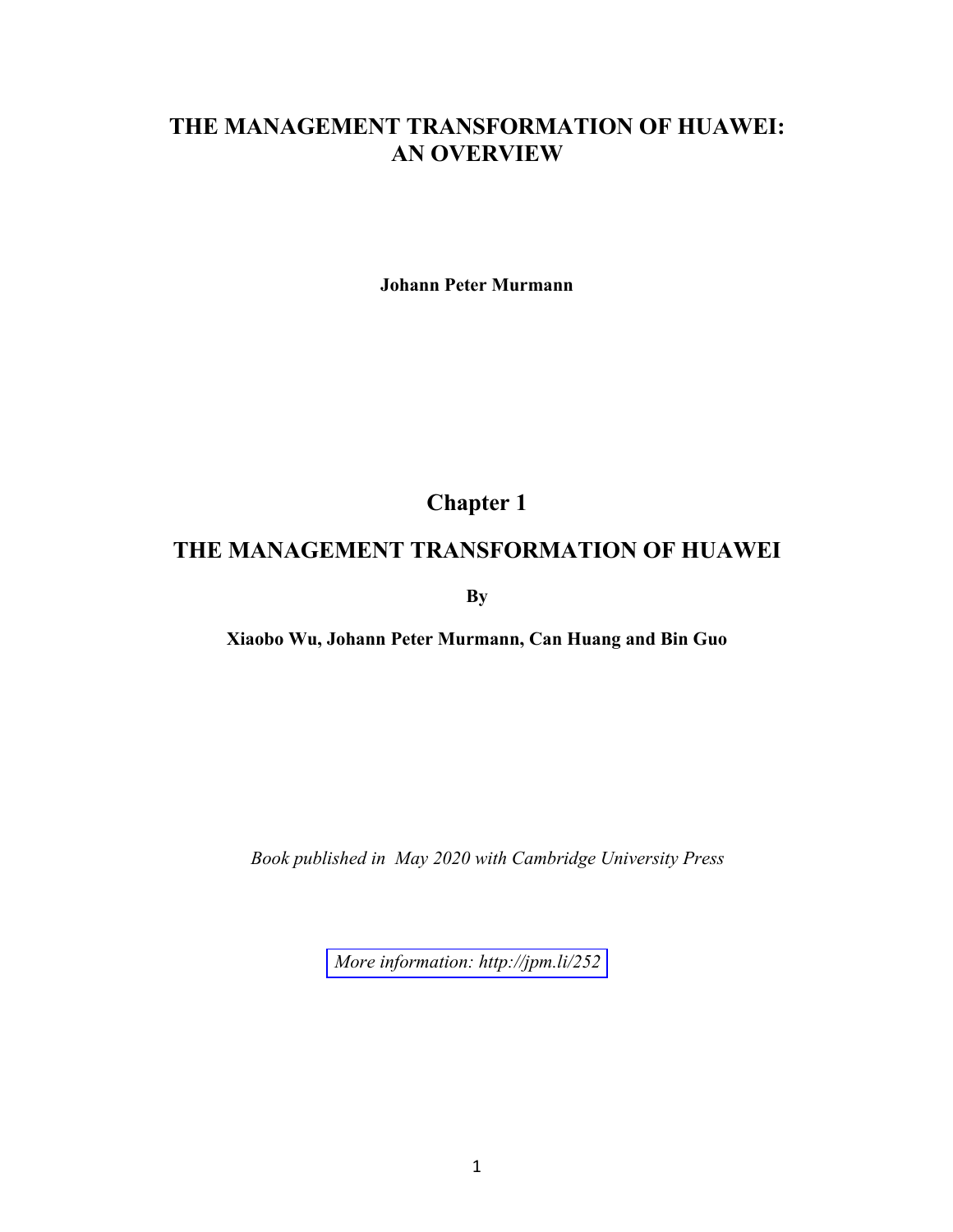# **THE MANAGEMENT TRANSFORMATION OF HUAWEI: AN OVERVIEW1**

**Abtract:** This introductory chapter offers an overview of the entire book on the management transformation of Huawei. Huawei is now China's most prominent multinational company and a leader in 5G mobile telephone technology, which will be rolled out across the world in the next few years. What makes Huawei interesting is its rate of growth and the level of detail in which we can observe not only the creation of routines but also the breaking of routines across most the major functional areas (Management, Product Development, HR, Supply Chain, Finance, R&D, Intellectual Property, and International). This makes Huawei an ideal case to advance the theory of routines and dynamic capabilities to change routines. Hence the book will particularly appeal to academics in the field of strategy, management, and business history.

## **1. Introduction**

 $\overline{a}$ 

Huawei is now China's most prominent multinational company. In 2018, Huawei achieved sales of USD 105.2 billion and operated in over 170 countries around the world, employing around 188,000 people. 45% of all employees are focused on R&D (Huawei, 2019), giving the firm strong technological capabilities. Huawei has now even surpassed Ericsson and Nokia to become the largest telecommunication infrastructure equipment company in the world. It is also the second largest maker of smartphones.

Not surprisingly, academics, business leaders, and policy makers have become very interested in understanding how Huawei has been able to rise from its humble beginnings in Shenzhen as an importer of analog telephone switches to a globally operating information technology manufacturing and service firm. Huawei is now frequently featured on the cover of international business magazines (Economist, 2012) or as a case study in western business schools (Hitt, Ireland, & Hoskisson, 2008; Peng, 2010) because it has accomplished something

<sup>&</sup>lt;sup>1</sup> I would like to acknowledge the helpful comments I have received on this chapter from the key coauthors of this book—Bin Guo and Can Huang. In addition, I would like to thank Richard Nelson and particularly Sidney Winter for helpful comments on the introduction.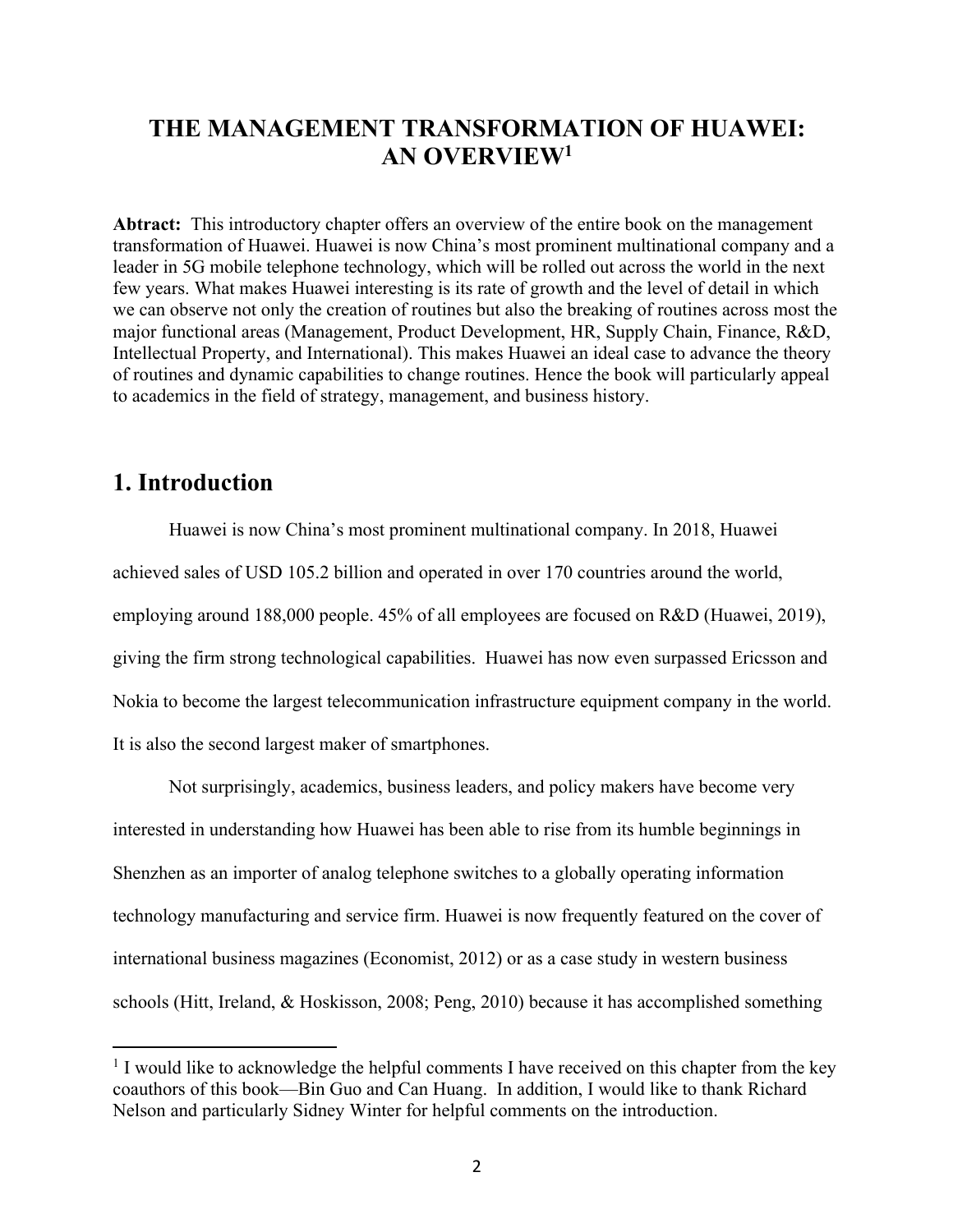that is still rare for a Chinese company: turning itself into a world-leading company and R&D powerhouse.

To date, writing an academic-quality book on Huawei has almost been impossible given that it has been a secretive private company. Until 2010, Huawei did not even publish its governance structure, let alone any information that would make it possible to get deeper insights into how the company operates. Realizing that this secrecy was hurting Huawei's ability to further expand in key international markets, the firm began to open itself up more. Ren Zhengfei, the founder and key leader, started to give interviews to western journalists (Economist, 2014a; Pullar-Strecker, 2013).

More importantly, the firm granted Tian Tao, a Chinese business journalist and long-time advisor to Huawei, along with Chunbo Wu, an academic from Renmin University of China, access to internal company documents. Huawei also gave them permission to interview hundreds of current and former Huawei managers. Based on their research, Tian and Wu published *The Huawei Story* (2015), first in Chinese and a few year later in English. The book provides the most comprehensive account of the development of Huawei since its founding in 1987. It lays out in detail the management philosophy and values that have guided the firm's development as it struggled to overcome its weak financial and organizational capabilities and become an international leader in the information and communication technology industries (ICT). An expanded version of the book was published recently (Tian, De Cremer, & Wu, 2017).

With the help of Tian Tao, Zhejiang University School of Management has set up the Ruihua Institute for Innovation Management to further academic research and teaching on how and why Huawei has been able to outcompete so many domestic and international rivals. Earlier explanations for the success of Huawei emphasize Chinese cost advantages, stronger customer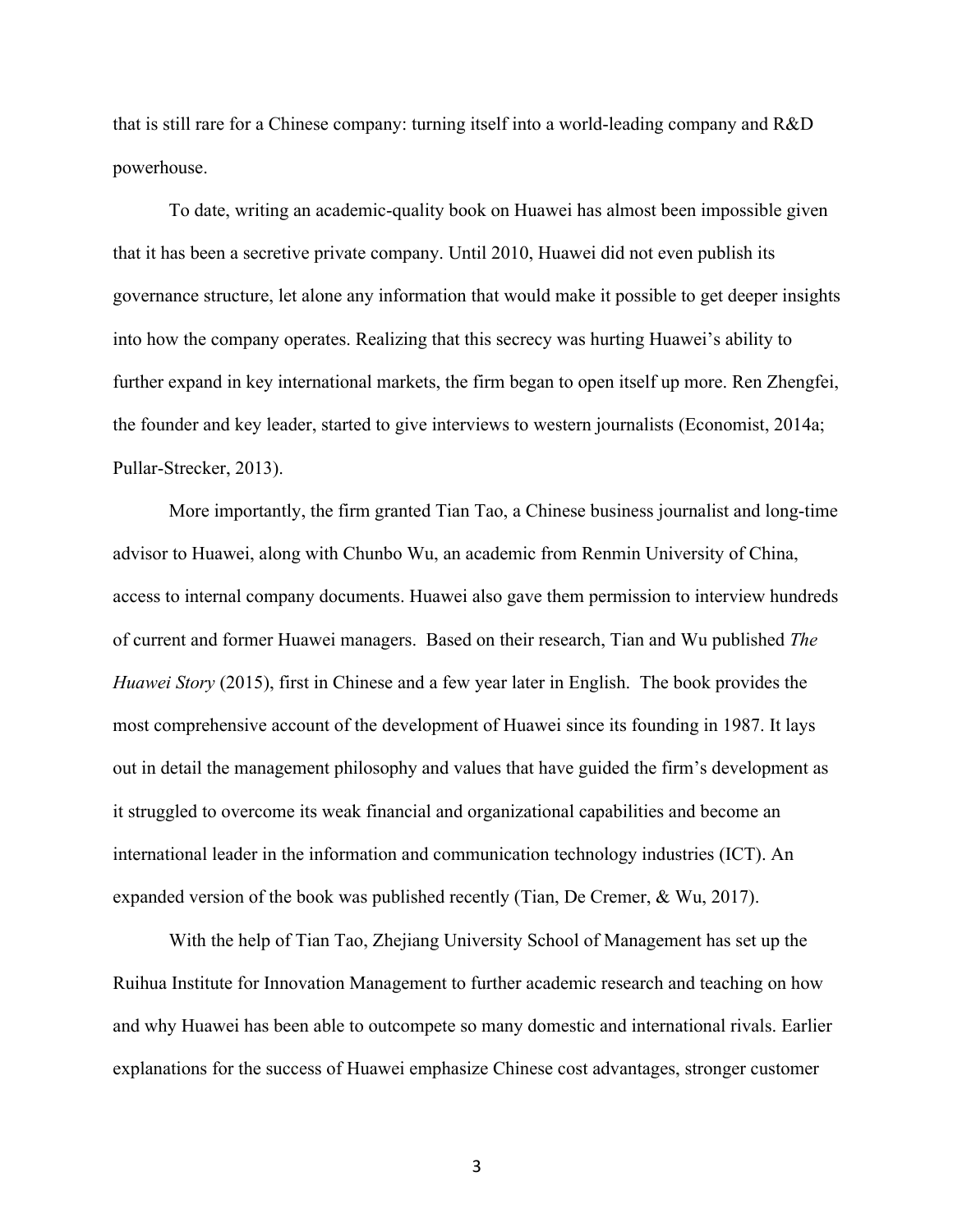centricity, a strategy of first entering peripheral markets before competing in core markets, and the gradual buildup of ever more sophisticated technological capabilities that made Huawei a leader in the next-generation technology of 5G mobile telephony (Fu, 2015; Z.-X. Zhang & Zhong, 2016). As the research at the Ruihua Institute progressed, however, it became clear that at the center of Huawei's success lies an organizational capability to continuously transform itself.

For this reason, we made the decision to write a book entirely focused on Huawei's transformation since its beginning in 1987. We believe that scholars interested in organizational change or more specifically change in Chinese firms will benefit the most from learning about Huawei's transformation capabilities. Because we realized that the development of new and the breaking of old routines is central to Huawei's transformation, we decided to use as our overarching analytic lens the theory of routines-based organizational capabilities (Becker, Lazaric, Nelson, & Winter, 2005; Murmann, 2003; Nelson & Winter, 1982; Nigam, Huising, & Golden, 2016; Parmigiani & Howard-Grenville, 2011; Szulanski & Jensen, 2008; Sidney G. Winter, 2003).<sup>2</sup> We follow here in the tradition of Robert Burgelman, whose studies of Intel have helped advance our understanding the evolutionary processes underpinning corporate transformations (Robert A. Burgelman, 1991; R. A. Burgelman, 2002; Robert A. Burgelman & Grove, 2007). To be sure, there is a large literature on organizational change, and our book is not novel in terms of focusing on organizational change. What makes Huawei interesting is its rate of growth and the level of detail in which we can observe not only the creating of routines but also the breaking of routines across most of the major functions of the firm. This makes Huawei

 $\overline{a}$ 

 $2$  For an excellent review of the routines literature see Parmigiani and Howard-Grenville (2011). For a more recent review see the special issue in Organization Science on routine dynamics (Feldman et al., 2016).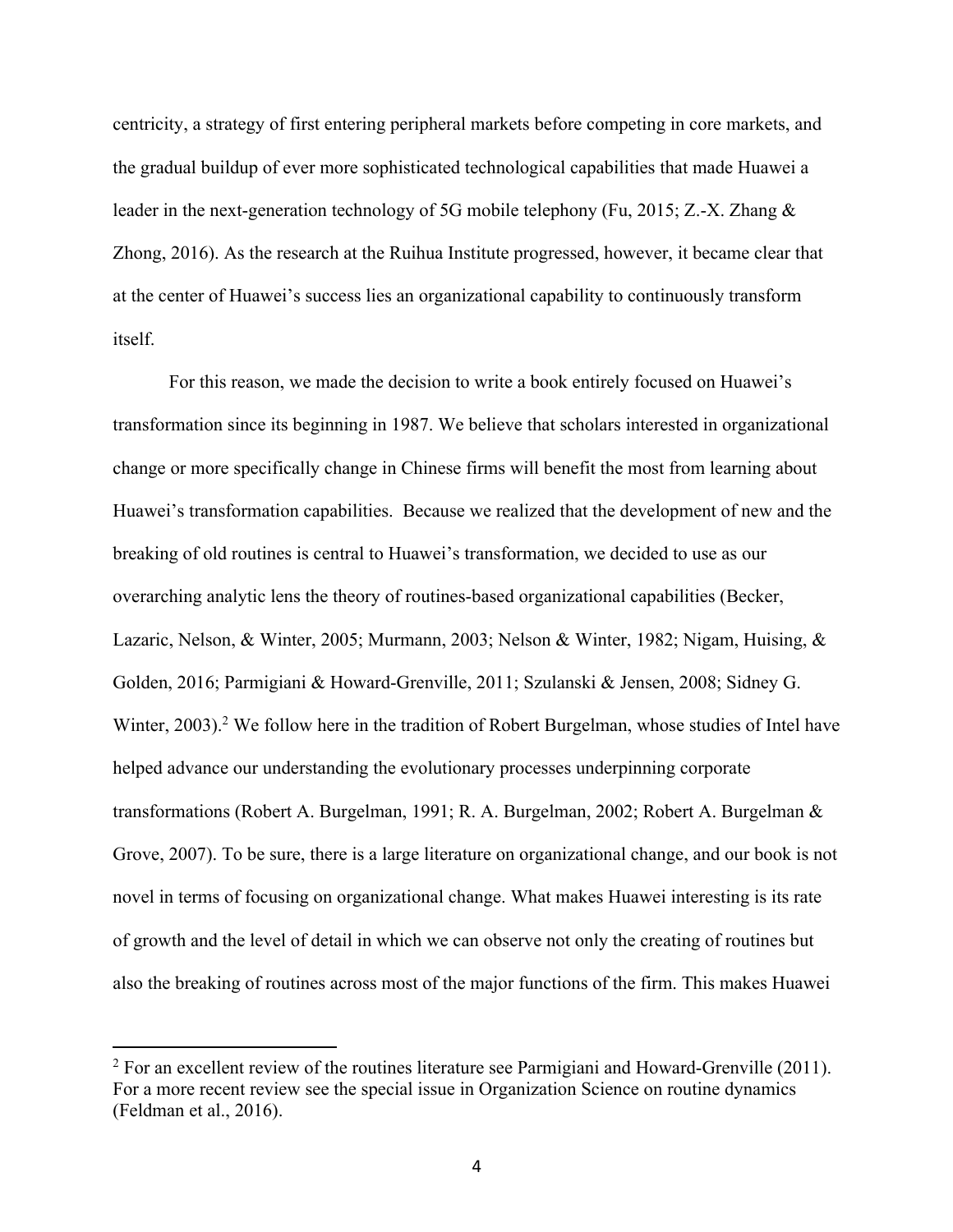an ideal case to advance the theory of routines and dynamic capabilities to change routines. Our book will be particularly appealing to academics in the field of strategy, management, and business history.

In December 2018, Huawei was in the headlines all over western world when its Chief Financial Officer was arrested in Canada on the request of the US government for allegedly violating USA trade sanctions. This event is taking place against the larger backdrop of the US government stepping up its campaign to limit Chinese telecom participation in building 5G networks in Western countries because of national security considerations (Woo, 2018). To avoid false expectations, we would like to be explicit at the outset that the geopolitical struggles over who builds, runs and effectively controls national telecommunications infrastructures is a topic we will not be dealing with in this book. We are focused solely on the management transformation of Huawei. This transformation by itself is worthy of a scholarly investigation. In the conclusion chapter we offer, however, a short appraisal of Huawei's future growth challenges, and in this context we will briefly detail the geopolitical challenges Huawei currently faces as it tries to commercialize its leading technological position in 5G mobile technology.

Our book should not be seen as an official history of Huawei or a mouthpiece for current and former executives. The research team has been entirely independent of Huawei. The views expressed in this book are ours alone. We benefited immensely, however, from our interviews with many former Huawei executives, access to the firm's internal newspapers, and the presentations of many former executives at the quarterly Huawei forum of the Ruihua Institute for Innovation Management. In Appendix B, we list the names of the presenters and the title of the presentations at Ruihua Institute. In Appendix C we provide a list of the interviews we conducted, the persons interviewed and the various positions they had held within Huawei. But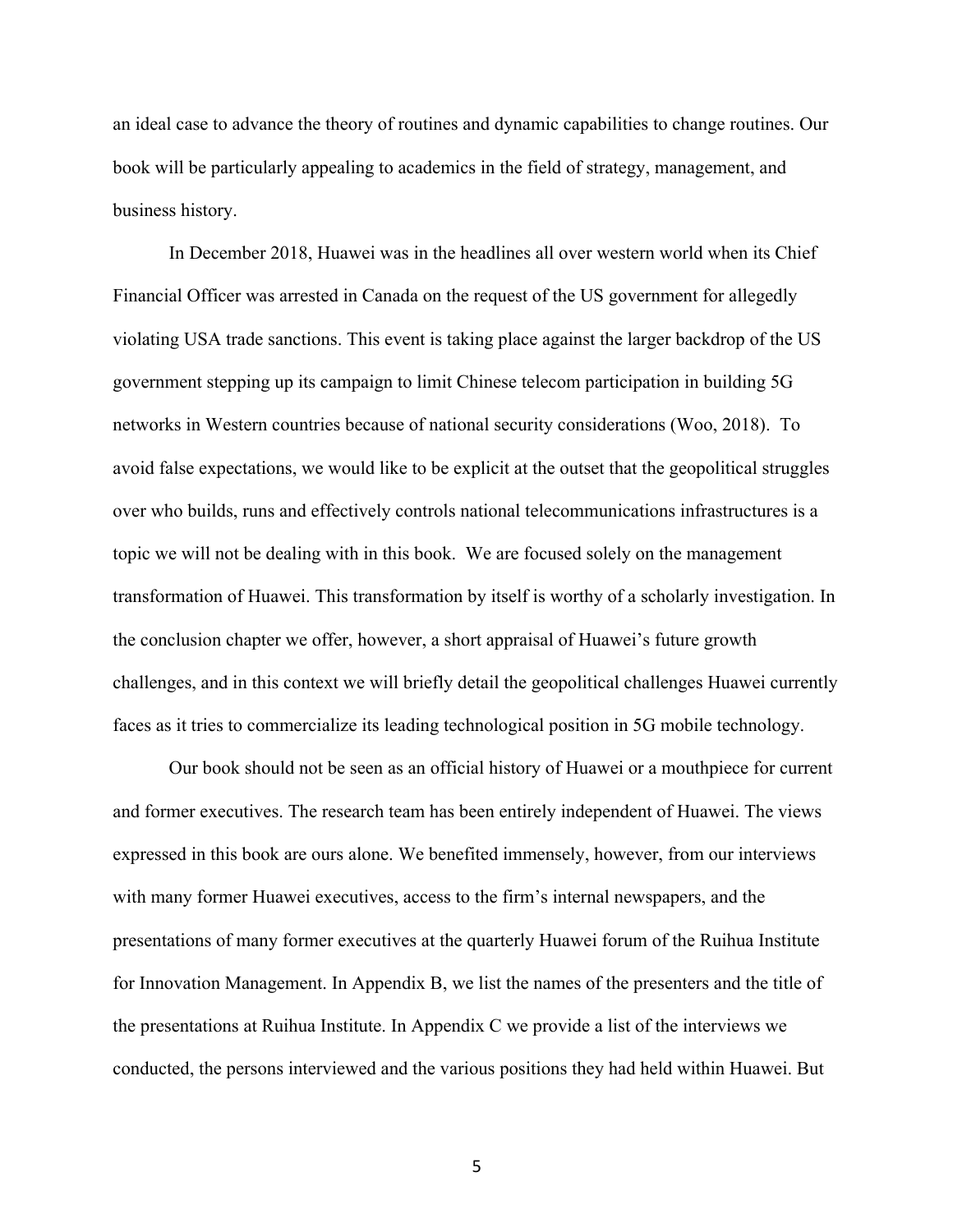we have also drawn extensively on external information, as will become evident in each of the chapters. All information sources are referenced throughout the book.

## **2. A Brief History of Huawei**

Huawei was founded in 1987 by Ren Zhengfei in Shenzhen, where the Chinese government had set up the first special economic zone in May 1980 to experiment with private initiative and foreign investment in what was otherwise a centrally controlled and collectively owned economy (For a sympathetic biography of Ren, see (H. Li, 2017)). It is not a coincidence that the first special enterprise zone was set up right across the border from Hong Kong. Deng Xiaoping, the key political leader in China at the time, became eager to reform the Chinese economy partly because he noticed how much better capitalist Hong Kong had developed than communist mainland China in the previous three decades (Vogel, 2013).

The rise of Huawei parallels in large part the development of Shenzhen as a commercial hub in China. Shenzhen's population increased from around 300,000 inhabitants in 1980 to over 15 million today, making it the most densely populated city in China (Shenzhen Standard, 2014). Ren Zhengfei, who previously had worked as a civil engineer in the Chinese military corps of engineers, started Huawei just as the Chinese government started a strong push to upgrade the telecommunications infrastructure across the country. In 1978, China had only 2 million telephone subscribers and a total capacity of 4 million lines (Tian & Wu, 2015, p. xviii). In 2015, there were over 1.3 billion mobile phone users (Statista, 2016a). In one generation, having a telephone went from a luxury to what is perceived as a necessity of daily life. Visit any large Chinese city today and you will notice that all people have smartphones in their hands. To get the entire Chinese population connected with mobile phones, the investments that had to be made in telecommunications infrastructure were massive.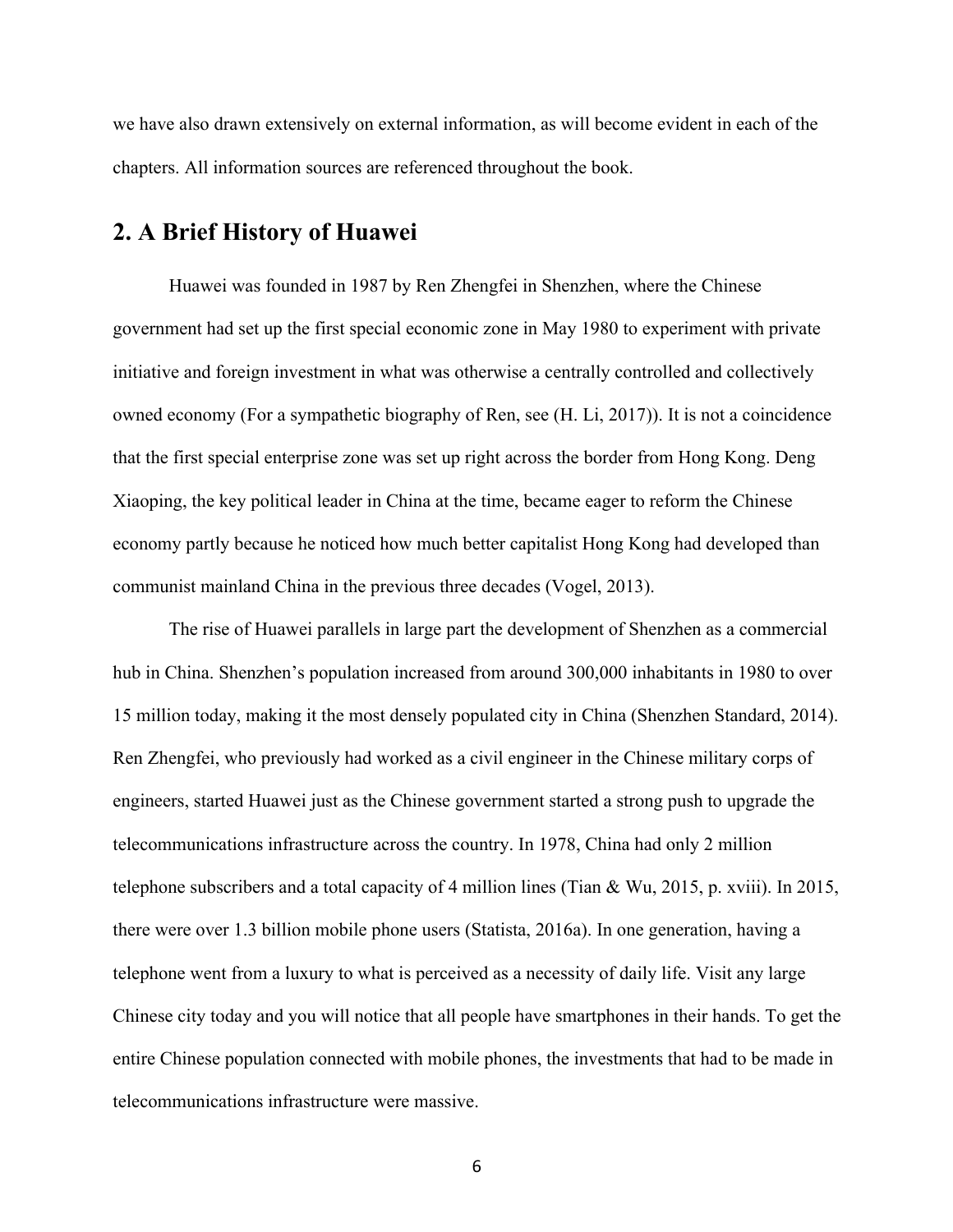A key element of Huawei's history is that it faced fierce competition from the beginning both from domestic and international players. In light of how successful Huawei has become, it is easy to fall into the trap of thinking that the firm's success was foreordained and that the rise to the top was easy and smooth. When Huawei entered the Chinese market in 1987 as a mere importer of telephone switches, the technologically sophisticated Western firms— Ericsson, Alcatel, Siemens, AT&T (later called Lucent Technologies), Northern Telecom (later called Nortel), Fujitsu and NEC from Japan—were all competing for orders in China (Tian & Wu, 2015, p. xxiv). What is more, in the mid-1980s there were many Chinese entrepreneurs and managers of state-owned local companies who regarded the growth prospects of the telecommunications equipment market as attractive. According to Tian and Wu (2015, p. xxv) at least 400 firms entered the market in this period, creating strong competition also at the lower technological end of the market.

For anyone who has studied the development of industries in other countries, the magnitude of entries into Chinese markets that were opened to new entrants is typically by an order of magnitude larger than in other countries. Klepper (2015) provides extensive data on US industries and Murmann (2013) for other countries, demonstrating this fact. As part of their research on the textile color industry in China, Jiang and Murmann (2012), for example, encountered at least 800 Chinese start-ups in the 1980s and 1990s. Turning to a more contemporary example, in addition to the well-known Chinese smartphone brands Huawei, Lenovo, HTC, and Xiaomi, at least 445 other firms manufactured smartphones in China in 2015 (Ibisworld, 2015). No other country comes anywhere close to this large a number firms competing in the same market. One reason for this is clearly that the Chinese population of 1.3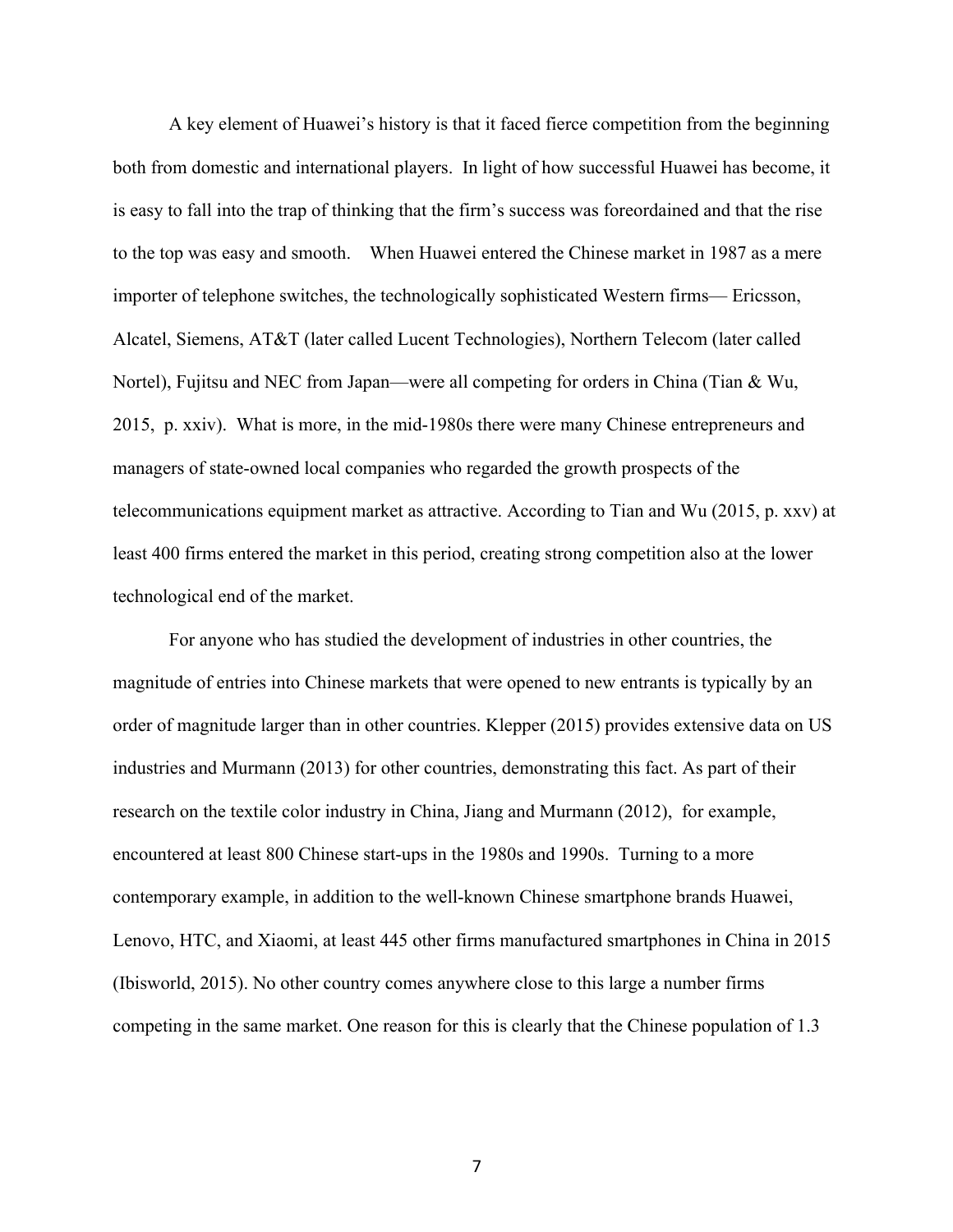billion people is four times larger than that of the United States, which is the largest market among the Western countries.

Huawei faced strong competition from the beginning, and competition in the industry continued to be fierce over the next 3 decades even though the global telecommunications equipment market increased from 119 billion US \$ in 1993 (U.S. International Trade Commission, 1998) to 354 billion US \$ in 2011 (Statista, 2016b). Especially when the internet bubble burst in 2001, many ICT firms struggled with overcapacities. Since then, many of the key players have merged because they could no longer compete successfully as standalone companies. Between 2006 and 2016, the telephone equipment businesses of Nokia, Siemens, Alcatel and Lucent successively merged in the hopes of being able to better compete with Huawei and now operate under the Nokia name (Nokia, 2016). By 2013, Huawei became the largest telephone network equipment supplier in the world and over the years moved from simply making equipment to offering turnkey solutions.

To make sense of the rise of Huawei graphically, we have created Figure 1. It compares the growth of Huawei since its foundation in 1987 to three other firms: Ericcson, its chief international competitor in the telecommunication industry, ZTE, its chief domestic rival in that industry, and finally Cisco, a chief rival in the networking and switching business.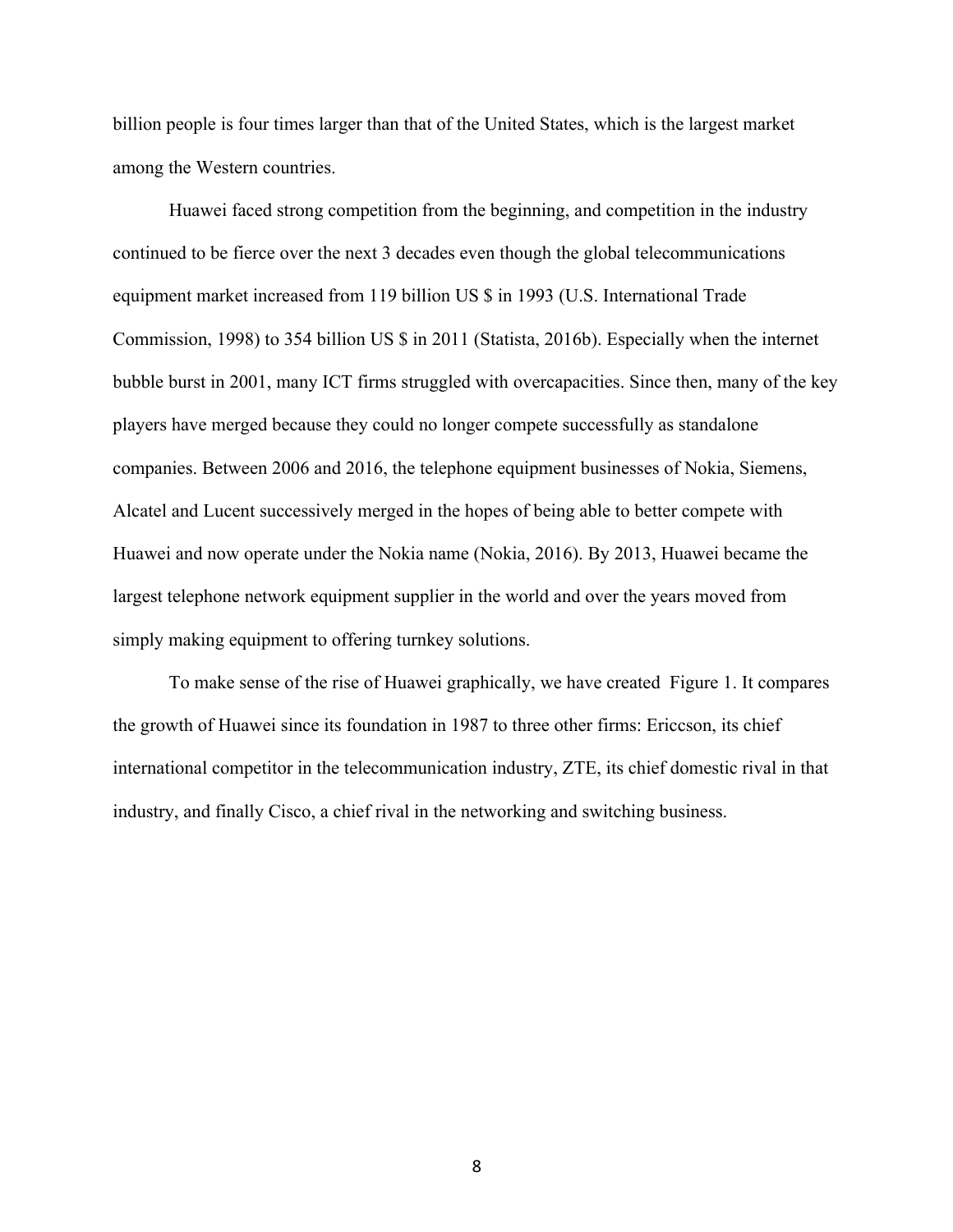# **Figure 1: Sales Growth of Huawei, ZTE, Cisco and Ericsson since 1987 (in Million US\$)**



Source: Company Annual Reports

Figure 1 nicely illustrates how Huawei's higher growth rates have left all competitors behind. Huawei's sales surpassed those of Ericsson in 2012 and those of Cisco in 2015.

As Huawei overtook Western rivals, taking further market share away from these players became strategically unviable. Governments across the world would not have allowed Huawei to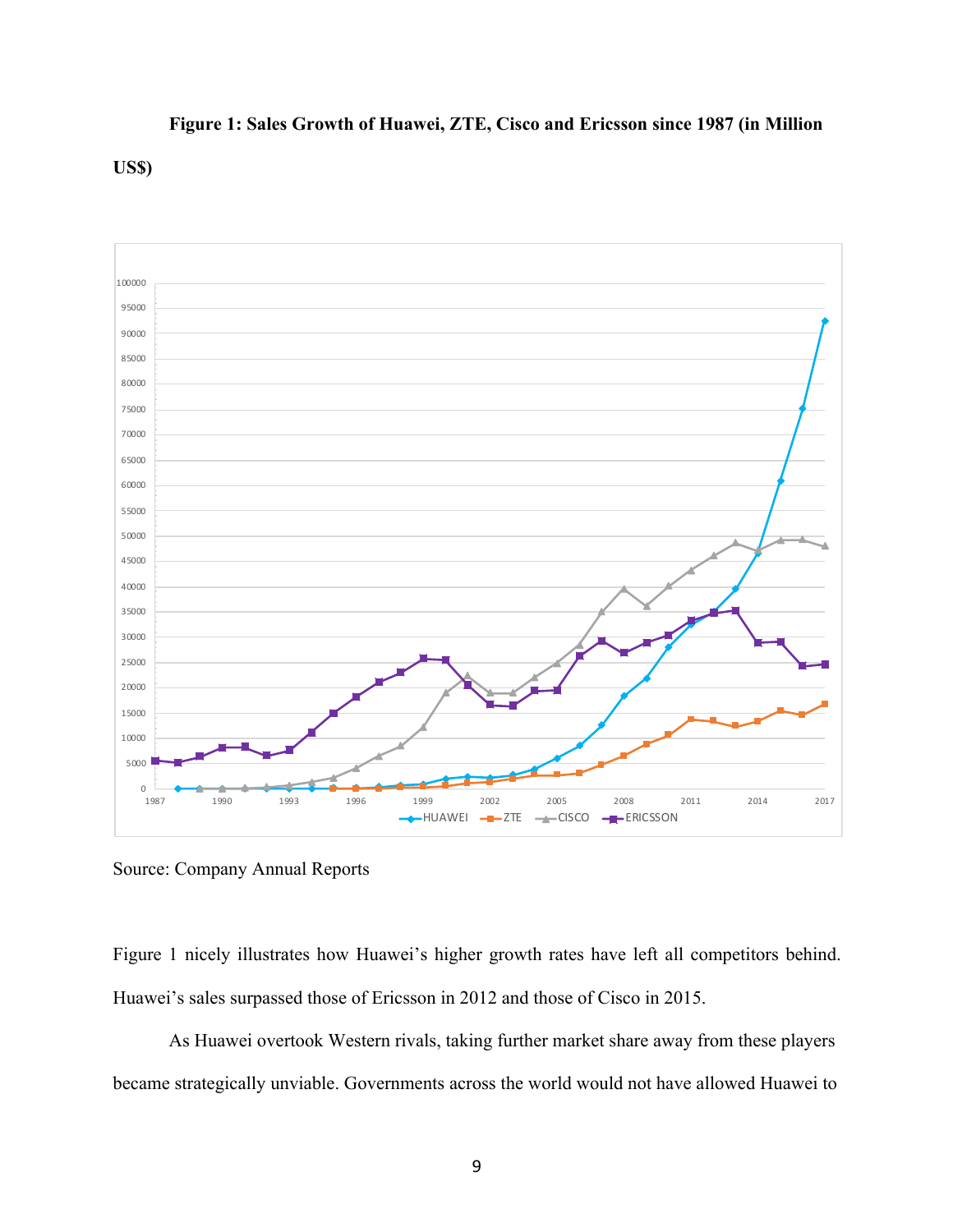become a monopolist. This is one reason why Huawei sought further growth in related industries. In 2002, it started to make handsets and related consumer goods as a contract white goods manufacturer, and since 2009 Huawei has sold smartphones under its own brand using the market leading Android OS (Gedda, 2009). The smartphone business has been Huawei's fastest growing segment since 2009, turning Huawei into the second best-known Chinese consumer brand in the Western countries behind Lenovo. In 2015, Huawei became the third largest manufacturer of smartphones in the world after Samsung and Apple, shipping 76 million units and gaining 8.7% market share (IDC, 2016). Huawei also entered the enterprise ICT equipment sector, producing everything from corporate networks, storage and security system, routers, IP telephony and video conferencing systems, to cloud solutions and other ICT services (Huawei, 2016b). Here, Cisco is one of the main competitors (Reckoner, 2013). In terms of the relative sizes, consumer sales (largely smartphones) is Huawei's largest segment with 48.4 percent of sales, followed telecommunication network equipment and services sales to operators (carriers) with 40.8 percent, and the enterprise sector accounting for 10.3 percent of sales (Huawei, 2019).

Huawei's remarkable growth history is visible in Figure 2, which tracks the number of employees and total sales over time. The figure makes it plain that looking back over the past 3 decades, Huawei grew at moderate rates before 1995, subsequently growth rates accelerated until around 2003, and then there was another dramatic jump in growth rates. (Appendix A presents the exact numbers for each year.) These growth rates cannot simply be explained pointing to favorable market conditions that would have allowed all competitors to grow. Many western competitors mentioned earlier declined over the past 15 years, and Huawei undoubtedly became stronger as an organization at the expense of its western competitors.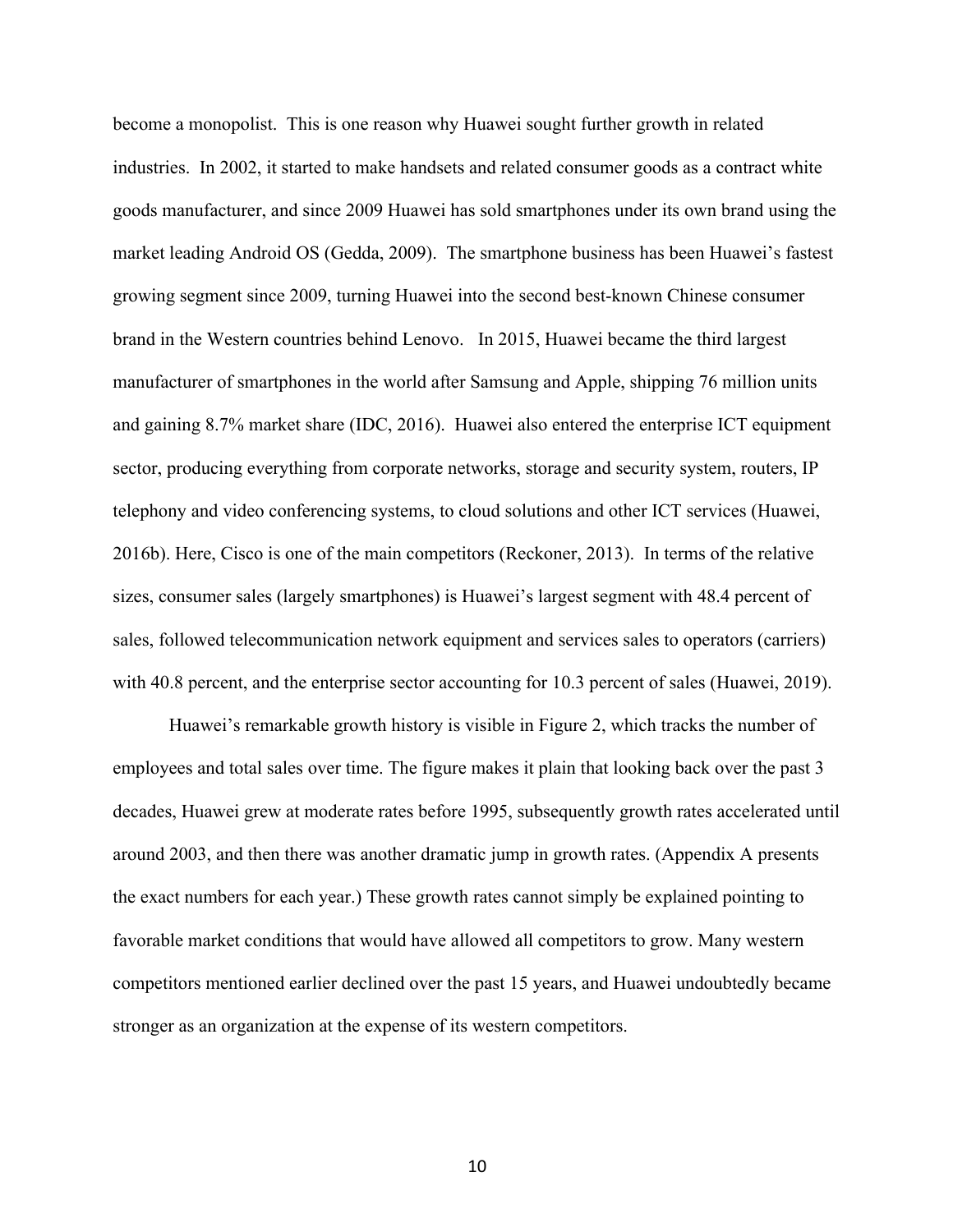The chapters that follow analyze in detail aspects of Huawei's transformation. To set the stage, it is useful to discuss a number of key features of Huawei that are in the background of all these transformation initiatives.

# **Figure 2: Huawei's Revenues and Employees, 1987-2015, and the Timing of Major Transformation Initiatives**

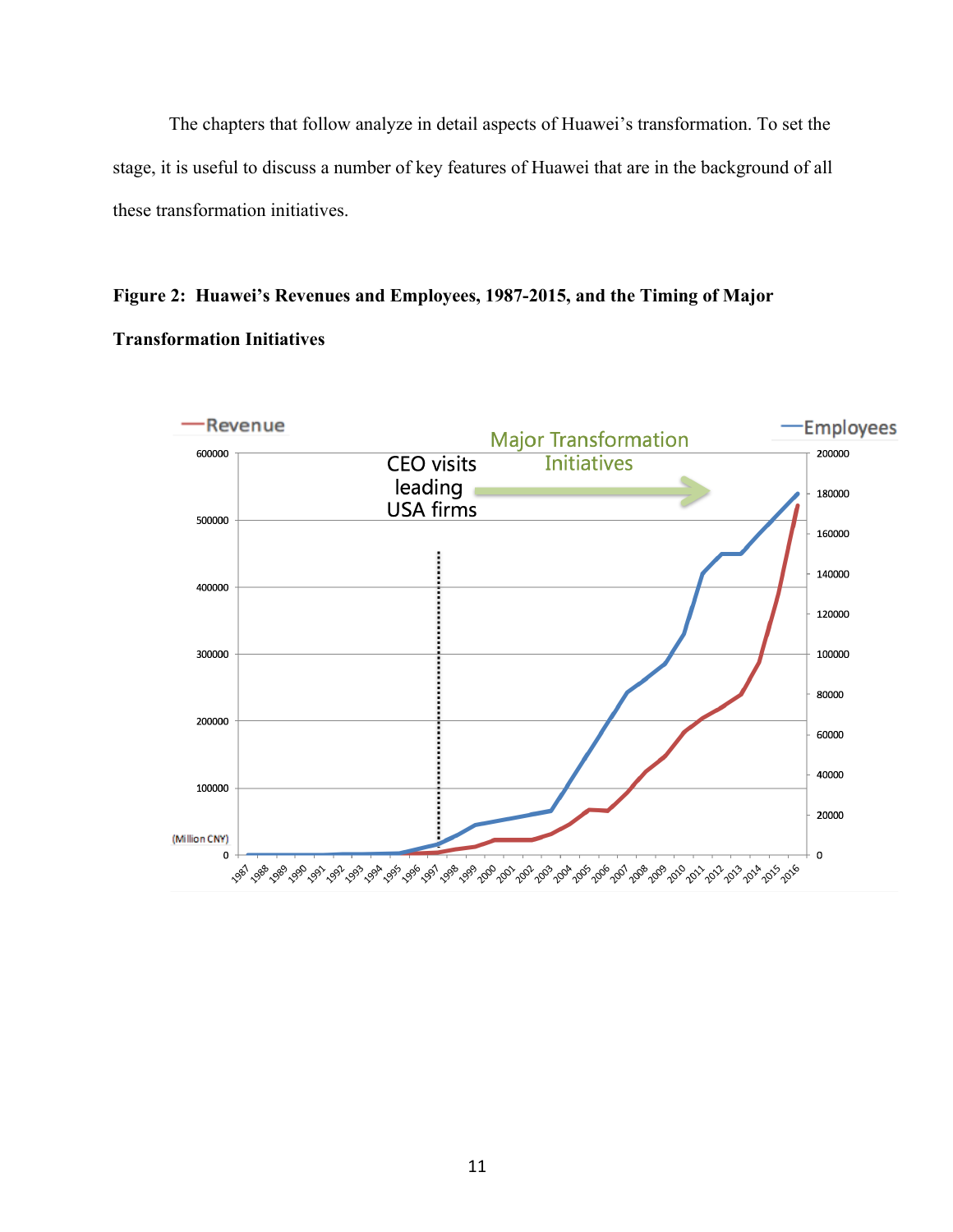### **3. Key Features of Huawei's Management Philosophy and Culture**

When a company becomes as successful as Huawei and when it seems to have as strong as culture as Huawei has today, it is easy to fall into the trap of concluding that the firm possessed the values underpinning the culture from day one. Even if one can show that the founders already possessed these values at the beginning of the venture, it is a mistake to conclude that all employees who joined the firm would automatically embrace the same values. Huawei experienced significant organizational problems as the firm grew from 50 employees in 1991 to 5,600 employees in 1997 precisely because this 100-fold increase in staff numbers undermined the shared culture and philosophy that the founding team may have had. Our book details many initiatives whose clear aim was to create and then maintain a shared culture and esprit de corps as so many new employees were joining the firm every year.

Peter Williamson is one of the best-informed Western scholars of Chinese firms (Wan, Williamson, & Yin, 2015; Williamson, 2010). When asked to characterize strategy formulation at internationally known Chinese firms such as Alibaba and Tencent, Williamson explains: "Leaders of private Chinese firms simply made it up as they went along" (Williamson, 2015). Unlike firms in the West, a blueprint that the first private companies in China could follow in the high uncertainties in the Chinese environment did not exist. While China recognized the legitimacy of the private sector already in the 1988 revision of its constitution, property rights in the Western sense of the word were not as secure as they are in West from interference from the state (M. Zhang, 2008). Legally speaking, the Chinese constitution did not formally recognize legality of private property until 2004 (Nee & Opper, 2012; M. Zhang, 2008) and its institutional environment makes it more difficult than in the West to predict what policies the government will enact five years later (Lewin, Kenney, & Murmann, 2016). Williamson's description of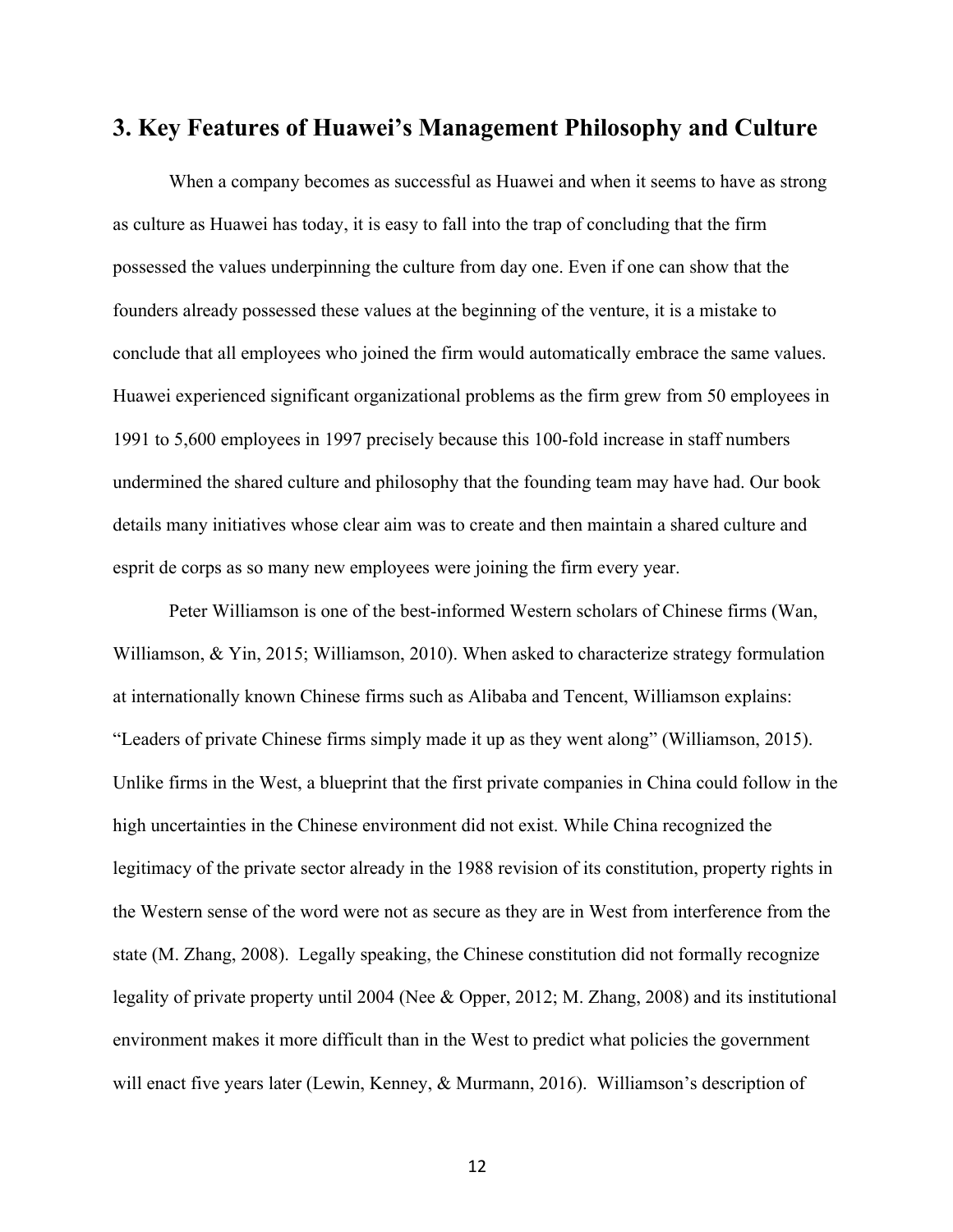Chinese strategy-making at what now have become leading private companies is reminiscent of Deng Xiaoping's often invoked the aphorism "that he groped for the stepping stones as he crossed the river" (Vogel, 2013, p. 2). He used this aphorism to articulate his incremental approach to transforming the centrally planned economy into one that extensively used market mechanisms to allocate resources. Hence any well-read executive living China during the 1980s and 1990s would likely have come across this idea of approaching major changes incrementally.

There is strong evidence that Huawei's co-founder and long-time CEO Ren Zhengfei also "made up" the strategy as Huawei developed from a small importer of telephone exchanges to a globally operating multinational. And just the case of Deng, Ren came to adopt the general philosophy that one needs to proceed incrementally in an environment where so many things change. While by no means a dominant view in Western academic writing on firm strategy, building on the work of the political theorist Lindbloom (1959), James Brian Quinn (1980) has termed this approach as "logical incrementalism." Ren admitted,

"I am half-literate about technologies, corporate management, and financial affairs. I am trying to pick up and learn about these things along the way. So I must gather a number of people and let them play their own parts so that the company may move forward. Personally, I must remain modest, and depend on the collective power" (Tian & Wu, 2015, p. 114).

We will return later to the question of when and to what extent Ren used collective decision making during the first 20 years of Huawei's existence. Tian and Wu (2015, p. 71) report that ever since Ren co-founded Huawei in 1987, he has been reading widely on history, economy, politics, society, humanity, literature, and the arts to find good ideas for how to improve the way Huawei is managed. He also has been talking to many different leaders both in China and in the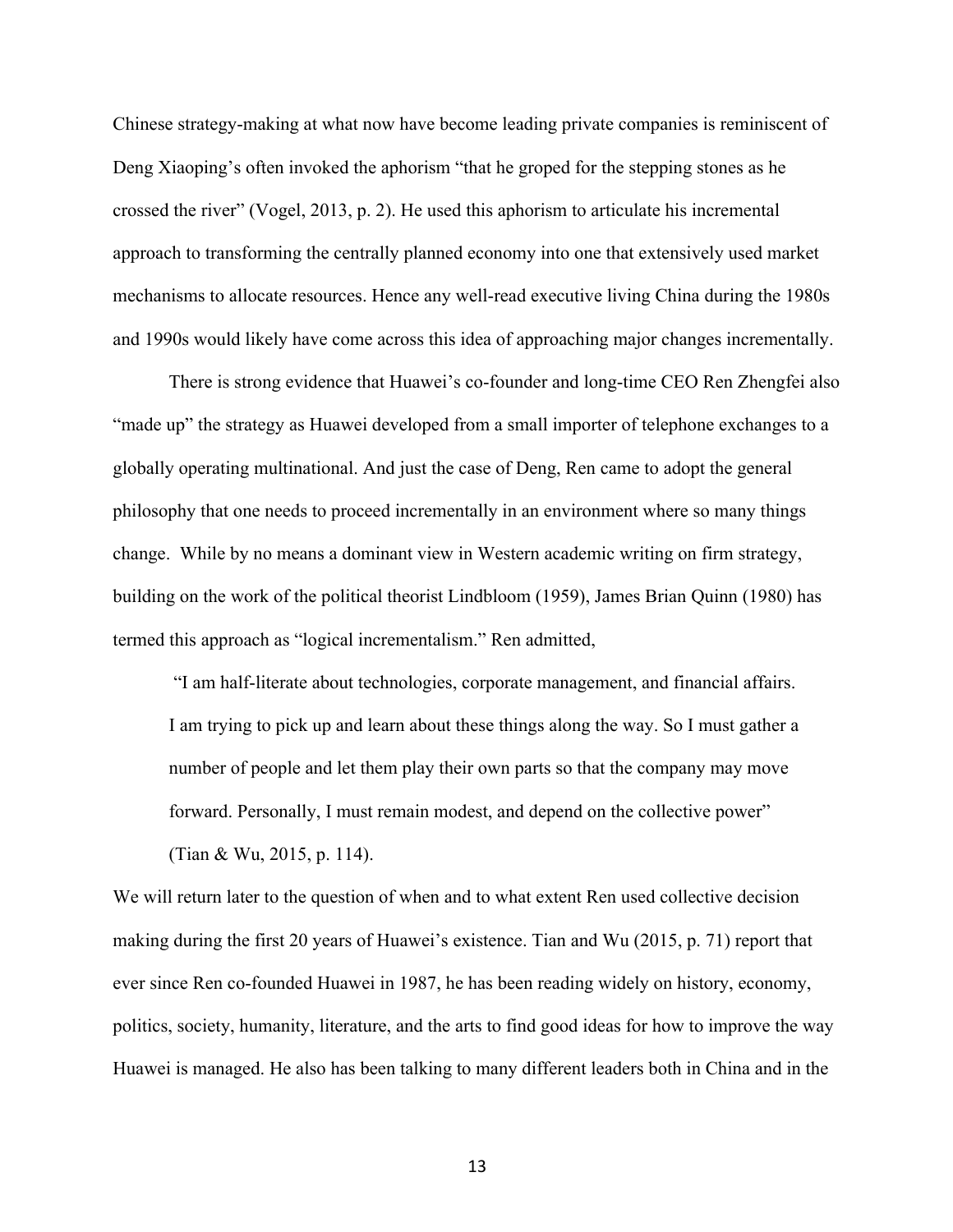West to refine his thinking about best management practices for the different stages of the firm's development (Tian and Wu, 2015, p.122). Conversations in 1997 with CEOs of leading of US tech firms such as IBM, Lucent (Bell Labs) and HP, for example, solidified his conviction that Huawei needed a radical transformation of its operating procedures to continue its growth and catch up in efficiency with global leaders. To bring some precision to the discussion of how Huawei's management philosophy developed, it is useful to trace the key management ideas Ren articulated for Huawei over time, where he likely got the ideas from, and when—during the 30 years of Huawei's existence—these ideas became central in the way the firm was managed.

Since 1997—10 years after the start of the firm—the two central management principles that the leadership of Huawei has believed to be key for being successful in the telecommunications industry are *customer centricity* and *dedication* of all employees to the corporate goals of Huawei (De Cremer & Tian, 2015). Ren leaves out no opportunity to communicate that customer centricity is the most important principle. In a recent interview with the Forbes China correspondent L. Yang (2015), Ren explained:

"Our culture is very simple: staying customer-centric and inspiring dedication. In this world, our customers treat us best, so we need to devote ourselves to serving them. As we want to earn money from our customers, we must treat our customers well, and make them willing to give us their money. In this way, we establish good relationships with them. How can we serve our customers well? By working hard despite all the hardships we might encounter."

It is useful here to recall that corporate management always involves a complex tradeoff between different goals and stakeholder groups who to some extent have incompatible objectives. This is what makes top management always challenging and also explains why computers have not yet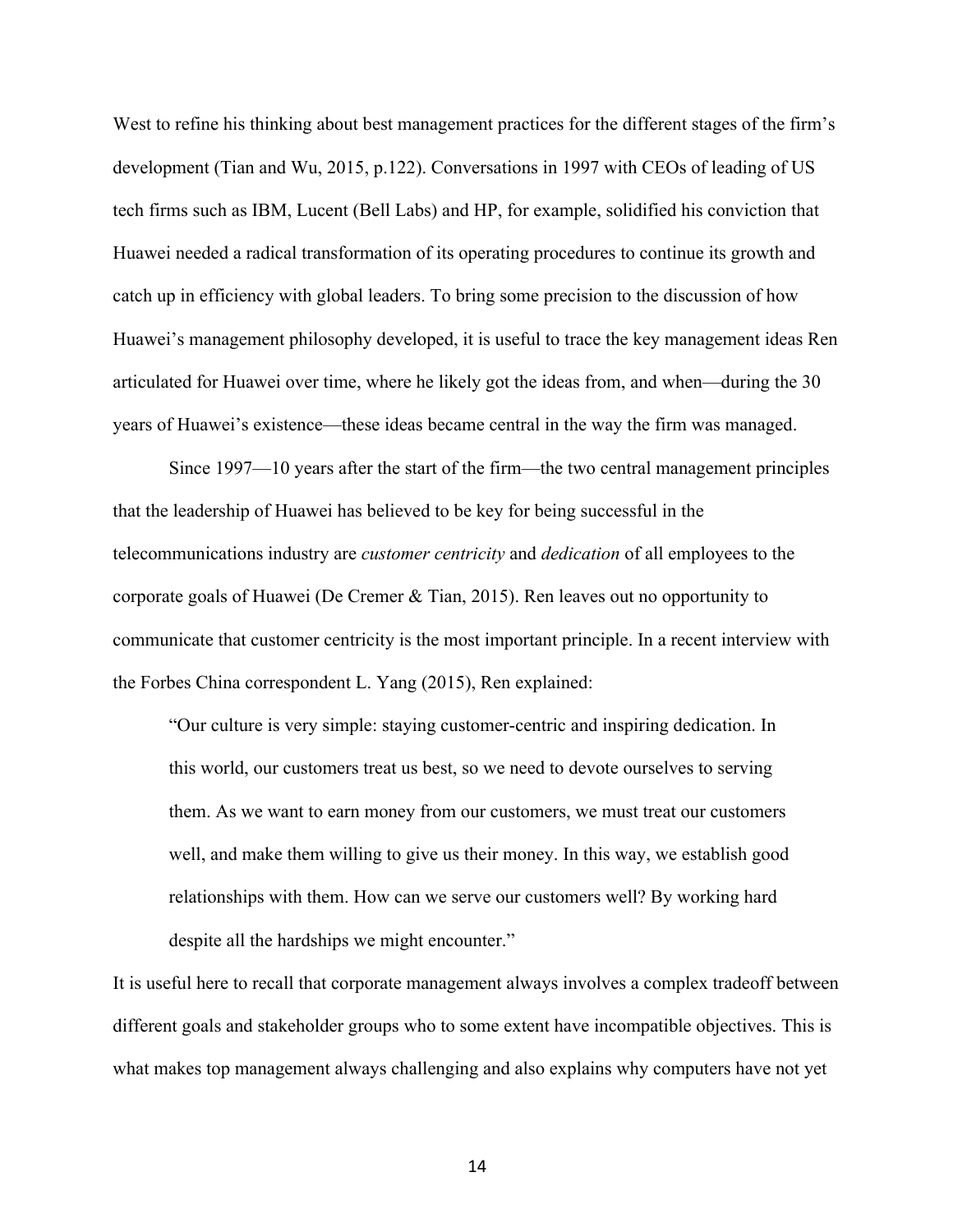replaced CEOs. Consider one simple tradeoff: If you want to give employees a 30% increase in salary to increase their job satisfaction, you typically will not achieve the same profits that you would have made before the pay raise. Even if employees are more motivated, they are very unlikely to be 30% more efficient. This means that every company explicitly or implicitly has to trade off the different stakeholders—be they employees, shareholders, customers, government, or society at large.

However, to provide direction to employees regarding what goals they should focus on and prioritize when in doubt how to resolve conflicting goals, companies frequently elevate one stakeholder group to be the most important one. Under the leadership of Herb Kelleher (1981- 2001), for example, Southwest Airlines told all managers that their top priority was to provide value to employees in the form of a superior and more fun work environment allowing the firm to attract a high-quality work force even though it only paid industry average wages (Hallowell, 1996). Kelleher and his team believed that happy employees treat customers well, and happy customers in turn come back very often, filling the planes of the airline, which in turn allows the company to make very good returns for its shareholders (Gittell, 2003).

By contrast, inspired by economists such as Milton Friedman (1970) who argued that firms should be focused on increasing profits for shareholders, many American CEOs between the 1980s and the financial crisis in 2008 elevated the goal of increasing shareholder value to be the most important goal of their corporations. The logic in this approach goes like this: To make consistent profits, companies need to offer products and services that provide value to customers. If not, customers will abandon the firm and no profits will be made. Similarly, companies need to pay a fair wage to employees if they want to keep good human resources that allow them to provide products and services that are valued by customers. But without having profits for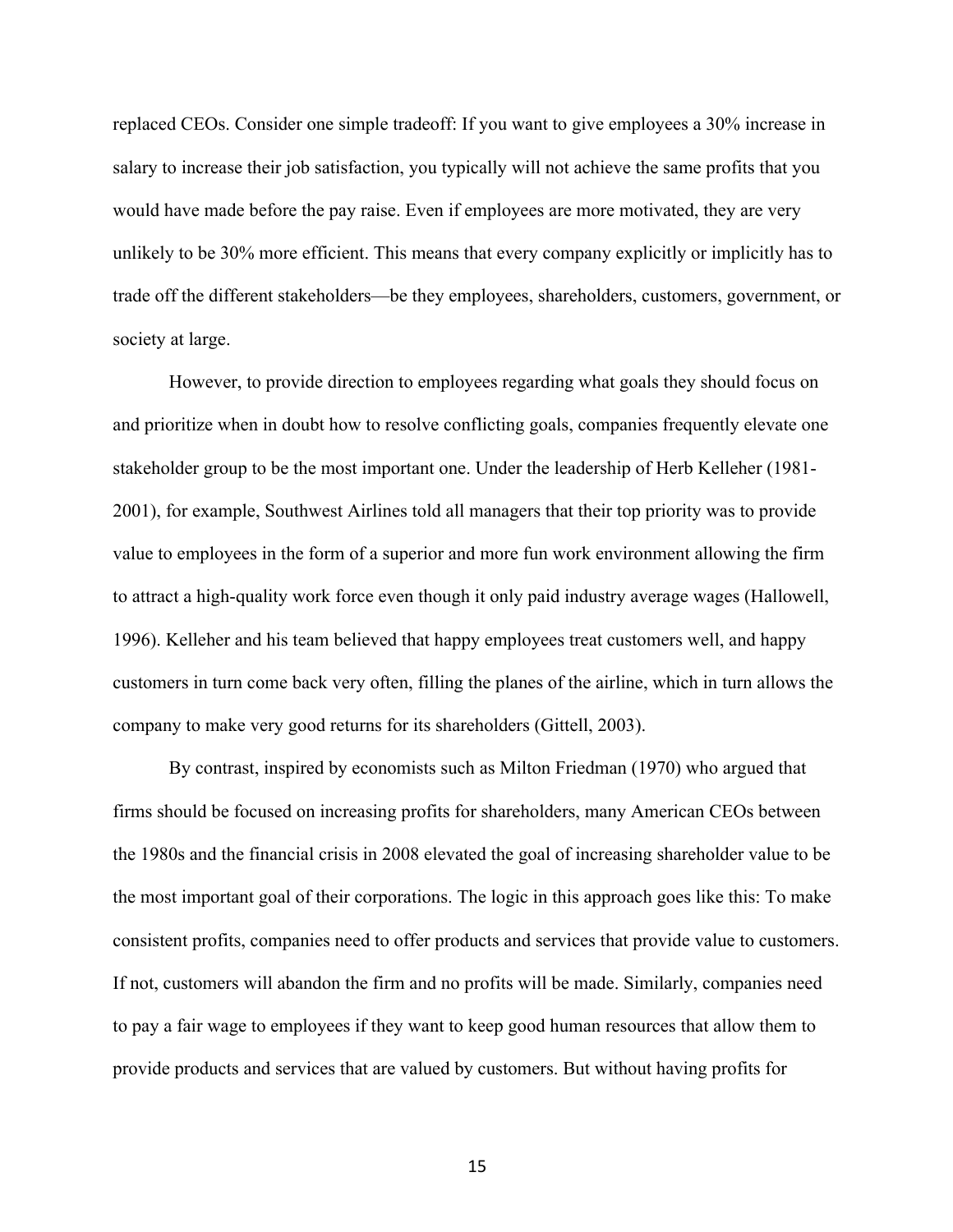shareholders as the most important goal—so the argument goes—firms waste valuable resources and society is worse off. Having business organizations focus on shareholder value is seen as optimal for society. Fairly or not, Jack Welsh, who was the CEO of GE from 1981 to 2001 and under whose leadership the value of GE increased by 4000%, was held up as the best example this new focus on shareholder value. In the case of Huawei, the focus is once again different: All employees since 1997 have been systematically told to prioritize customers over all other stakeholders.

Peter Drucker (1974) is the management writer who popularized the idea that companies should center their efforts on satisfying customers. The logic of this view runs like this: Customers are the ones who are paying all bills. Without them, no benefits can be distributed among employees, shareholders and the tax office. So the primary task of any company that wants to flourish should be to focus on continuously providing value to customers. If managers figure this out, everything else seen as relatively straightforward.

The first time a focus on *customer centricity* is mentioned in any of Huawei's printed communications is in the context of drafting a constitution for the firm—the so-called Huawei Basic Law. The drafting process started in 1996 and was completed in 1998. (We have translated the Huawei Basic Law document from Chinese and provide the full text of it in Appendix D). The goal of the constitution was to apply the same principles of management to all different parts of the growing firm. There is no evidence that Ren got the idea of focusing the firm on customer centricity directly from Peter Drucker. According to C. Li (2006), Ren learned the concept from Louis Gerstner, whom Ren visited in 1997 and who received world-wide fame in management circles when he saved IBM from collapsing by undertaking one of the most dramatic corporate transformations in the 1990s. Gerstner later described his change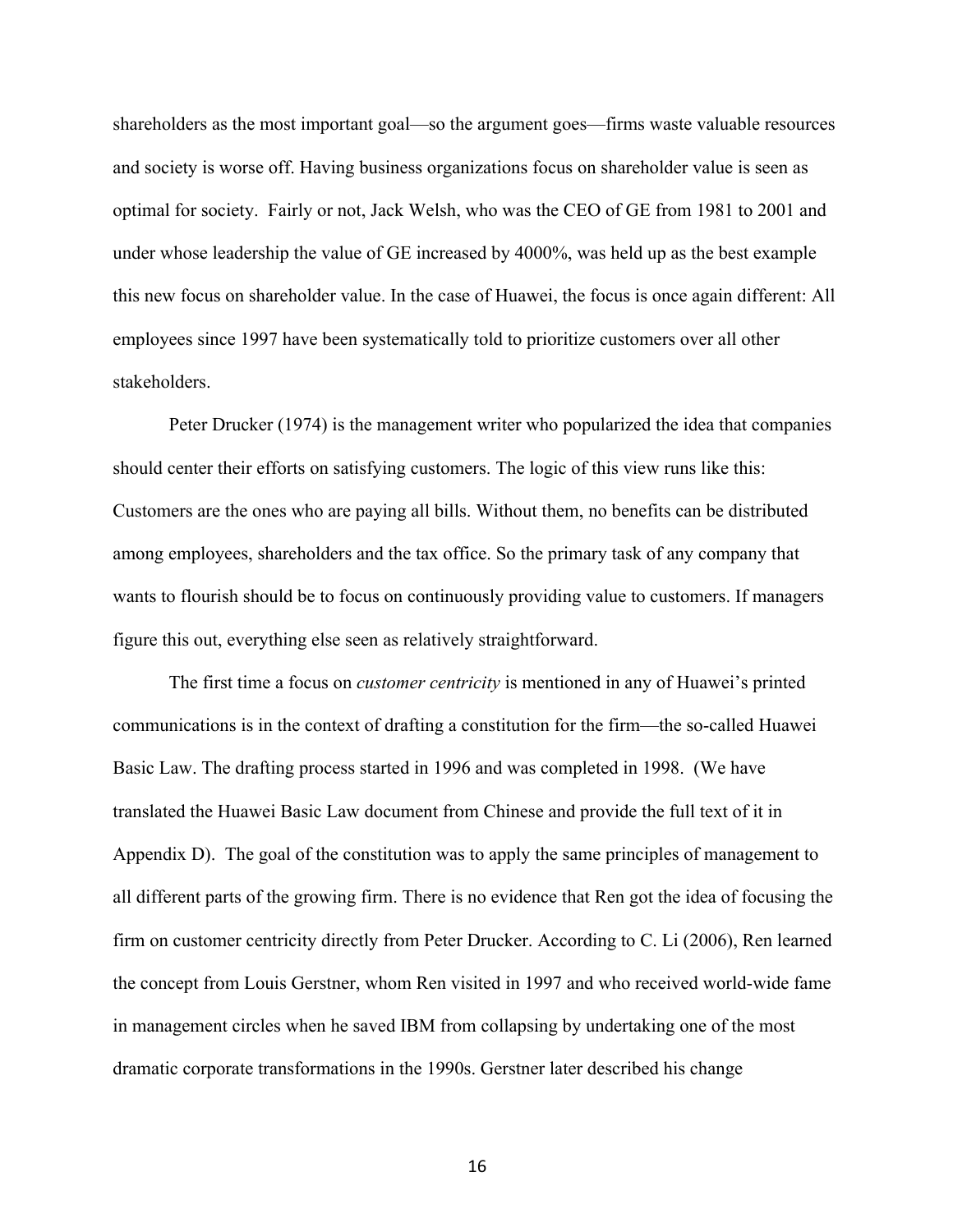management approach in the book "Who Says Elephants Can't Dance?: How I Turned Around IBM" (Gerstner, 2003). Given that Huawei was started as a trading company and not a manufacturing firm, it is possible that from inception Huawei's founders had a strong sense that to sell in a competitive market, it is necessary to have products that appeal to customers. There is some evidence that Huawei initially made up for its inferior products with excellent customer service (Tian and Wu, 2015, p. 3). But it is quite clear that only when Huawei expanded rapidly between 1994 and 1998 did it ensure that all employees would embrace customers as an explicit management goal.

As is clear from the earlier Ren quote, the second most important value that Huawei has been trying to instill in all employees is *dedication* to their job at Huawei. Startups typically have to work hard just to stay alive. This was certainly the case at Huawei. Huawei outcompeted many Western firms by encouraging particularly the people in the customer service area to go the extra mile. Ren acknowledges that he has no hobbies other than reading and contemplating (Tian and Wu, 2015, p. xxxv). He is clearly the living example of full dedication to Huawei. Tian and Wu report that "from the age of 44 to 68, Ren Zhengfei has kept his mobile phone on 24/7 and has spent one third of his time on business trips (Tian and Wu, 2015, p. xxxv). But as a firm grows and becomes more bureaucratic and successful, maintaining dedication to hard work among all employees typically becomes a challenge. Starting in 1997, as we are describing in detail in Chapter 6, Huawei implemented with the help of the Hay group and other consultants HR routines that would reward and promote those individuals who worked the hardest. Similar to GE, where until 2016 the worst 10% of all employees would be removed, Huawei started to systematically manage out people. Huawei developed a reputation that it would require employees to work such long hours that they would routinely spend the night sleeping under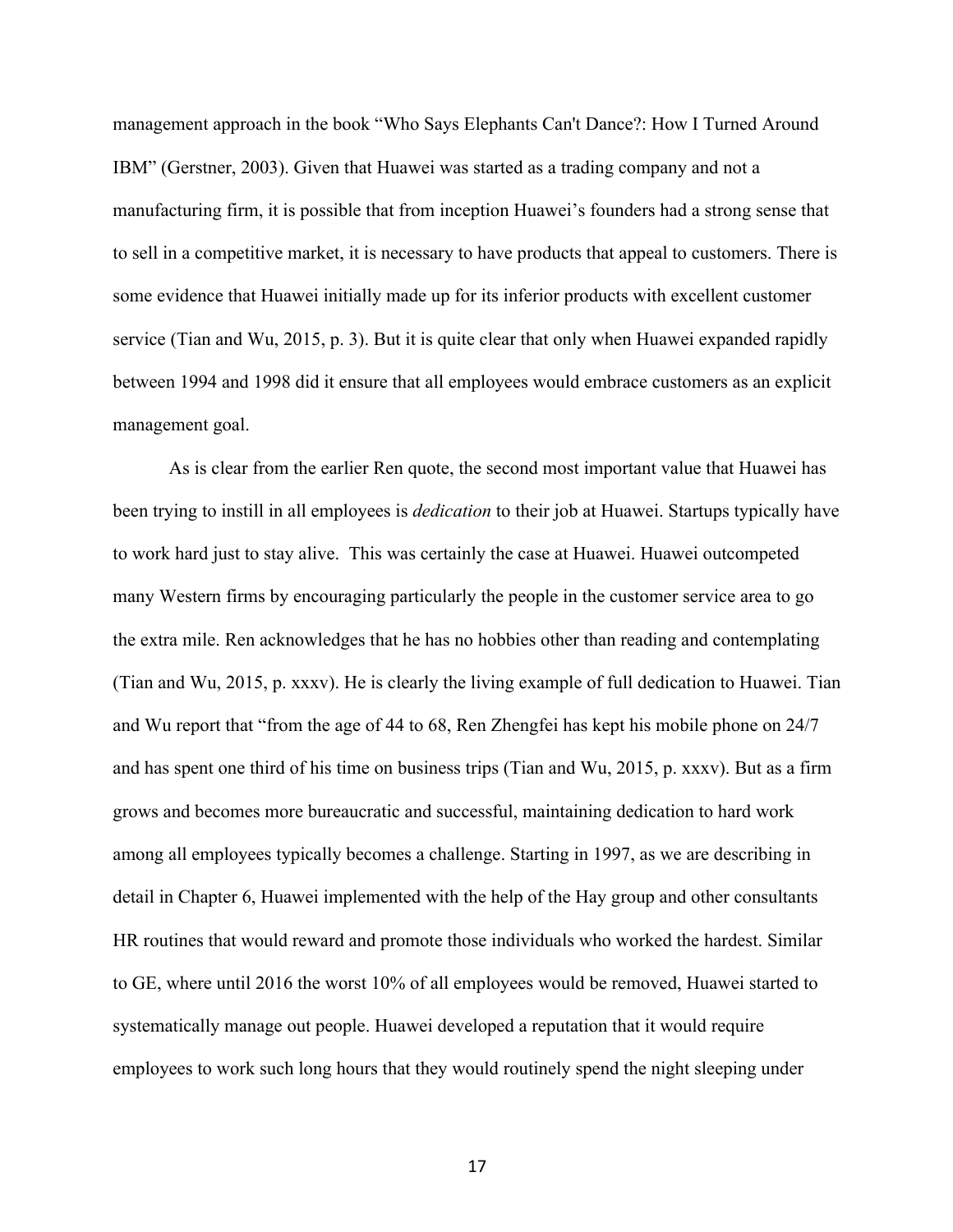their desks. In the early days, Huawei handed out blankets and sleeping pads to take naps but employees would often also use them to sleep overnight (Tian and Wu, 2015, p. xxxv). When in 2008 a few Huawei employees committed suicide, Huawei found itself in the middle of a public media storm for its alleged "mattress culture" that required employees to work so hard they may crack under the pressure (Tian and Wu, 2015, p. 34). Huawei tried to explain to the public that a company like it that wants to be able compete with the best multinational companies in the world needs employees who work as hard as the best athletes in the country (L. Yang, 2015). Huawei continues to be able to recruit top talent because the hard work that employees put in is rewarded through higher salaries, benefits, bonuses and employee stocks. Anyone who has worked for Huawei for at least 8 years and is 45 years old can retire and keep their stocks in the employeeowned firm. However, anyone who leaves the company or wants to work for another company after retirement must give up their shares (Tian and Wu, 2015, p. 229). Apparently, employees who no longer show "dedication" need to give up their shares as well. It is important to point out here that this approach of requiring employees to work much harder than at the average firm by definition cannot be imitated by every firm in the economy. Firms need to think carefully if they can offer employees sufficient rewards. Huawei can demand hard work because it has now become the leader of the industry and is attractive to new recruits. Those people who want a more balanced lifestyle simply leave.

One other special feature of Huawei is that, notwithstanding its size, it is not listed on the stock exchange but is a *fully employee-owned company*. While many listed companies in the US give some stock to their employees, leaving aside professional law and accounting firms, there were only 2,000 fully or in the majority employee-owned companies in the US in 1990 (Hyde, 1991) out of roughly 5 million enterprises (U.S. Census Bureau, 1992). And none of them are as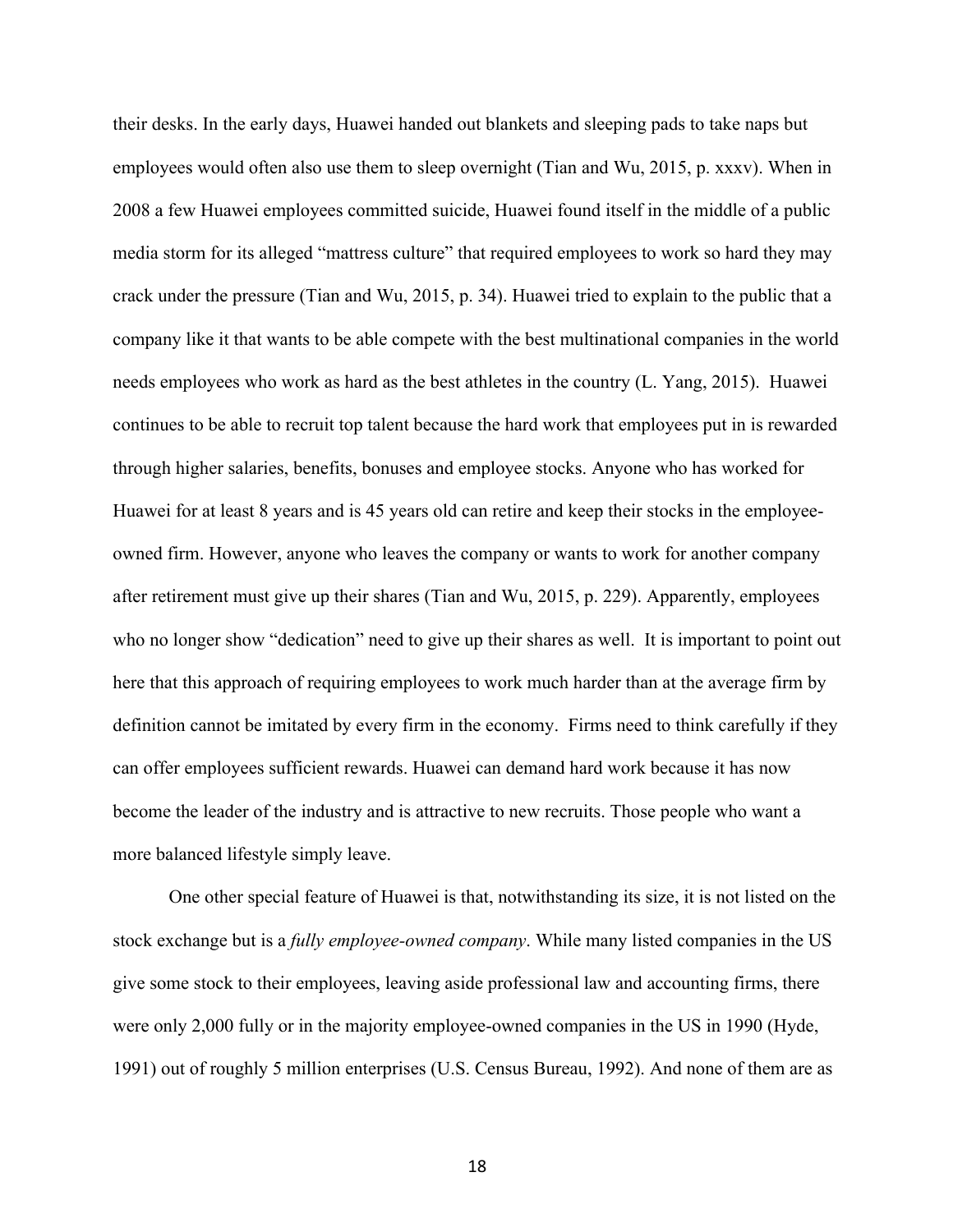large as Huawei. In general, large employee-owned firms are a very rare species in Western economies and rarely seem to work well even though one can easily develop a rationale for why employees who own the company would be more motivated to work hard because all gains would go to them as owners. Observing that fully employee-owned companies rarely work, western scholars have constructed elaborate arguments why they would not work. The simplest one is that employees would prefer to give themselves higher wages rather than invest back into the company, making the company not competitive over time (Ginglinger, Megginson, & Waxin, 2011). Another one is that when employees have a large stake in the company, decision making becomes too complex, as managers constantly have to trade off between different groups of stakeholders (Fama & Jensen, 1983; Jensen & Meckling, 1976). In the case of Huawei, full employee ownership has worked very well, and as we argue in the chapters that follow, there are good reasons to believe that Huawei's transformation capabilities have been helped rather than hurt by the collective ownership of the firm. As we describe in Chapter 6 on the transformation of its financial accounting system, Huawei has been able to raise a large amount of capital from its employees to fund growth. Yet is also clear that Ren did not fully foresee the benefits of this arrangement.

"I designed the employee shareholding scheme soon after I founded Huawei. I had intended to knit all my colleagues together by a certain means of benefit sharing. At that time, I had no idea about stock options. I did not know that this had been a popular form of incentive for employees in the West, and there are a lot of variations. The frustrations in my life made me feel that I had to share both responsibilities and benefits with my colleagues. I discussed this with my father who had learned economics in the 1930s. He was very supportive. But no one had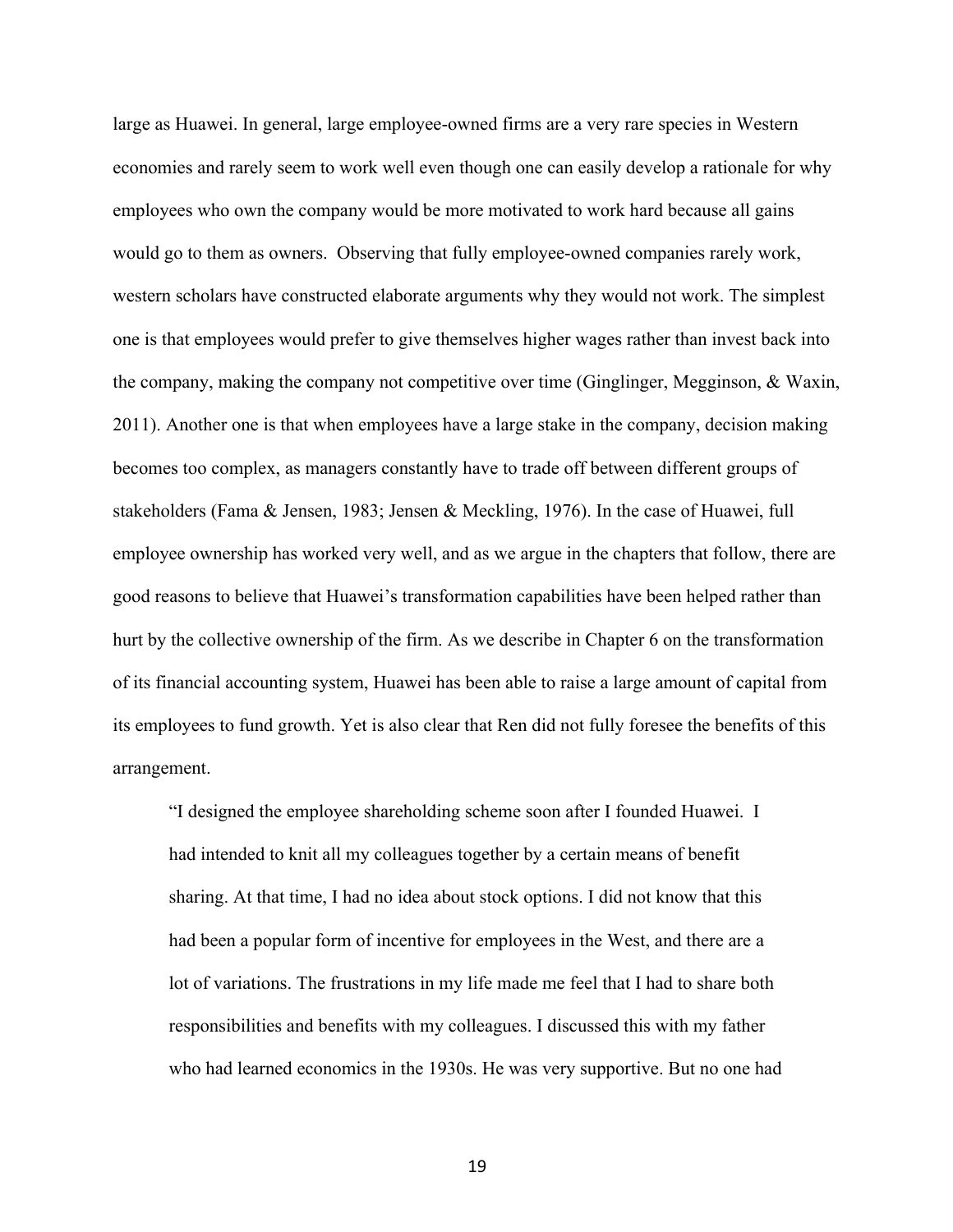expected that this shareholding scheme, which came into being by chance more than by design, would have played such a big role in making the company a success" (as quoted in Tian and Wu, 2015, p. 44-45).

Over the years, Ren reduced his own stock ownership to 1.4% (Huawei, 2015, p. 112; 2017, p. 99) but he continues to hold veto power of major corporate decisions. The rest of stock is owned by employees through a company called the Union of Huawei Investment and Holding Co. A few years ago, 81,144 of 180,000 employees held some stock in the "Union" (Huawei, 2017, p. 99). Stock is granted to employees based on their level of performance rather than on the egalitarian notion that every employee should receive some or even the same amount of stock. Unlike many of other practices that were imported from the West with the help of consulting companies, the way the employee ownership plan is set up and managed is clearly a homegrown development. Precisely how and why in the case of Huawei full employee ownership has worked while it has not worked well for large companies in Western countries is a fascinating topic that deserves to be investigated in more detail in a separate study. We can only offer some speculations: Perhaps the more collectivist Chinese context plays a role? Perhaps the strong meritocracy where higher performing individuals receive a lot more shares is key? Perhaps the fact the founder Ren Zhengfei is still around plays a key role because his special status prevents infighting among the different employee owner groups? Remember that Deng Xiaoping continued to be the most powerful Chinese leader even after he gave up his formal role. This would be unthinkable in a Western country. What is clear, however, is under the leadership of the founder who has reduced his ownership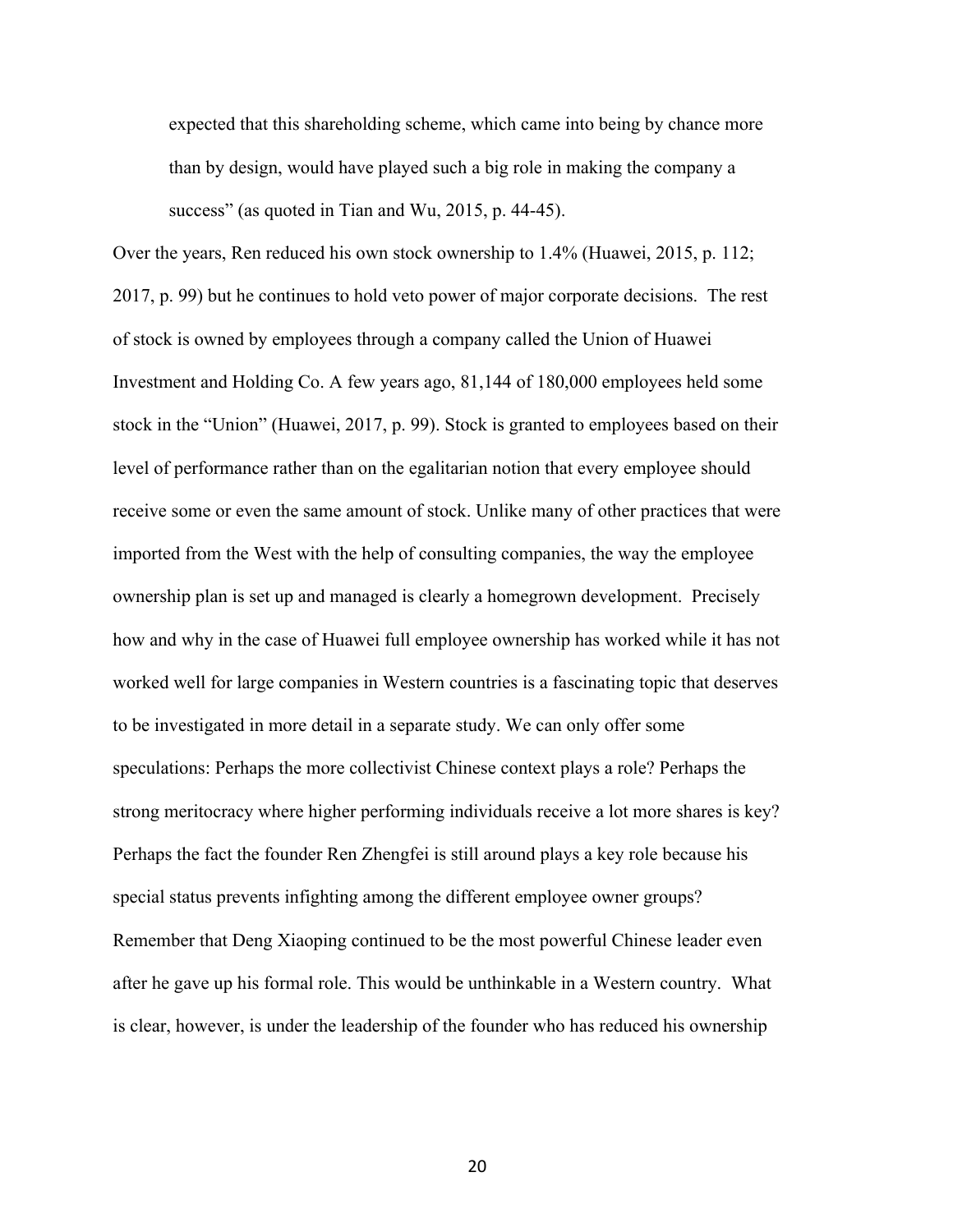over the years and a team of longtime Huawei leaders and co-owners, Huawei has been able to make dramatic changes to the way it operates.

Another key part of Huawei's culture is its *long-term orientation*. The goal of Ren has been to build an organization that would last for a very long time. One of the reasons why Ren has rejected going public has been because markets would not allow the firm to be managed for the long term (L. Yang, 2015). Organizational changes are easier if a firm can wait 5 to 10 years before the full benefits of the change are achieved. A few years ago, Michael Dell decided to take Dell computer private again because he came to the conclusion that the stock market would not allow him to make losses in the short term to finance the investments required to transform the company from mainly a PC maker into a cloud computing and service enterprise (Sherr, Benoit, & Thurm, 2013). Many of the transformation initiatives at Huawei that we analyze in this book took more than five years before most benefits were realized. A good example is the Integrated Product Development (IPD) initiative, whose goal was to make new product development much more efficient and faster. This initiative ushered in a large cultural change and gave Huawei the confidence to carry out the subsequent major transformation. As Chapter 3 describes in detail, Huawei, after recruiting IBM to help with the initiatives in 1999, spent the next 3 years in the preparatory stages to roll out the approach across the company. The first integrated portfolio management team (IPMT) was established in 2003 and subsequently the new routines for product development were spread throughout the company. Consistent with the philosophy and practices advocated by the total quality management movement in the USA in the 1990s (S. G. Winter, 1994), Huawei has continued to refine and optimize the system of routines behind the integrated products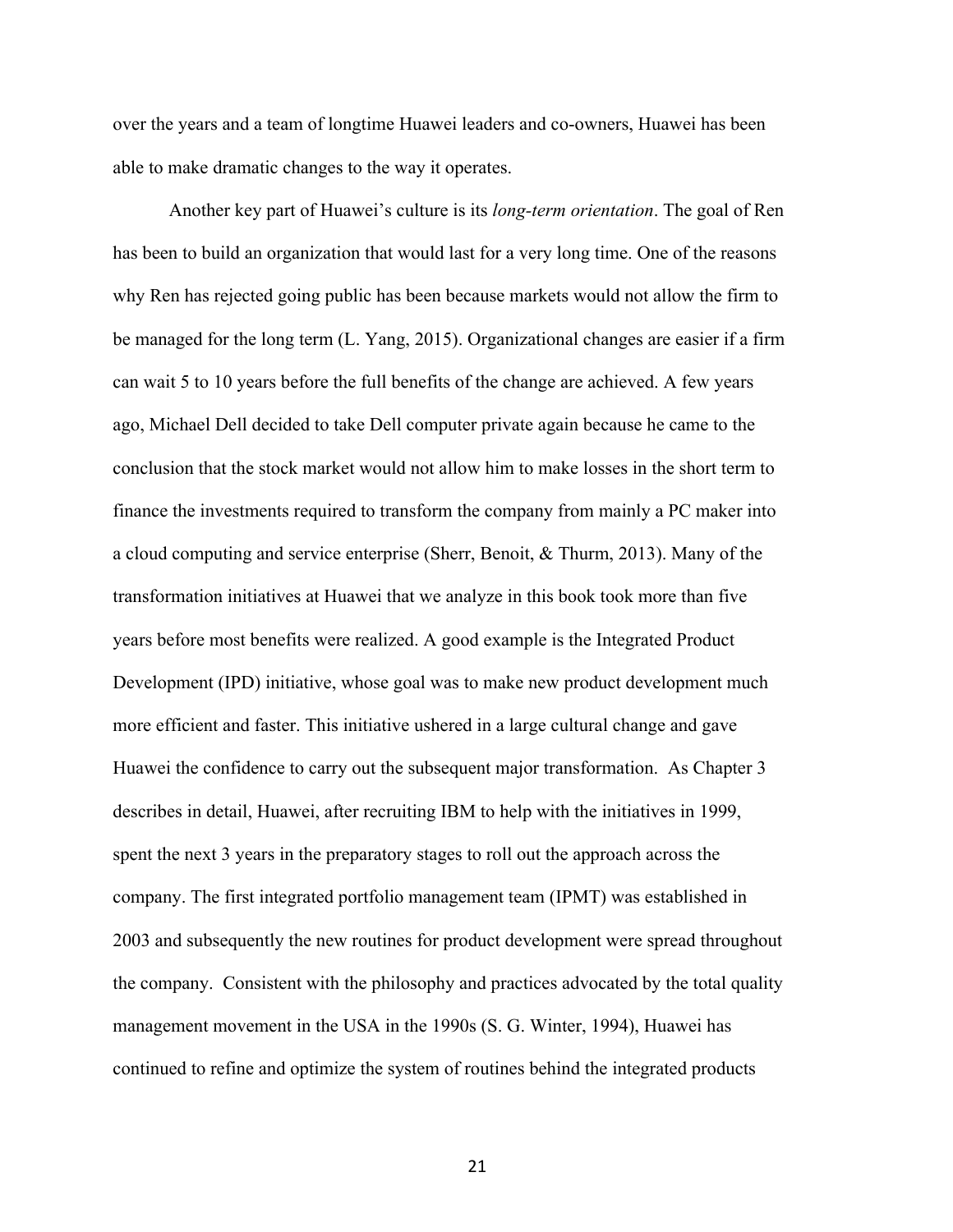development approach. 15 years after the start of the initiative, one of the measures to track improvement in product development still did not score at the target level set by the company, triggering another round of changes. When it comes to innovation, many companies in China—because of the environmental uncertainties—invest in projects whose benefits can be realized in the short term (Breznitz & Murphree, 2011; Chi-Yue Chiu, Liou, & Kwan, 2016).Testifying to its long-term orientation, Huawei has invested since 2012 in basic research initiatives whose benefits will take many years to come to fruition, as we know from the basic research efforts at Western companies such as Google and Microsoft, which all have units dedicated for basic R&D. The changes to the way Huawei has organized its R&D efforts are described in detail in Chapter 7.

*Openness to ideas and learning from around the world* is another central feature of the corporate culture that Ren and his leadership team have been trying to instill in the company. We mentioned earlier that Ren was picking up ideas from his wide-ranging reading and conversations with other leaders. Before Huawei entered international markets after 2000, a development we describe in detail in Chapter 9 on internationalization, the firm imported best practices from Western firms. Huawei today can be aptly described as mixture of practices coming from the East and the West. Ren may have picked up lessons from Mao Zedong about first conquering the countryside before the cities and ideas about incrementalism from Deng Xiaoping. But present-day Huawei, unlike many other Chinese firms, is unimaginable without western management know-how regarding how to create best in class organizational routines and structure. Deng Xiaoping initiated a program to send students to the US to learn advanced technology so that China could catch up with the West (Vogel, 2013). When Ren and his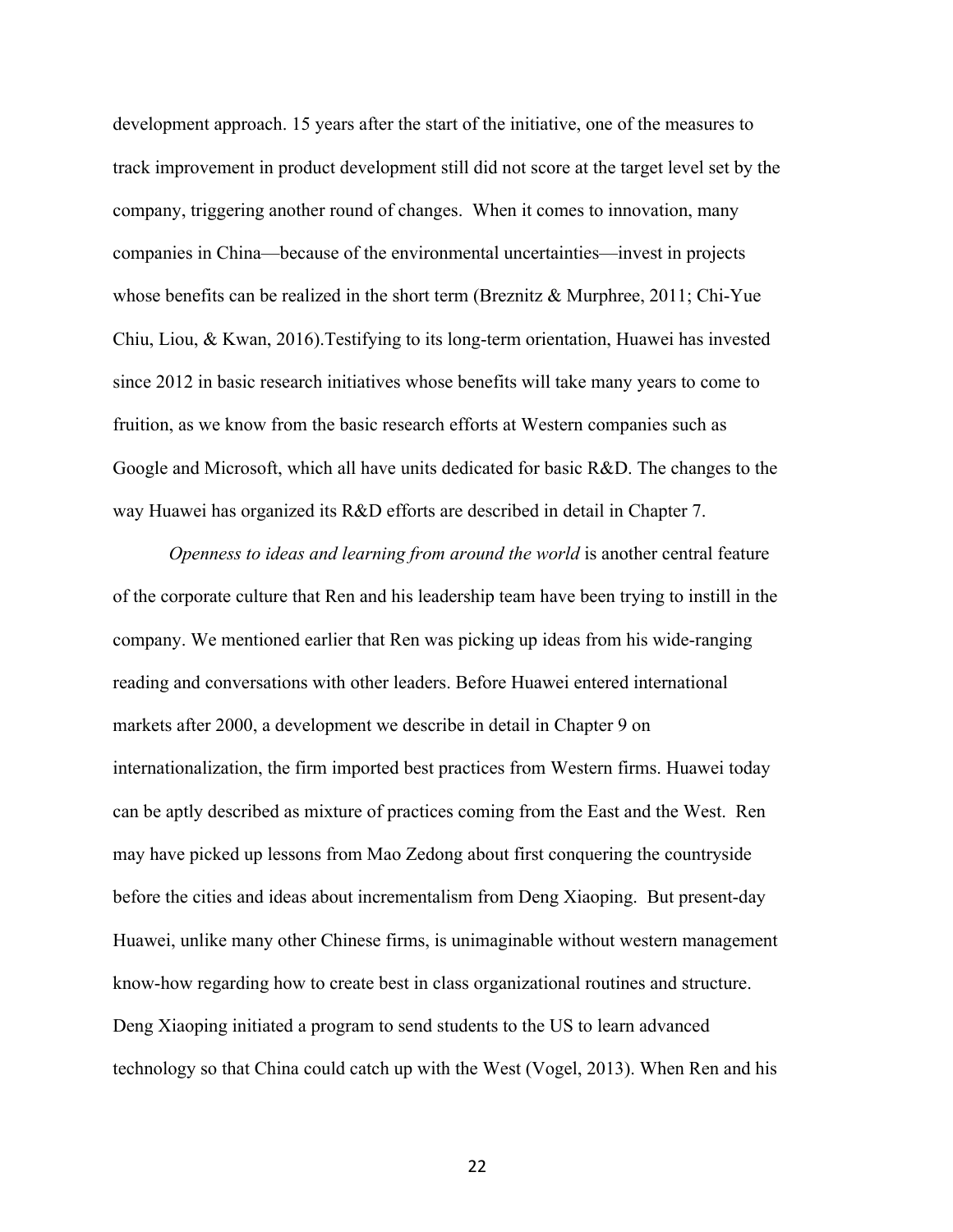leadership team visited top American firms including IBM, HP, and Bell Labs (Lucent), he realized how far Huawei was behind in best practices. Locking themselves up for the three days in a hotel room in Silicon Valley on Christmas Eve, they produced a 100-page document outlining the key learnings (Tian and Wu, 2015, p. 53). Inspired by the transformation of IBM between 1991 and 1996 under Louis Gerstner, he then hired IBM consulting to help Huawei transform major aspects of its operation starting with the aforementioned Integrated Product Development Initiative (IPD) launched in 1999, the Integrated Supply Chain initiative in 1999, and the Integrated Financial Services Initiative launched in 2007. IBM also provide materials for courses at Huawei University to train employees. Huawei in subsequent years also hired other western consulting firms—the Hay Group, PriceWaterhouseCoopers, Mercer, Accenture, Fraunhofer—to help it develop best in class routines for its own customer human resources management, financial management, marketing management, and quality assurance (Tian and Wu, 2015, p. 160, p.118). After World War II, many European firms hired American consulting firms to learn how to adopt American management ideas such as the multidivisional form (Kipping & Westerhuis, 2012; McKenna, 2012). But the extent to which Huawei used Western management consultants to upgrade its routines and structures stands out.

Another feature of Huawei's *openness* that makes it special among Chinese firms is its alliances with Western firms. Starting in 1997, Huawei also created product and technology partnerships with many Western firms including Texas Instruments, Microsoft, 3Com, Qualcomm, Siemens, HP, Symantec and more (Y. Zhang, 2009). We should point out that the industry Huawei is competing in, telecommunications, requires a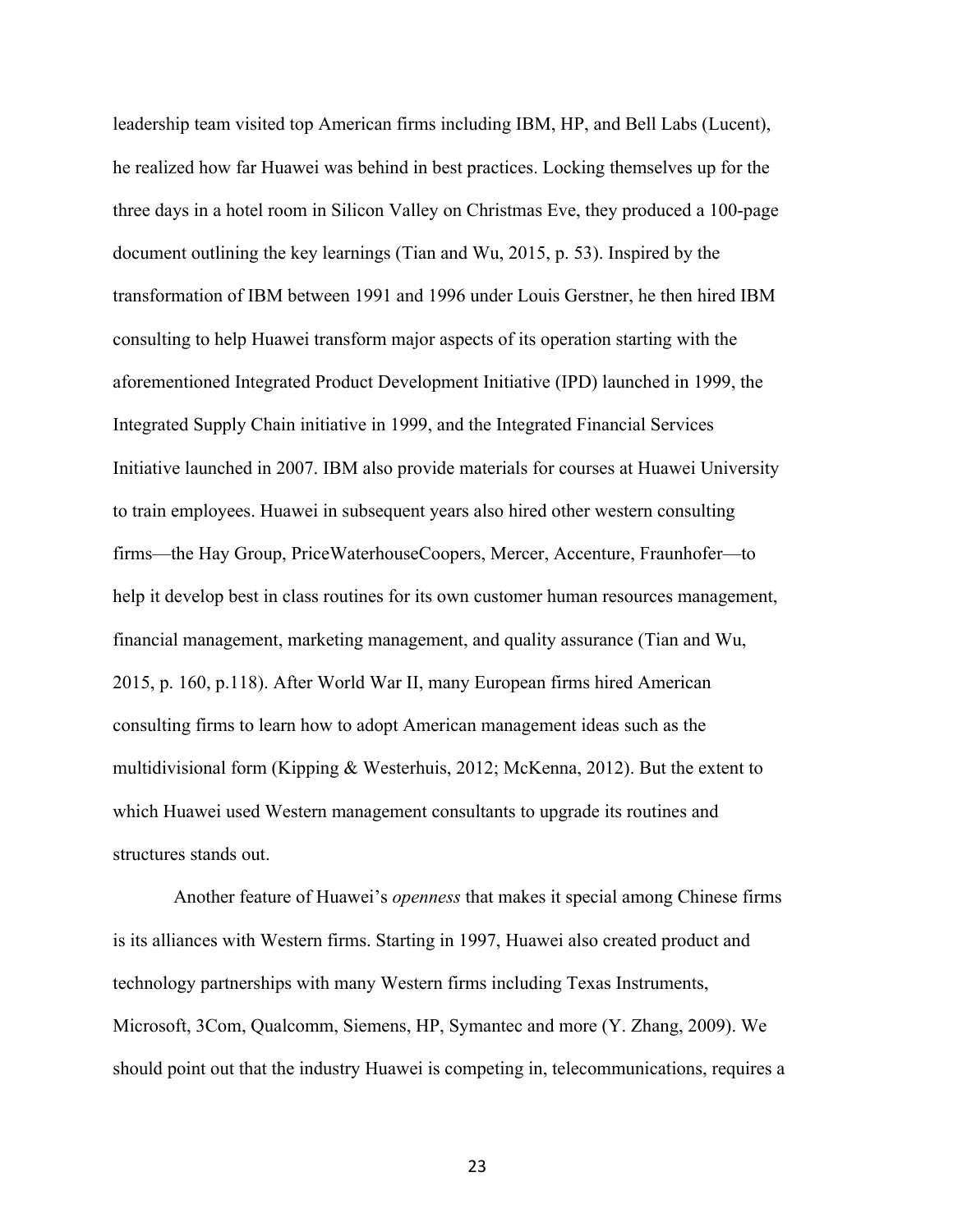large degree of cooperation in the setting of standards that enable all phone users around the world to call anyone else. Without agreed-upon international standards, this would not be possible. This clearly mattered for the intellectual property rights strategy that Huawei developed over the years, which we describe in more detail in Chapter 8.

Before Ren founded Huawei, he studied civil engineering. Then from 1974 to 1983, he worked in that capacity in the military's corps of engineers until the corps was disbanded in 1983 (Huawei, 2016a). Tian and Wu (2015, p.78) come to the conclusion that "Ren had transplanted military tenets into the corporate culture of Huawei, including discipline, order, obedience, aggressiveness, unwavering courage, uniform will, and team spirit." It is equally plausible that as avid reader and student of history, he learned the ideas about courage, obedience, discipline, and mass mobilization from Mao and the Chinese Communist Party, which he joined in 1978 (Pullar-Strecker, 2013). In fact, Tian and Wu (2015, p. 62) report that, "Thirty years ago, [Ren] won the title of Model Learner of Chairman Mao's Works, and the writings have certainly inspired him ever since."<sup>3</sup> And they also report that Ren acknowledges having learned a lot from the CCP (p. 139). But let us not forget that, without ever having been a member of the military, many business executives use military language (creating a sales force, rallying the troops, fighting a battle, killing the competition, etc.), and that the entire field of strategy has its origins in writings about military strategy. Hence the evidence that Ren was deeply influenced by military culture is rather thin. There is no question that in early years Ren and the other leaders encouraged

 $\overline{a}$ 

 $3$  Tian and Wu (2015, p. 62) continue to note that, "Some critics are saying that Huawei's management philosophy has clear Maoist features. This is true, but it is totally wrong that Ren Zhengfei is running the company with the thoughts of Mao Zedong." We agree with this assessment. Ren has been influenced by many people and as noted earlier. If anything he is more influenced by Deng Xiaoping, as we alluded to earlier, who emphasized openness and reform in China. But, as we discuss later, he has been imitating Mao's ideas about how to mobilize people and rally them behind an important goal.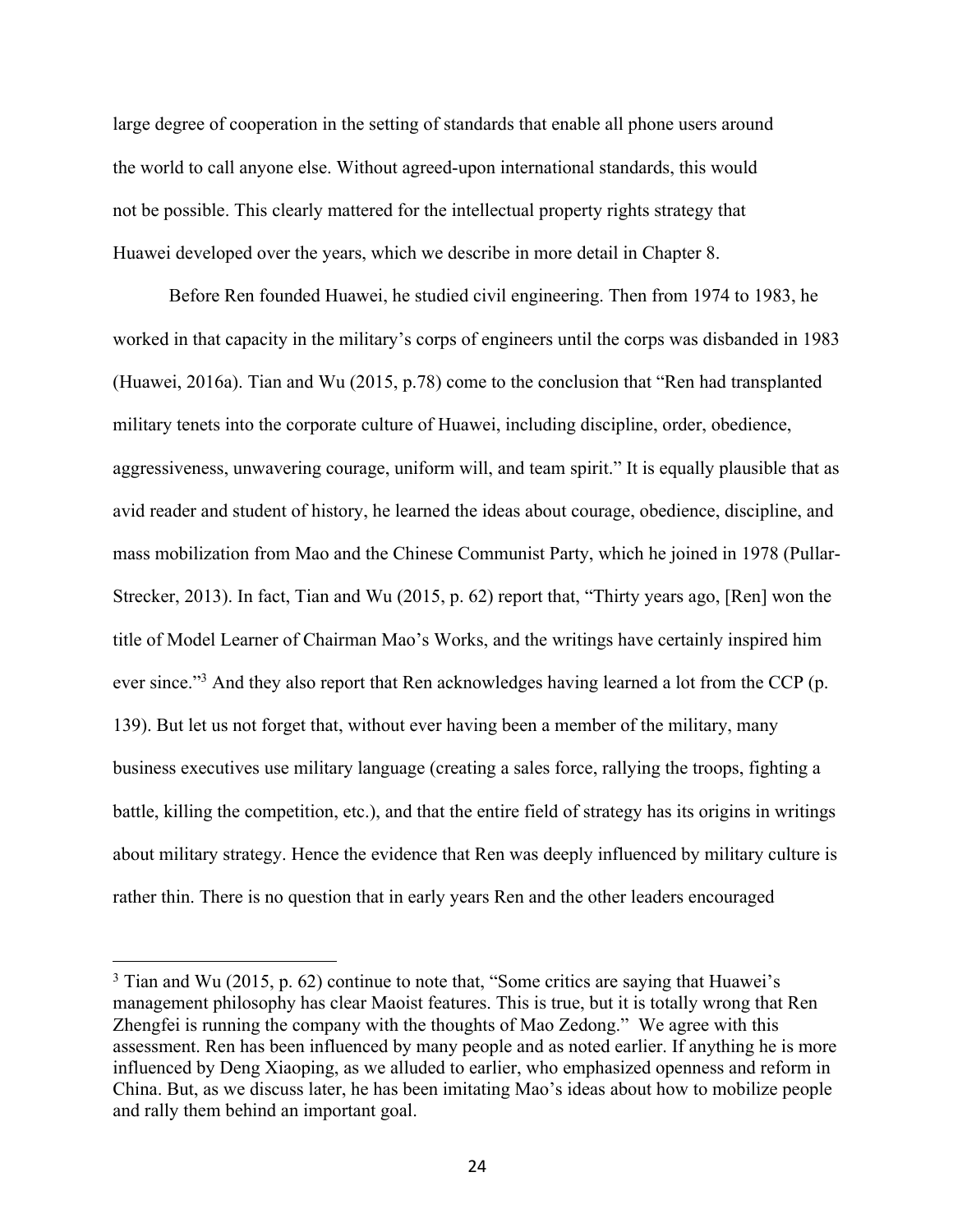everyone at Huawei to be aggressive in trying to win customers and that Huawei often uses military language. Even much later, Ren said, "We don't expect the manager we select through the competency review process to be a perfect person. A perfect person is a saint, or a Buddha, or a priest. We would rather pick strong fighters who can form an army" (Tian and Wu, 2015, p. 101). Early Huawei had to be aggressive if it wanted to survive the competitive landscape of China of the late 1980s and early 1990s. Unlike in the case of Chinese telephone network operators, where the Chinese government created a tight oligopoly for state-owned companies (e.g. China Telecom) and prevented entry of private or foreign companies, the government had the opposite policy in the telecommunications equipment market until 1996 (C. Li, 2006). There it encouraged foreign firms to create joint ventures in China and virtually all big Western equipment firms came to China and competed fiercely. Furthermore, as mentioned before, the industry also saw hundreds of local Chinese startup firms, which made the industry even more competitive.

But the history of the company reveals the competitive pressures in the early years of Huawei did not lead to the creation of a tightly centralized chain of command where every member of the organization would follow routines approved by the hierarchy. If anything, the organization resembled —to use military language—a loose organization of guerrilla fighters who improvised as they encountered different obstacles. As a result, different managers implemented quite different practices in whatever part of the organization they were responsible for. Perhaps the most revealing statement by Ren about the early period of Huawei from 1987 to 1997 is this:

"In Huawei's early years, I had left our 'guerrilla commanders' alone in managing business operations. As a matter of fact, I didn't really have the ability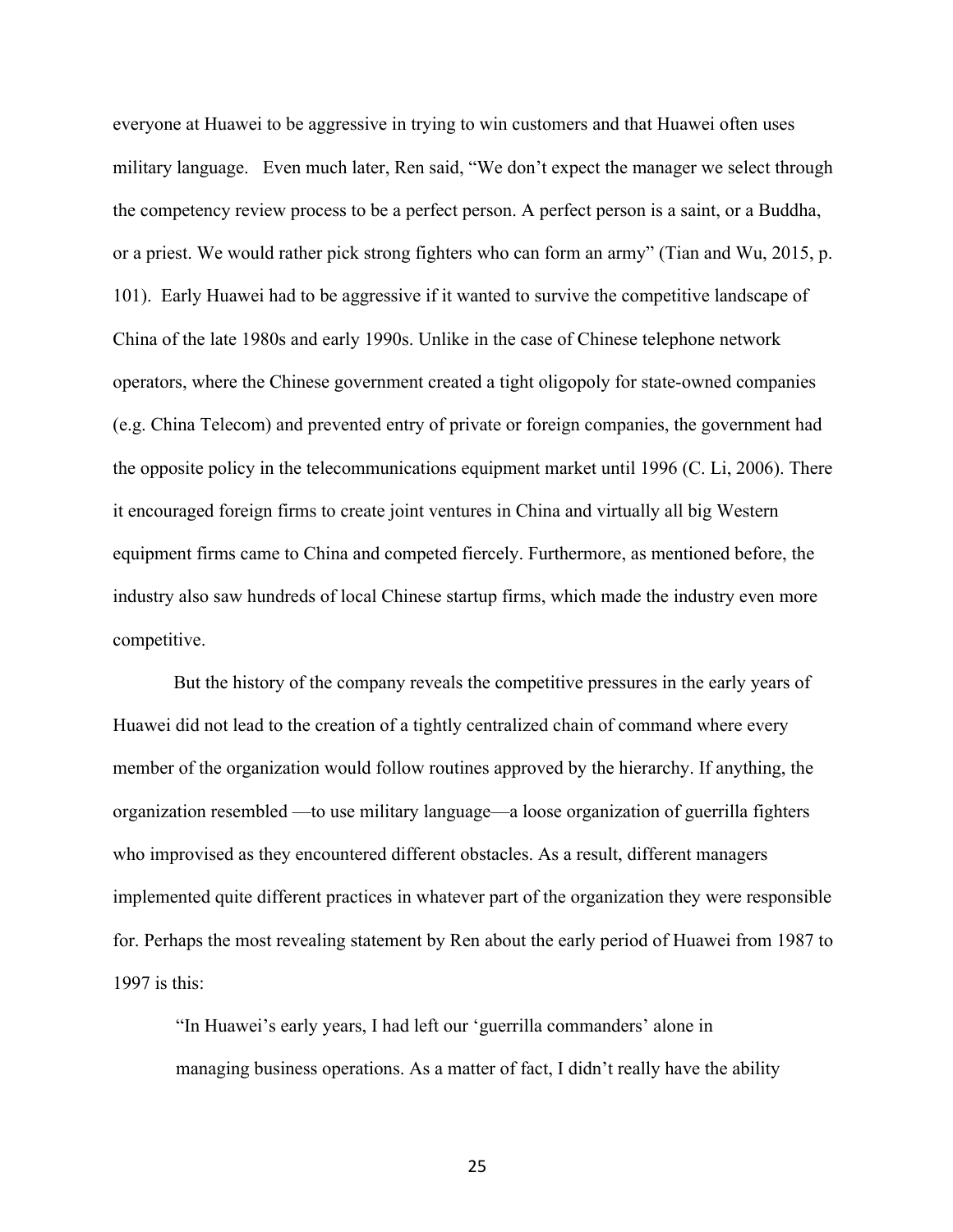to lead them. During the first decade, we rarely had any operational meetings. I flew to different parts of the country to hear their reports, tried to understand their situations, and give them the 'go ahead.' I listened to the brainstorming of the R&D staff. R&D was a mess at the time. We hardly had a clear direction, hopping around like a ball in the pinball machine. As soon as we heard customers who demanded improvement, we would exert great energy to meet the demand. Financial management was an even bigger challenge because I had not the least idea of finance. In the end, I had not got the relationship with finance staff right, and, to my regret, promotions for them had been rare. Maybe because I was not capable, I had set the hands of most people in the company free, who have therefore brought so much success to Huawei. I was then called a 'handsoff boss.' I had wanted to be 'hands on,' but I didn't know how. Around 1997, different groups had emerged with their own leaders and agendas; hence alternative ideas and thoughts existed. No one could tell the direction of the company." (Tian & Wu, 2015, p. 112, we changed the wording in the 2nd last sentence in the quote to capture better the meaning of the Chinese original).

In 1997, Huawei organizationally was a mess. But Ren did not turn to consultants from the Chinese Communist Party or the Chinese military to bring better organizational practices and routines to Huawei. Instead, as mentioned earlier, he and other top managers visited US firms to gain ideas on how to fix the ever-increasing organizational problems. And he turned to American consulting firms, chief among them IBM, which before long had 70 consultants working at Huawei (Tian and Wu, 2015, p. 164). What sets Huawei apart from most other Chinese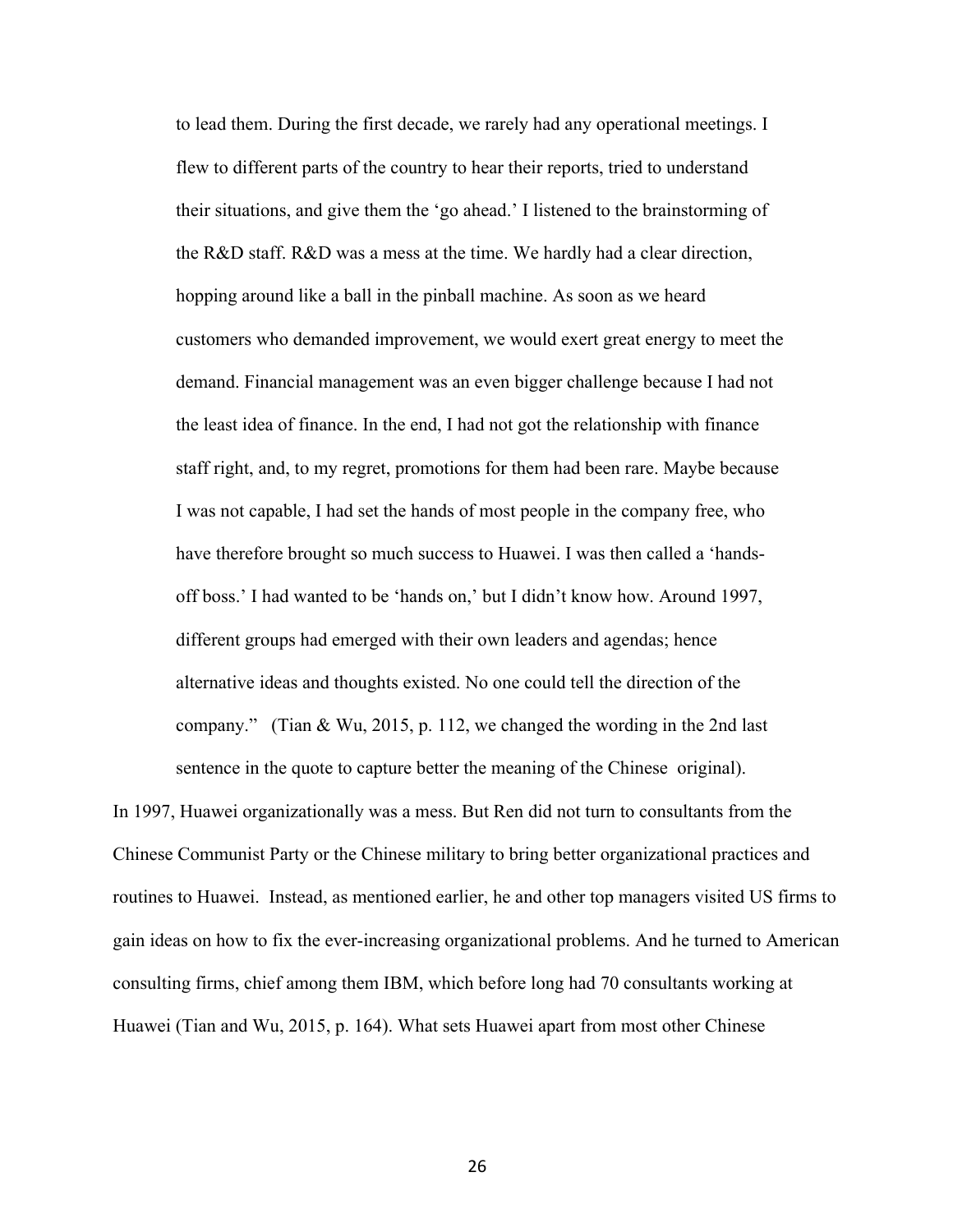companies is that the company married its Chinese origin with the most advanced Western routines and practices.

A year before Ren and senior leaders went to America, Huawei also started an effort to counter the increasingly diverse practices that the various managers had created. Through a collective process, Huawei began to formulate a "constitution" for the firm that would be binding for everyone working there. A professor from Renmin University at the time was helping the marketing department, and some of his Renmin colleagues were recruited to help draft this constitution that often is referred to the Basic Law or charter of Huawei (Huang, 2002). <sup>4</sup> The process of creating the Basic Law took three years from 1996 to 1998. John Kotter (1996), the Western expert on change management, would have been impressed with the way Huawei's top management created a sense of urgency for the process and created a guiding coalition and vision for the change that was then systematically implemented over many years. We will describe the contents of the Huawei Basic Law in the next section because it is a crucial piece of evidence for the central argument of our book that Huawei has a special ability to create routines and break routines when they no longer serve the strategic goals of the company.

One way in which Ren got the organization to accept change was to start emphasizing the need for organizational "*criticism" and "self-criticism."* Here, Ren took a chapter straight out of the playbook of Mao campaigns to unify the party members behind his plans (Dittmer, 1973). Tian and Wu (2015) explain:

"In 1997, […] Ren Zhengfei started to advocate self-criticism more often, and its meetings of criticism and self-criticism, the so-called "democratic meetings"

 $\overline{a}$ 

<sup>&</sup>lt;sup>4</sup> The Renmin academics who, according to Huang (2002) helped draft the Huawei Basic Law were Wu Chunbo, Sun Jianmin, Huang Weiwei, Peng Jianfeng, Bao Zheng, and Yang Du.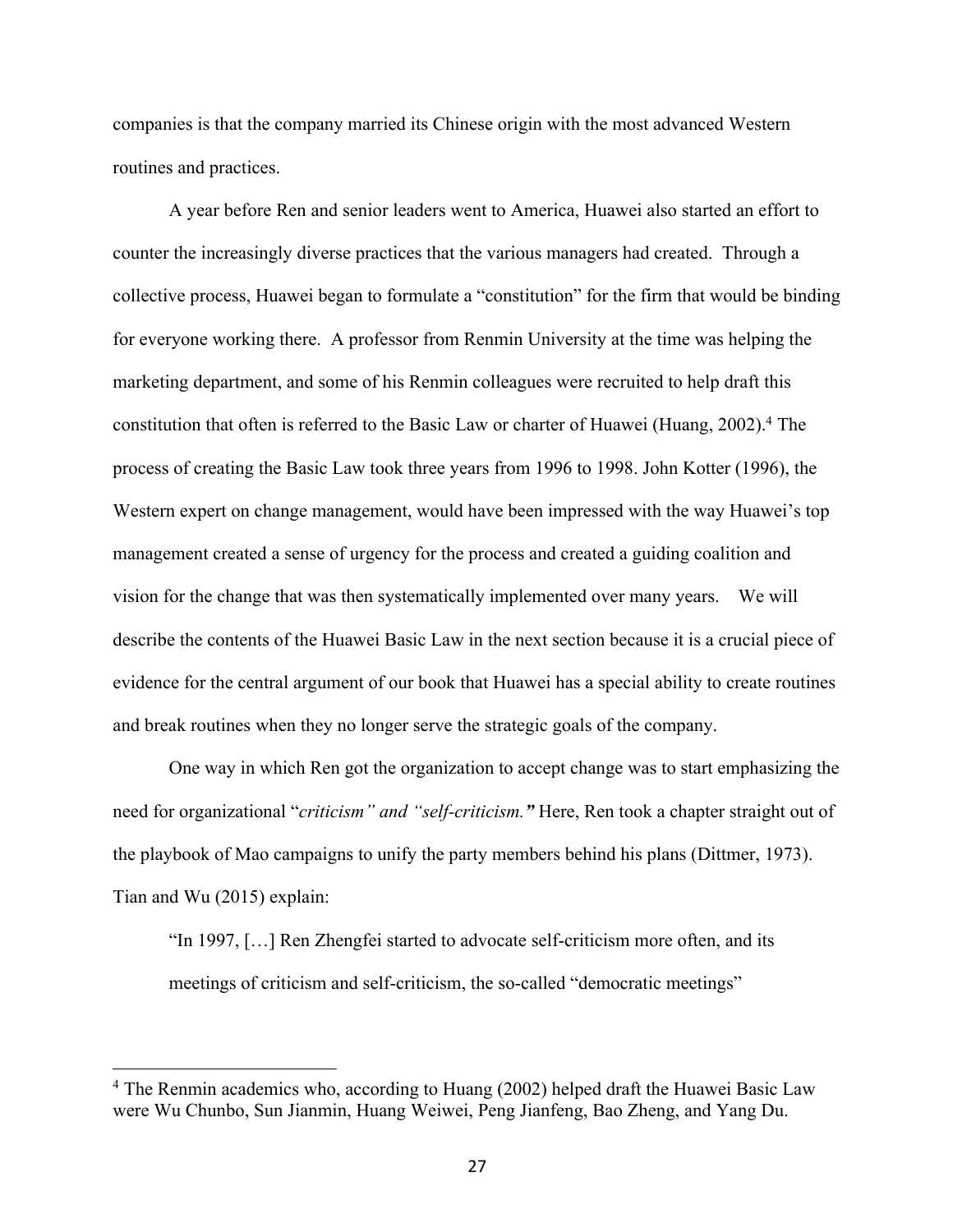which had lasted 10 years, were institutionalized and extended to every level and part of the organization. This is a typical CPC practice for organizational

development and has helped Huawei in developing its own managers and teams." Without question, the extensive organizational transformation of Huawei during the period from 1997 to 2005 led to a massive centralization of power. Ren achieved a similarly powerful position to the one that Bill Gates possessed at Microsoft in the 1990s. The hands of Ren were clearly on the wheel as he brought in foreign consultants and insisted that Huawei follow the advice of the consultants and copy exactly western practices unless the consultants themselves approved modifications for the Chinese context. Ren explained:

"In this process, we don't want any skeptical people or those who believe they are wiser than the IBM advisors. We must guarantee that there's proper understanding and consensus, and there must be active involvement. We must eliminate those who think they are smarter than IBM and smarter than anyone else in the world." (As quoted in Tian and Wu, 2015, p. 185).

As part of the change campaigns, 100 mid-level and senior managers left the company or were demoted, or removed when they became a roadblock in the direction Huawei wanted to move. Yet in the process of becoming the indispensable leader, Ren became clearly overburdened. Having his mobile phone on 24/7, ready to troubleshoot issues that might flare up in a globally expanding firm, he came to suffer from severe physical and mental health issues. Tian and Wu (1995, p. 154) report that Ren between 1999 and 2006 developed "hypertension, diabetes, two cancer operations, and depression."

A true sharing of power at Huawei started only around 2004 with the creation of an Executive Management Team. Chapter 2, which covers transformation of the top management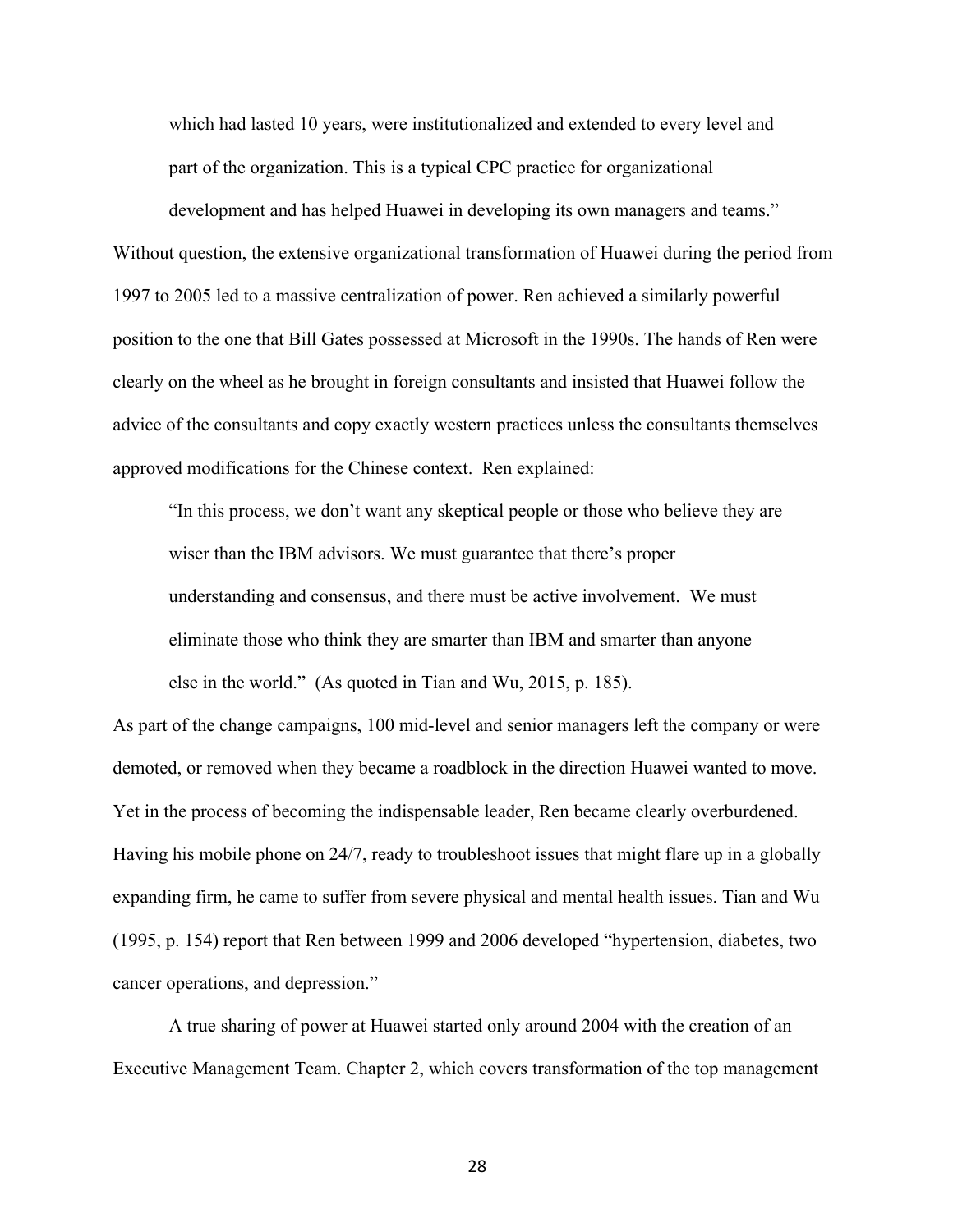team, provides many details on how Huawei created new routines and practices to become less dependent on the founder. Perhaps the most the interesting one is the system of rotating acting CEOs that was instituted in 2011. Ren comments:

"In recent years, we have instituted democracy first among senior management, and then the whole organization has become democratic. Decisions are now made collectively. The process is slower, but we have made fewer mistakes. Any idea must be marinated and communicated gradually throughout the company, and we do not expect any change overnight. It will produce great power if it is implemented after being accepted by all in the company." (As quoted in Tian and Wu, 2015, p. 211).

By 2005, more than 50% of Huawei's sales came from international markets. Huawei's corporate routines and practices at this point needed to be able to accommodate employees in many foreign companies around the world. At that time, Ren started to stress the value of *tolerance*. For over 10 years now, Huawei has added tolerance for people who have other ideas as another key pillar of its corporate culture. Here is one of the many statements Ren has made to communicate the important of tolerance.

"People are born different. To be tolerant means to accept differences. A manager must show enough tolerance to draw together people with different characters, skills, and preferences in order to create synergy, and therefore, fulfill the mission of the organization. […] To be tolerant is a sign of strength; not weakness. Tolerance, as part of a plan, means the ability to take a step back in order to reach a certain goal but still hold on to the initiative. Of course, it is not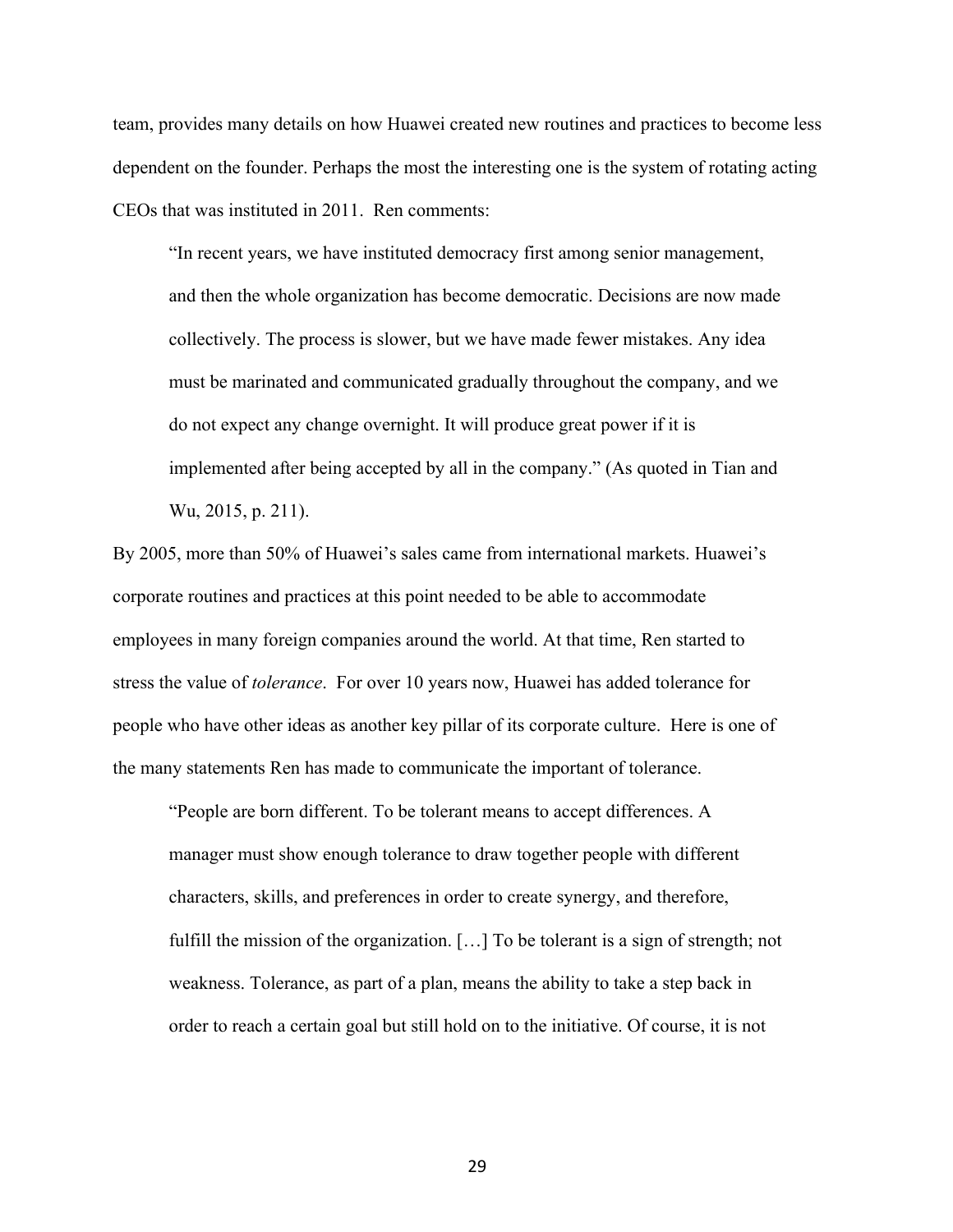tolerance if one has no other choice and is forced to do so." (As quoted in Tian and Wu, 2015, p. 109).

Since Huawei is now operating in 170 countries, being inclusive of different national cultures is important to motivate employees who are not Chinese. But Ren also connects tolerance of other people as a key ingredient for stimulating innovativeness, as Huawei has tried to become a leader in innovation in recent years.

"China still has no soil for another Steve Jobs. We are not tolerant enough, and we do not protect intellectual properties well enough. Millions of Chinese mourned the death of Steve Jobs, but we wonder why we cannot tolerate Chinese business people? Innovations are only possible on the ground of tolerance. So are great business people." (As quoted in Tian and Wu, 2015, p. 110).

For a western audience, it may appear strange that tolerance is elevated to an important corporate value since Western societies have worked on institutionalizing tolerance for hundreds of years. The quote makes clear that Ren believes that in the Chinese cultural context, a company needs to stress tolerance to get managers to pay attention to all good ideas no matter where they come from.

One important way in which Huawei has tried in recent years to encourage tolerance of other people's views is by institutionalizing oppositional voices. Under the strategy development committee, Huawei has set up a "Blue Army" department. The "Red Army"5 are

 $\overline{\phantom{a}}$ 

<sup>&</sup>lt;sup>5</sup> The choice of "Red Army" is not meant to designate the army of the communist state. Both the Chinese and US military use the red army and blue army labels to designate opposing armies in war simulation games. For China see http://www.popsci.com/great-stride-forward-chinas-besttroop-take-realistic-training. For the US see http://www.rense.com/general29/soubts.htm. There are also several computer games that use the label. See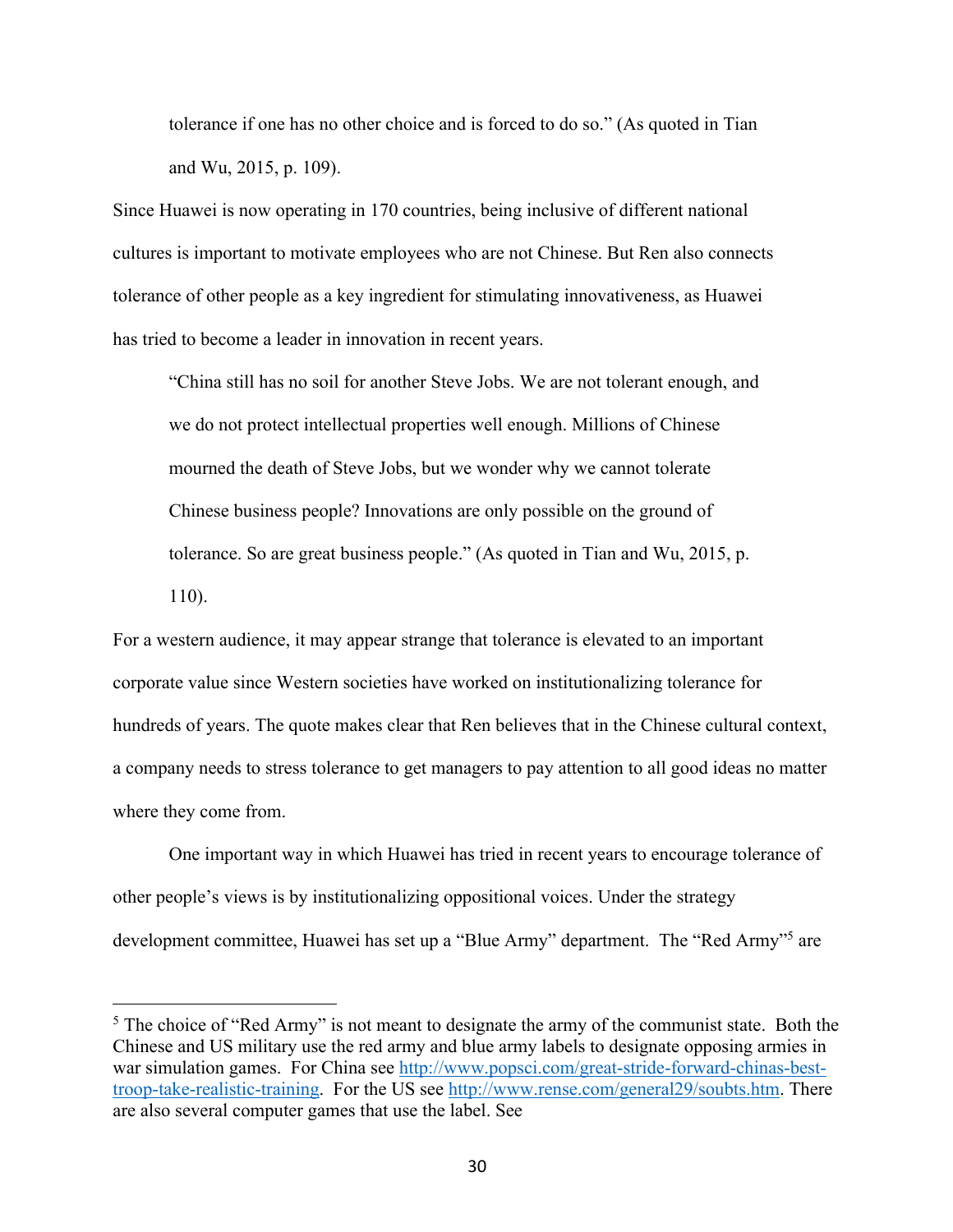the managers who officially are in charge of the company. The Blue Army role is to review the strategy plans of the Red Army from a different perspective. Furthermore, the department is supposed to organize debates and simulations that seek disruptive technology alternatives (Tian and Wu, 2015, p. 213). More recently, the Blue Army department has been asked to help push the practice beyond the corporate level strategy process to the business units by helping the business units set up their own Blue Army teams.

We offered this review of Huawei's management philosophy and culture to set the context for our book. Furthermore, instead of depicting the firm as always having the same values, we wanted to show that some values changed over time as the firm faced different strategic problems. Perhaps the most dramatic change concerned decision making at the firm. After a pronounced period of centralization and concentration of power in the hands of Ren during the period from 1997 to 2003, Huawei has decentralized power and set up a process where strategic questions are debated rather than decided by the CEO.

# **4. Creating Routines and Breaking Routines**

 $\overline{a}$ 

"We don't rely on individuals to lead the company. We use the certainty of rules to deal with the uncertainty of results."

—Ren Zhengfei 2015 as quoted in Yang (2015).

The central argument we are making in this book is that Huawei has developed a transformation capability through dynamically creating routines and through breaking routines when they no

https://www.roblox.com/games/127905671/War-Game-Red-Army-vs-Blue-Army-Battle. All links accessed on 1. September 2016.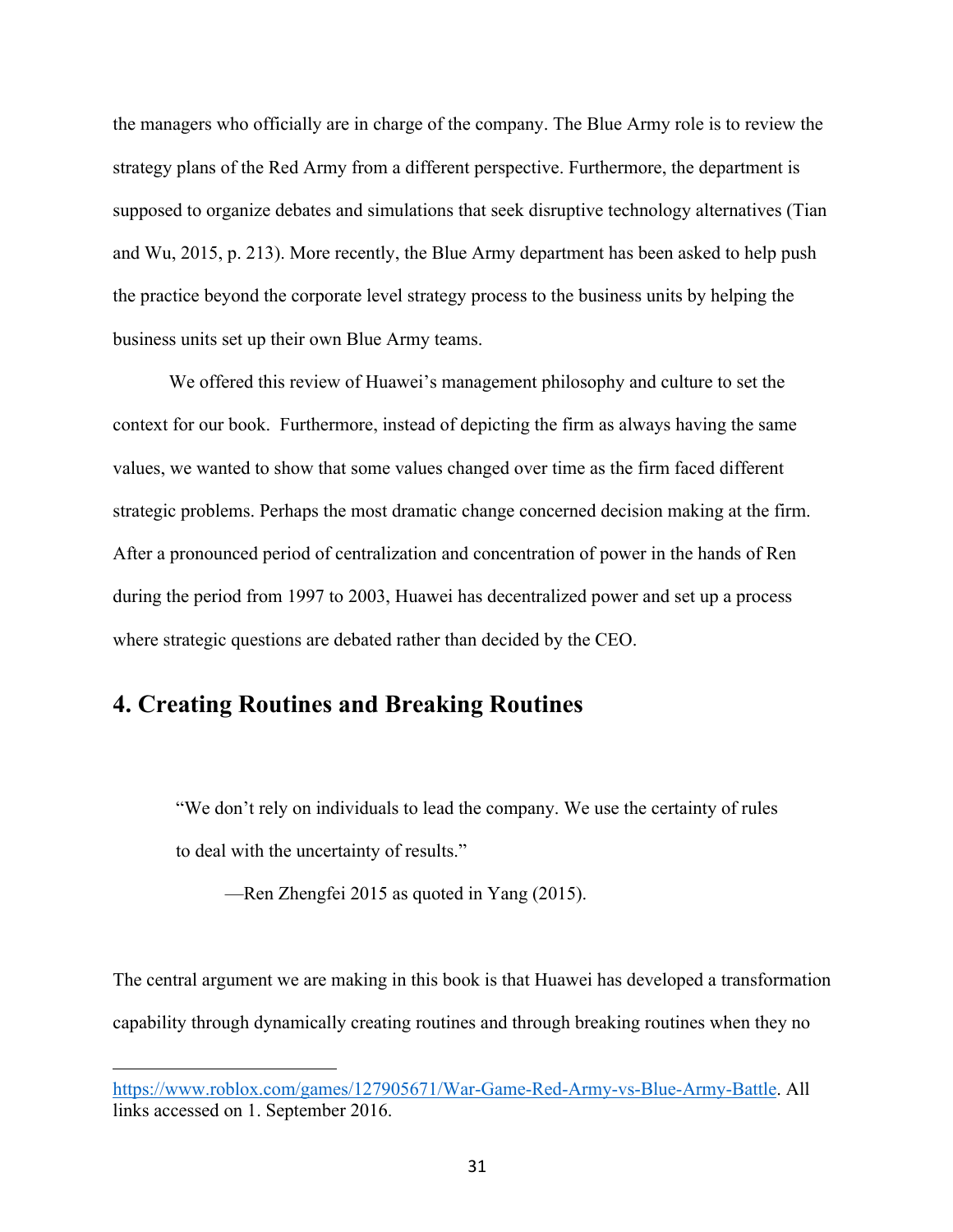longer work well as the company grows to a different scale and faces a different strategic context.

The term "routine" is used in an expansive way in this book. We do recognize that "organizational routines" are highly diverse in their origins and functions, and in an organization the size of Huawei this potential variety is likely going to be well represented. It is a serious mistake to try to squeeze the variety into a single, small conceptual box. However, the important task of pointing out key distinctions among cases is best left to the discussion of the cases themselves. What deserves emphasis here is the unifying theme that justifies the use of a single term across a wide range of phenomena, and that theme can be summarized as follows: At any given time, a very large proportion of an organization's knowledge of how to do concrete things is stored in its routines. The information thus stored is the fruit of experience, and is analogous to habit or skill at the individual level. Situations where the organization lacks an applicable routine for a task it confronts are marked by groups of people standing around talking, discussing around a conference table or otherwise communicating about *how* to address the task. They have to do that because there is no obvious answer available. The advantage of developing a routine then can be called upon every single time the same *how* question arises to the extent that it makes those interactions unnecessary. Developing such a routine that solves the problem at hand requires effort, and initial solutions may not be that good and require modifications until it works sufficiently well.

But as time goes by, it becomes increasingly likely that, for one reason or another, the existing answer falls short of alternatives that could be discovered. In that case, the routine should change; those conversations that have been efficiently avoided for a long time will have to take place. That is the process of change, the process of breaking routines and creating new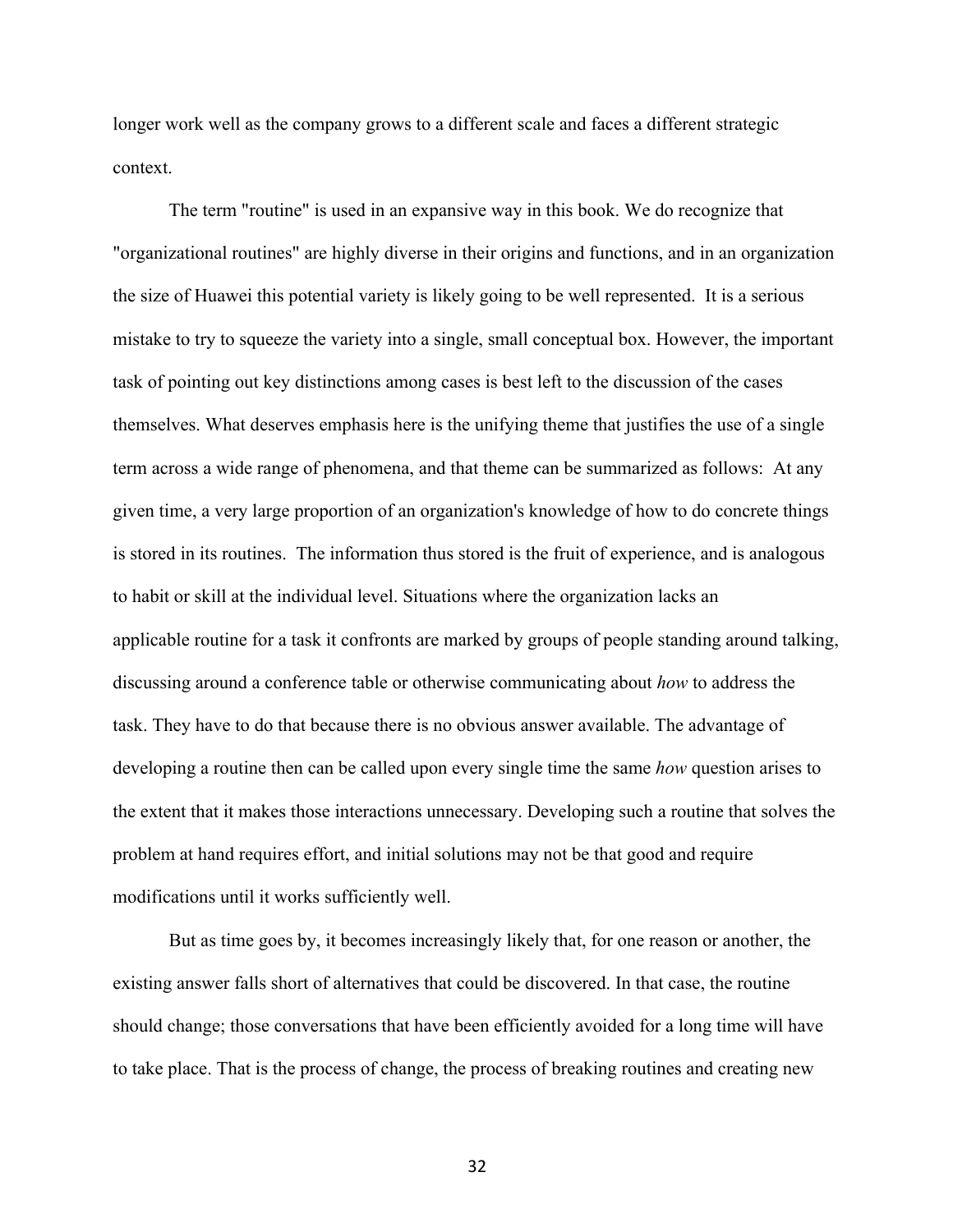ones. It is a very different thing from the exercise of established routines. Of course, there can be habits, skills, rules and attitudes that shape the change process itself, and this, too, is an important part of the Huawei story. One very simple example from our research serves to illustrate this theme. When a new employee comes aboard in an organization, it is necessary to adjust the record-keeping to reflect that the individual is now an employee. A part of that process is providing an ID number for the employee. There are many ways to do that; there are relevant criteria, and it is clear that it would not be reasonable to have a thorough discussion of all the possibilities every time there is a new employee to deal with. A routine is needed, but what should it be? Huawei's early practice was to assign numbers based on the time of hiring. This seems sensible, but it has an important consequence, quite possibly unintended: An individual's seniority in the company can be inferred from his or her employee number. The pros and cons of making the seniority information so readily available are something that can be discussed. In the Huawei discussion, the "cons" won on the basis of the argument that the established routine for employee numbers gave an unintended boost to the company's hierarchical culture -- so the company switched to a routine based on random assignment of employee numbers.

The most elaborate example of creating routines to standardize practices across the different managers of the firm is the formulation of a firm constitution, the Huawei Basic Law, from 1996 to 1998. Huawei attempted something similar to what Ernst Abbe did in 1896 when he wrote the foundation statutes for the Zeiss Company, which continues to be a leading optics company that produces scientific microscopes and nowadays camera lenses for smartphones. Abbe wanted to lay down clear rules for how the company was supposed to be managed in the future and also provide the reasoning and intentions behind the rules (see Buenstorf and Murmann (2005) for details on the Zeiss document). The difference was that Abbe wanted to lay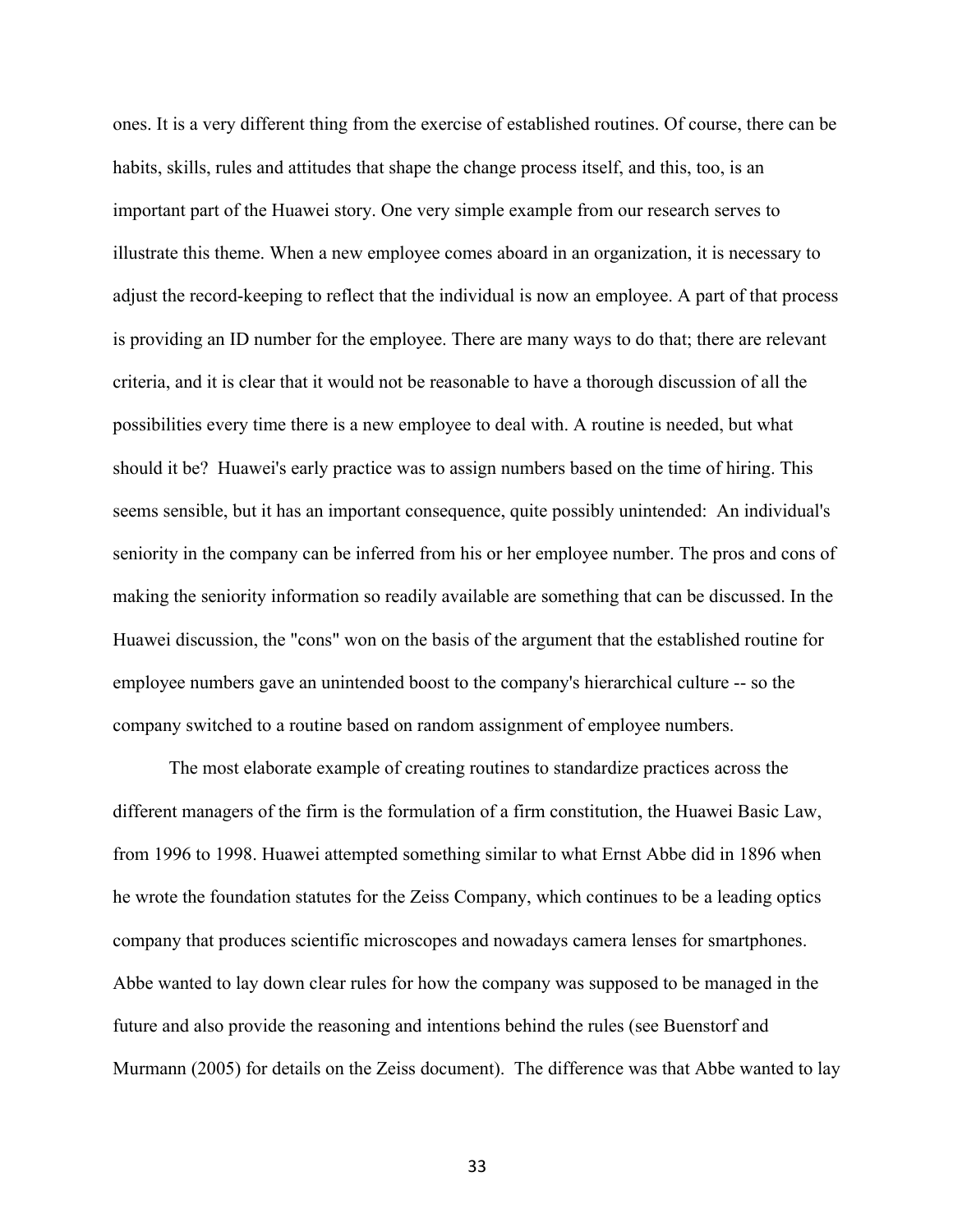down rules for the period after he was dead, and he codified mainly existing practices. Abbe wrote the document himself, as he owned 100% of the shares of Zeiss that he transferred into a foundation. In the case of Huawei, the purpose of three-year collective process was to bring agreement about how the firm was going to reduce the diversity of practices and develop a common approach. Several drafts were published for comments from members of the organization, and as previously mentioned a team of 6 Renmin University academics helped to draft the document (S. Yang, 2016). <sup>6</sup> Ideas that the Huawei leadership team acquired during their 1997 US trip may have have shaped the wording of the final document a bit.

For those who will find it beneficial to examine the details of Huawei's Basic Laws, we have translated the 9,000-word, 103-article document and offer it for the first time in English in Appendix D. Here we want to give a brief overview of key ideas in the document and provide a sense of how the Huawei Basic Law was a tool to help bring standardized routines and practices across the rapidly growing firm.

Part I (Articles 1 through 20) sets out the vision of becoming a world-class equipment supplier, describes values for Huawei—many of which we already described earlier— and it identifies some key intermediate goals, for example, to develop independent intellectual property. Throughout the articles that follow, the document not only sets out routines to be followed, but frequently aspirations for the various functions of Huawei are articulated and the rationale for them is also sketched. Every top- and middle-level manager was supposed to read and master the Basic Law so they would have a shared understanding of where Huawei wanted

 $\overline{a}$ 

<sup>6</sup> In Chapter 6 his book *The Huawei Way,* Yang (2016) provides many details of how Ren recruited the Renmin professors and how he interacted with them.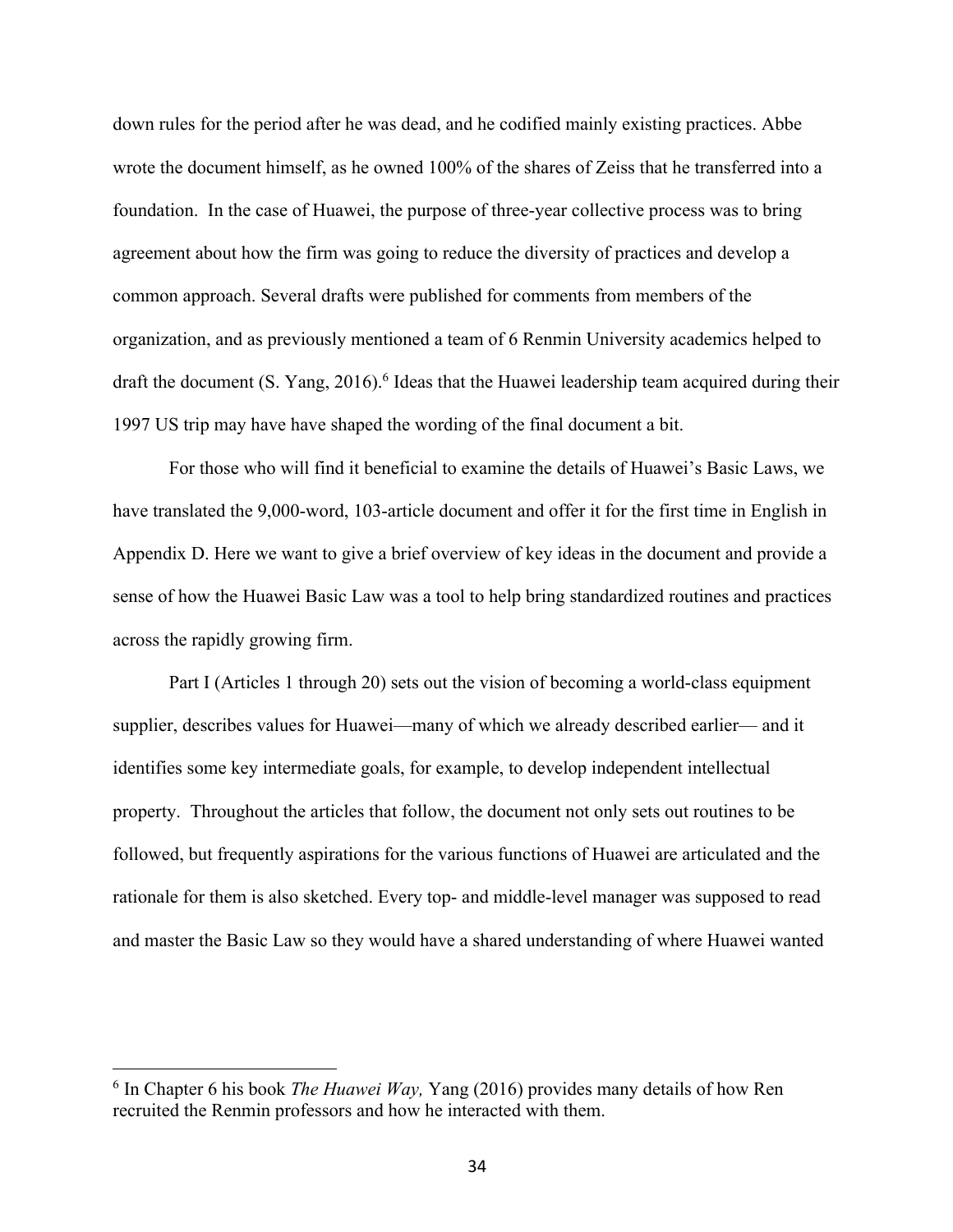to go and what methods of getting there would be condoned and what methods would clearly be in violation of the Basic Law.

Part II (Articles 21 to 25) sets forth basic operating principles. Article 25, for example, articulates that "customer satisfaction" should be the yardstick to value all work. Notice that the idea of customer centricity only appears in Article 25 and not Article 1, highlighting that this principle was elevated later to be the most important principle of Huawei. Article 26 articulates a key resource allocation rule and differentiates Huawei from many other local firms in the telecommunication industry. It guarantees that at least 10% of sales is allocated to R&D. Huawei has implemented this rule consistently. In 2018, 14.1% of sales were allocated to R&D. Article 27 sets forth the organizational structure for R&D, which we will describe in detail in Chapter 7. Article 37 sets forth a clear rule that the company will not engage in unrelated diversification, a principle which the firm has followed since 1998.

Part III (Articles 39 to 54) articulates key features of the organization structure and it sets up aspirations for the level of competence to be achieved in the different functions of the firm. What comes out very strongly in these articles is the attempt to centralize control and not to allow individual to run their own fiefdoms.

Part IV (Articles 55 to 73) articulates human resources aspirations and policies. After announcing that development of superior human resources is key for the success of the firm, the articles in this section focus on how to create a fair and transparent human resources system. We describe in Chapter 6 in detail how Huawei went about achieving this. Here we simply want to highlight one important routine in Article 72. It stipulates a job rotation policy for senior executives to give them broader experience.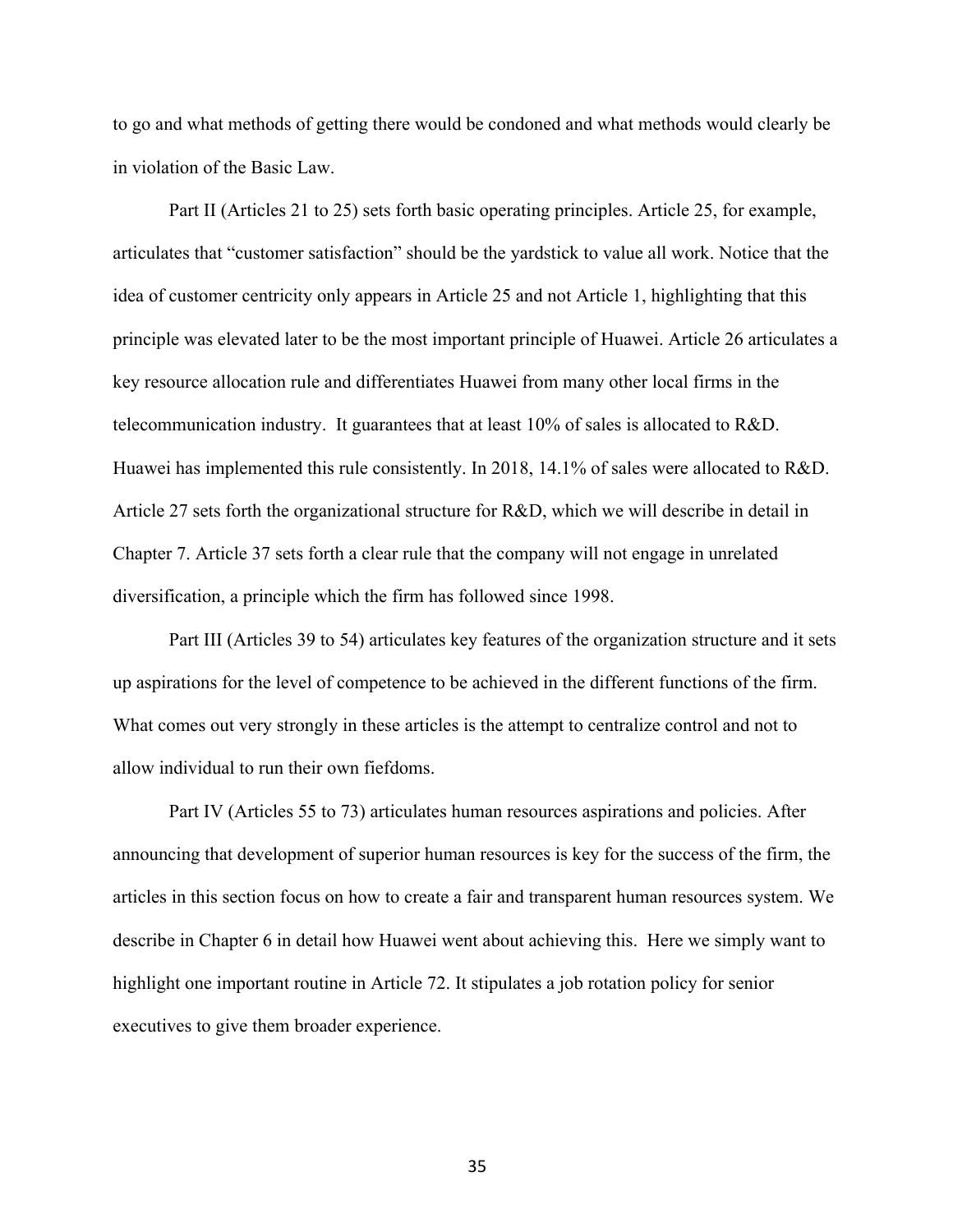Part V (Articles 74 to 99) sets forth principles for the management control system of the company. The key idea behind the rules is to strengthen the control of the center of the entire organization. The 25 articles touch on the areas where the firm needs to make real improvements and articulates principles that should be followed to make it happen. One way to interpret this section is that it articulates a collective agreement for the various transformation initiatives that were started in 1998 including the IPD, Integrated Supply Change Management and HR system that we analyze in this book. Article 78 sets the goal of engaging in total quality management and stipulates that the routines that Huawei will establish for this purpose will comply with ISO-9001 requirements. Article 79, among other things, sets a specific goal, namely that a product on average will run 2,000 days without fault.

Part VI (Articles 100 to 103) outlines that Huawei needs to balance using routines with introducing new routines. It also makes stipulations for who should succeed current managers, how they should be trained, and finally when and how the Basic Law is to be revised. Article 100 articulates the need to proceed incrementally with changes, emphasizing, "We must develop and inherit." The final article (103) stipulates that the Basic Law is supposed to be revised every 10 years. Here again the document is different from the Zeiss foundation statutes, which only allowed changes under exceptional circumstances (Buenstorf & Murmann, 2005). Huawei's Basic Law sees itself as a short- and medium-term articulation of organizational vision and key routines. The Huawei document is explicit that to achieve the vision of becoming a leading telecommunications company, the company needs to change its routines whenever this is deemed necessary.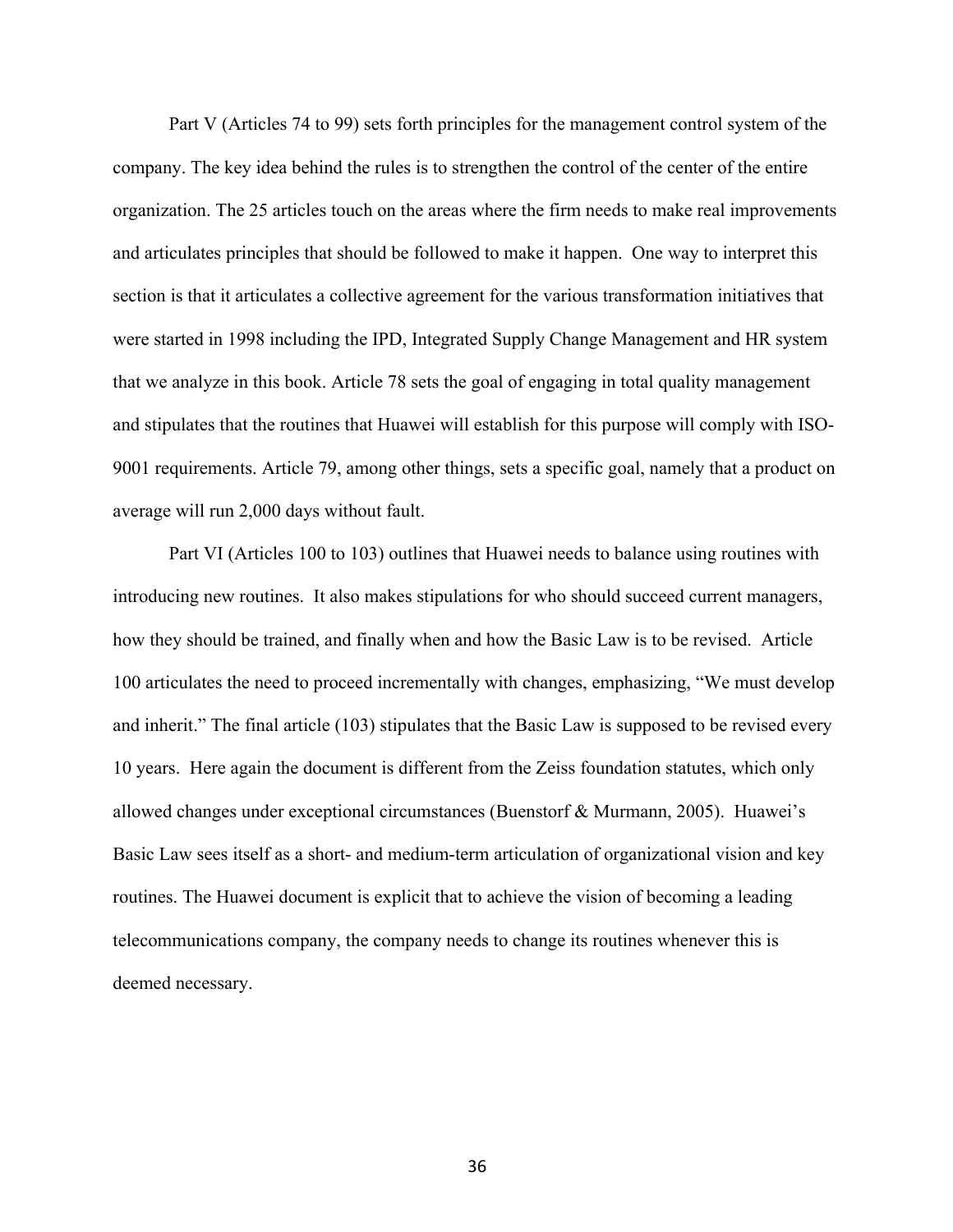In fact, what makes the Huawei philosophy different from Zeiss foundation statutes is that it much more explicitly sees the need to constantly break routines in parts of the organization to remain able to adapt to new circumstances. Reflecting on the history of Huawei, Ren notes:

We have been alternating from stability to instability, from equilibrium to nonequilibrium, from certainty to uncertainty. We are doing this over and over again to maintain the company's vitality. (As quoted in Tian and Wu, 2015, p. 134).

As far as we can tell, Huawei never published an updated Basic Law document. Instead it created separate manuals for the different functions of Huawei where some parts of Basic Law reappear but some old routines are clearly broken and replaced by new principles and routines.

The chapters in this book provide many striking examples of such de-routinization of existing practices (Edmondson, Bohmer, & Pisano, 2001). At the level of the top management, Huawei centralized more power around its founder and CEO in the period from 1999-2003. As is described in Chapter 2, this pattern was broken in 2003. With the help of the consulting firm Mercer, Huawei developed new routines for how the highest level of the firm operated. It allocated more decision making power to an 8-member executive management team, which had the responsibility for strategic decision making and worked together with the CEO to lead the firm. The chair of the member committee rotated every six months and the chair functioned as the same time as the Chief Operating Officer (COO). This arrangement lasted from 2004 until 2010. In 2011 it was replaced by a different decision-making structure. Huawei created a 13 member board of directors and the CEO and founder became one of four deputy chairmen of the board of Huawei. To transfer even more power from the founder, a rotating acting CEO arrangement was created. Three senior executives started to take turns being the acting CEO, rotating in and out of the acting CEO position every six months. The three rotating acting CEOs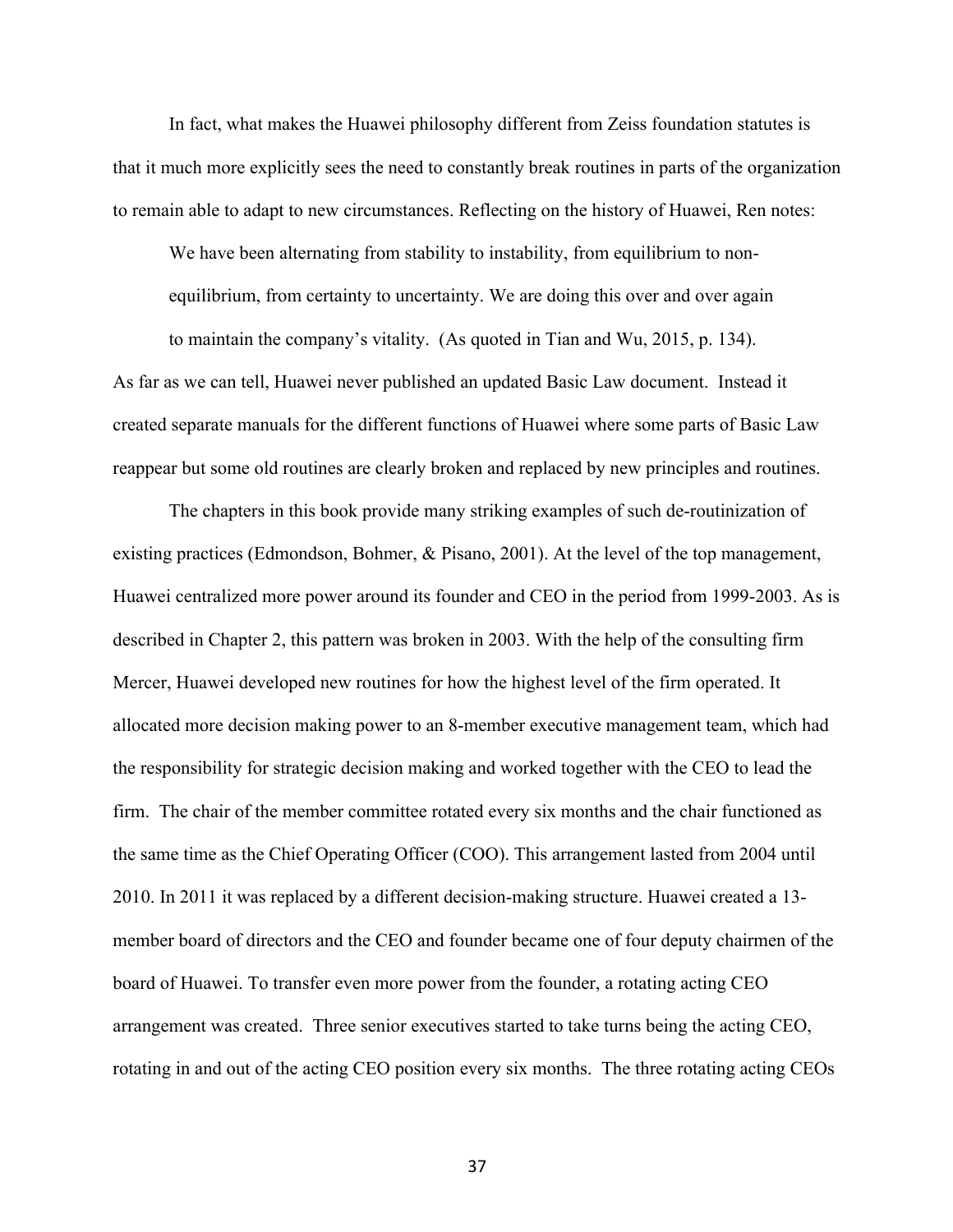and four executive directors (one of them was Ren) from then on formed the executive committee, which replaced the Executive Management Team at the corporate level.

Every start-up that manages to survive the early years learns quickly that to scale operations, learning routine ways of dealing with particular tasks is typically the only effective way of proceeding (Rao & Sutton, 2014; Szulanski & Jensen, 2008; S. Winter & Szulanski, 2001). Often the initial routines come about through experimentation or they are imported from other firms where some of the founders had experienced certain routines. Huawei developed routines in the first 8 years that focused on coordinating work more within the business functions, procurement, R&D, sales, production, etc., than across the business functions. As the firm grew from 800 people and CNY 1500 (US \$ 106) million sales in 1995 to 9500 people and CNY 8900 (US \$ 720) million in sales in 1998, the existing routines were no longer effective, as product development times increased, development costs soared because many products failed, and customers frequently did not receive products on time.

As mentioned earlier, the top management then embarked on a process to import from the West best practice routines for product development and supply chain management. In both cases, the new routines that were introduced into these two functions broke with existing routines that coordinated mainly within the specific function. The newly created routines coordinated much more extensively across functions. In the case of the integrated product development (IPD) initiative, the CEO insisted that Huawei employees copy exactly the routine templates that IBM consultants provided to Huawei. Unlike the "copy exact" strategy of Intel where the firm insisted that a second factory making a particular generation of chips copy exactly the design of the first factory (Sidney G. Winter, 2010), IBM consultants made a few changes to the IPD templates copied from IBM's practices to accommodate the context of Huawei in China. But Huawei's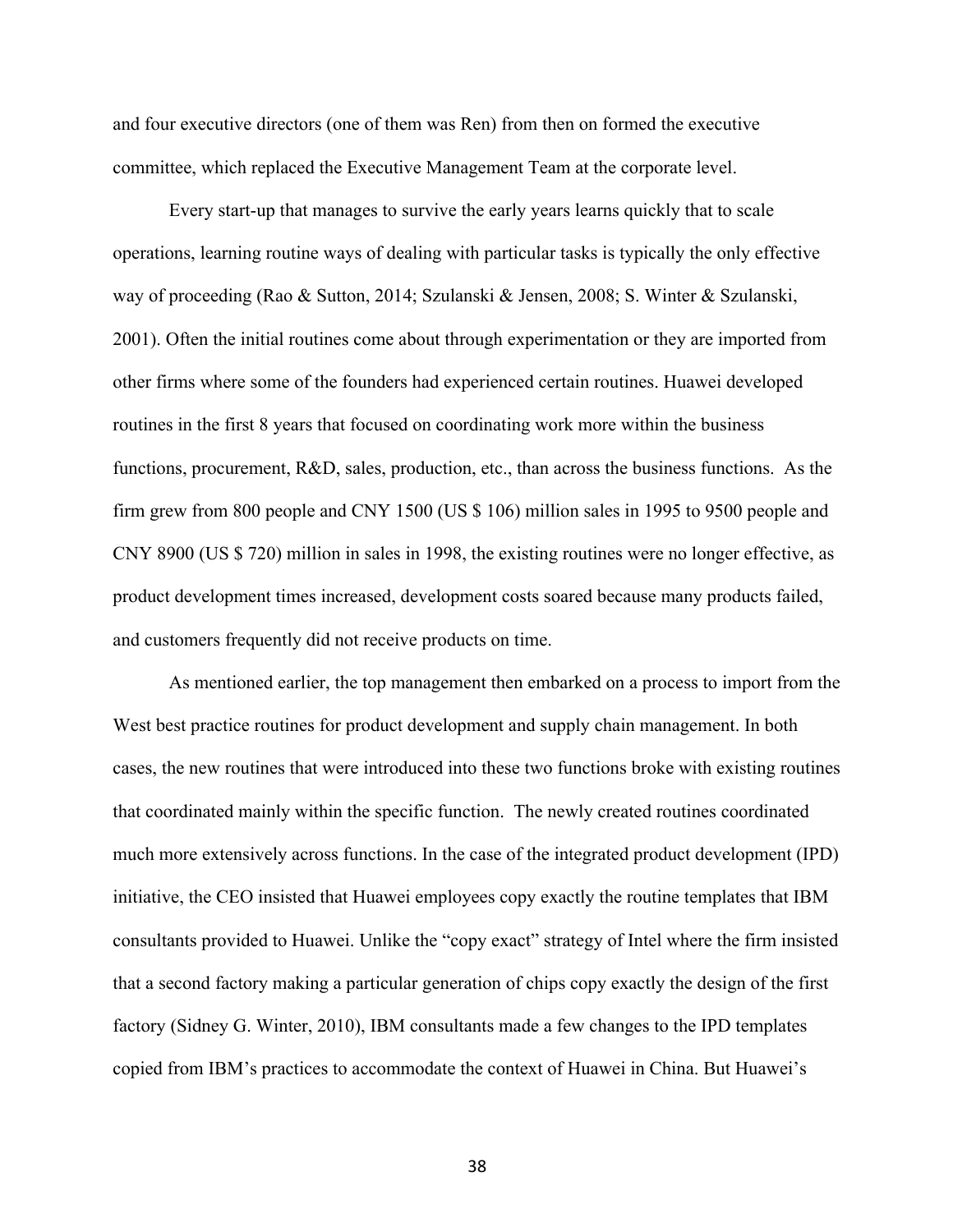leadership insisted employees had to copy exactly what the IBM consultant told them. To overcome resistance to the change, the CEO repeatedly told employees that Huawei "cut its feet to fit in the shoes" (Yu, 2013) of the IBM templates. The resistance to the proposed new routines was grounded in the fact that Huawei's gradually grown routines would be broken by the new system.

Before IPD product development followed serial routines. Marketing and Sales sent requests for new products, R&D next would develop technological solutions that were handed to manufacturing and logistics would organize shipping to customers. Frequently the products did not work as promised, because there was no back and forth between functions to ensure the technology worked well for customers. What is more, the same kinds of products were developed over and over again because different sales and marketing groups sent requests for similar products to R&D, which treated them as independent products. In 1997, there were over a thousand version numbers of often similar products (Liu, 2015). As a result, product development costs increased dramatically and were out of line with international competitors. The new IPD routines required that cross-functional teams were formed to interact frequently during the product development phase and to prioritize what products were to be developed to avoid duplication. Marketing had misgivings about this change in routines, because under the old routines when a product failed, marketing could simply blame R&D as marketing was not involved in the product design phase. In the new IPD system, marketing was deeply involved in the design stage and could no longer pass the blame to R&D. The breaking of old routines initially caused product development to be even slower, but before long the new more coordinated approach to product development increased efficiency significantly. The average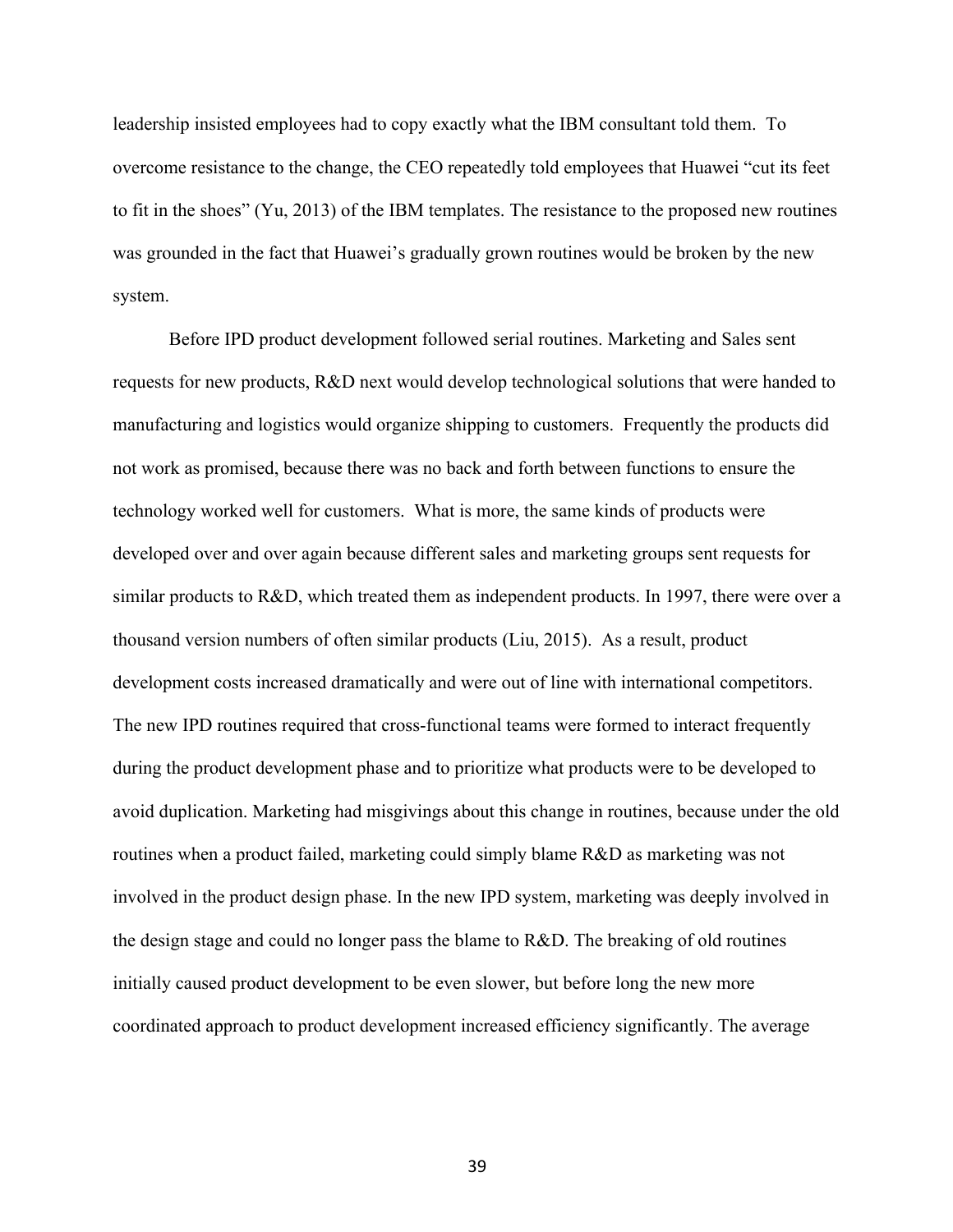time to market for a new product decreased from 74 weeks in 1999 to 48 weeks in 2003 (L. Zhang, 2012).

A similar lack of coordination across the different business functions existed between sales, procurement, product and delivery before Huawei hired IBM consulting to help it bring its supply chain practices up to world-class standards starting in 1999. The Integrated Supply Chain (ISC) initiative broke existing routines that focused on coordinating within functions rather than across. Before 1999, the sales function took orders from customers without considering whether plants had the capacity to make the product in time. This often led the sales department to promise delivery dates that could not be kept by production and outbound logistics. The production department in turn had no sophisticated way to predict demand, and hence it was difficult to plan production much in advance. The procurement department signed up suppliers without having good forecasts on how many parts of a given type were needed. This led some parts to be oversupplied and some parts to be undersupplied. As a result of this weak coordination, the ratio of timely delivery at Huawei was only 50 percent, whereas the average level for telecom equipment manufacturers worldwide was 94 percent (Chapter 4 provides details). The ISC initiative replaced functional silos with many cross-functional routines to improve the efficiency of the supply chain. Just as product development was greatly improved through the deployment of state-of-the-art information technologies, the various functions of Huawei involved in supply chain were also much better coordinated through the introduction of much more sophisticated IT tools for customer relationship management, resource planning and procurement tools that helped break the functional silos.

Consistent with the routinization goals articulated in its Basic Law, Huawei rolled out between 1998 and 2007 under the name of "Four Standardizations" uniform financial accounting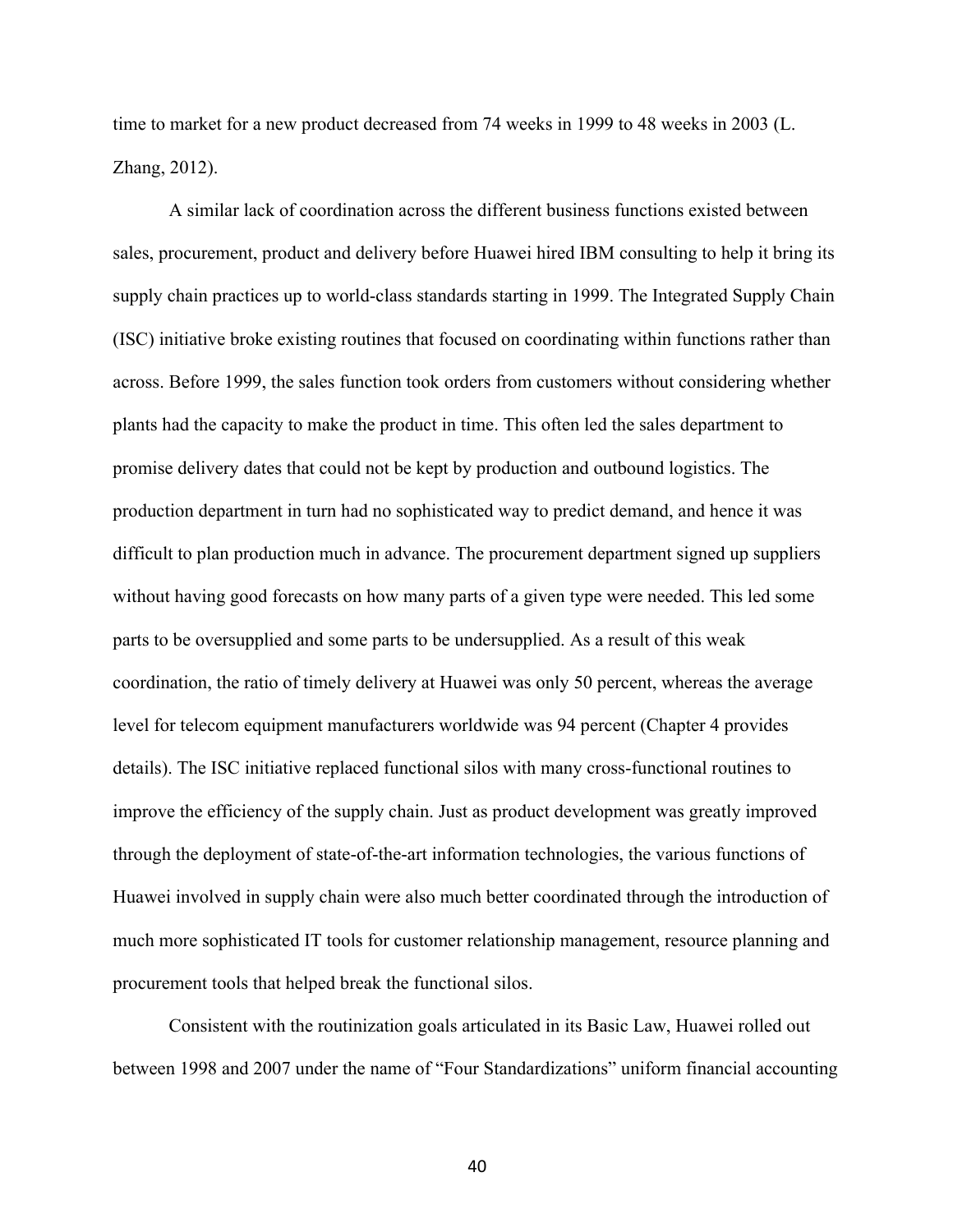principles. This was done first across its offices in China and then across the world. Following a competitive selection process, KPMG consultancy was hired in 2000 to help with this process. By 2007, there was a strong perception that some of Huawei's routines connected with financial accounting had become too rigid. Huawei had been moving more and more from selling equipment to selling turnkey solutions all around the world. The pricing routines that worked relatively well for selling equipment did a rather poor job in predicting with accuracy what projects would make money and what projects would not. Under previous routines, sales people would develop contracts with little input from the finance department. Furthermore, as competition in the global telecommunications industry increased, becoming more efficient in the management of cash flows became a key goal for Huawei. There was a strong perception that this could only be achieved by creating businesses practices that integrated financial analysis more deeply into the various business departments such as marketing, sales, supply chain management and so on. Again IBM consultants were hired in 2007 to help with a multi-year program of replacing existing financial planning routines with coordinated routines that allowed Huawei to know better what projects would be profitable, how to contain risks and how to reduce working capital requirements.

Huawei also developed and refined its HR routines well beyond what was articulated in the 1998 Basic Law. In a drive to continuously upgrade its human resources, HR practices were later codified in training manuals (Huang, 2016) and in courses given in its in-house training facility, Huawei University. In the process of creating new routines, Huawei also broke with old routines. As previously alluded to example make this point well: To help counter the hierarchical culture of Huawei, the company stopped assigning employees numbers based on the time of hiring. Instead it randomly assigned employee numbers so that it would not be longer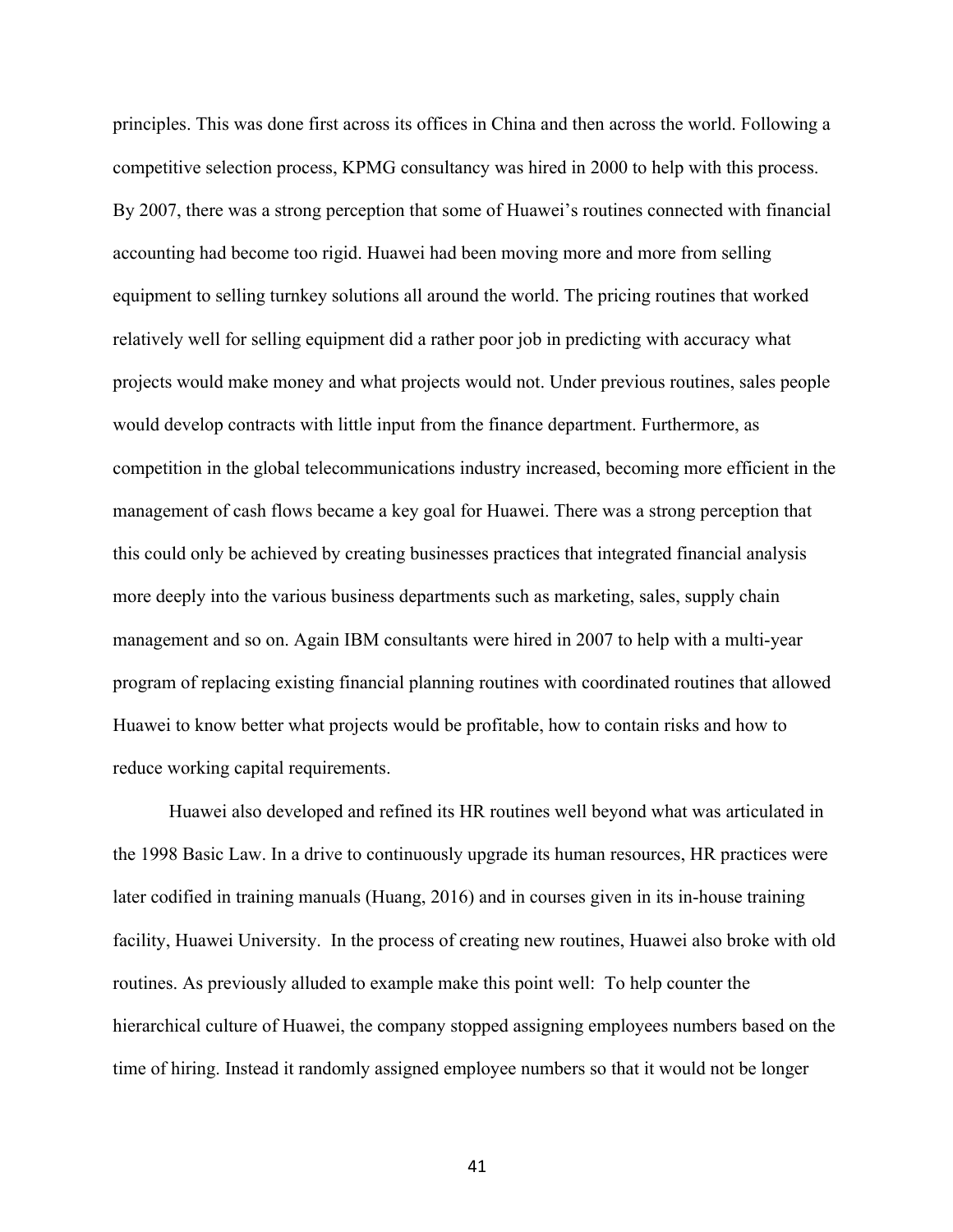possible to see who was more senior simply by knowing someone's employee number. Even more significantly, to allow foreign employees to get similar rewards as Chinese employees could through the employee ownership scheme, Huawei changed the routines for sharing profits across its employees. Chinese law restricted employee ownership to Chinese nationals, and for this reason a different mechanism entitled Time Unit Plan (TUP) had to be developed to share profits with an ever-growing number of international employees (Details of these changes are described both in Chapter 5 and 6).

Organizational structures are formal ways to coordinate the actions of individual employees in the firm, and they shape routines to a considerable extent. Any significant change in the organizational structures entails the breaking of existing routines. As Huawei expanded from 50 to 150,000 employees, the organizational structures for achieving its R&D function were changed significantly, disrupting existing routines. When Huawei initially started to develop its own products in 1992, this R&D was carried out as part the manufacturing division. Soon Huawei noticed that with the rise of mobile phones, transmission was increasingly moving from analog to digital technology. Hence it decided to create a special R&D division in 1993 to focus on digital technology outside the manufacturing department. The digital unit formed a separate department reporting directly to the CEO. As the scale of R&D efforts increased, Huawei broke this structure in 1995 and created a central R&D department that coordinated all R&D efforts. This structure was again broken with the introduction of the Integrated Product Development routines (see Chapter 7 for details on all major structural changes to the R&D function).

The Basic Law expressed the clear goal of developing independent technology and independent intellectual property (IP). Before 1995, Huawei filed no patents at all. In 2015,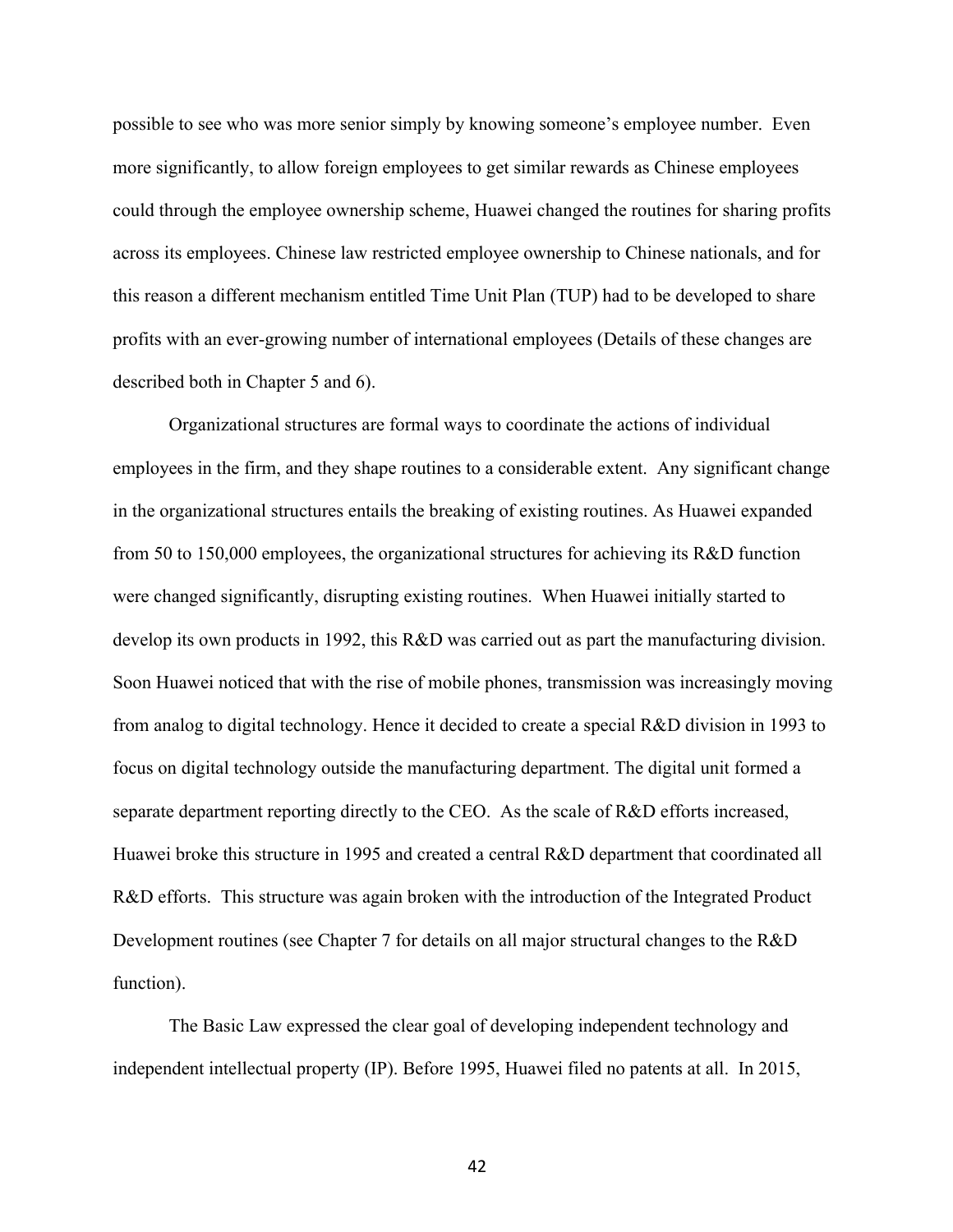Huawei was the fifth largest filer of patents in Europe (European Patent Office, 2015) and in terms of number of patents granted in the USA held position No. 50 (IPO, 2015). But creating the organizational capability to file and receive so many patents proved rocky. Huawei initially formed an IP function in 1995 as part of the newly formed Central R&D department. Four years later, when Huawei created a Legal Affairs Office at the corporate level, the IP function was moved out of central R&D to become a unit of the Legal Affairs Office. Two years later, the IP unit was split again and was moved back to Central R&D. Across all these moves, it was difficult for the leaders of the IP department to change the routines of researchers at Huawei who were not used to keeping written notes of their works and filing patent applications. Huawei also could not make up its mind how it was going to implement its IP strategy until it was sued in 2003 by Cisco in the USA for patent infringements. The case was later settled without admitting guilt. This event clearly served as a wake-up call for the entire organization that it needed to take the filing of IP and the recognition of other firms' IP much more seriously.7 Huawei has been paying large amounts of licensing fees to Western tech companies ever since. The CEO then set much more specific 5-year plans for how many patents Huawei should file to build up its own IP portfolio and help it negotiate more favorable deals with holders of other IP that Huawei's products build on. With the support from top management, the routines of R&D process were modified to make it easier to obtain patents. Filling patents became KPI for all research teams and embedded in the performance appraisal routines of individual researchers. Similarly, every new product development project would now have a routine investigation of what IP was owned

<sup>&</sup>lt;sup>7</sup> As we describe in Chapter 9, in January 2019, the US Department of Justice announced that it brought criminal charges against Huawei for allegedly stealing trade secrets from T-Mobile USA from 2012 to 2014 and obstructing justice when T-Mobile threatened to sue Huawei in the US District Court in Seattle. It may be necessary for Huawei to further develop among all employees a strong culture of respecting other firms IP.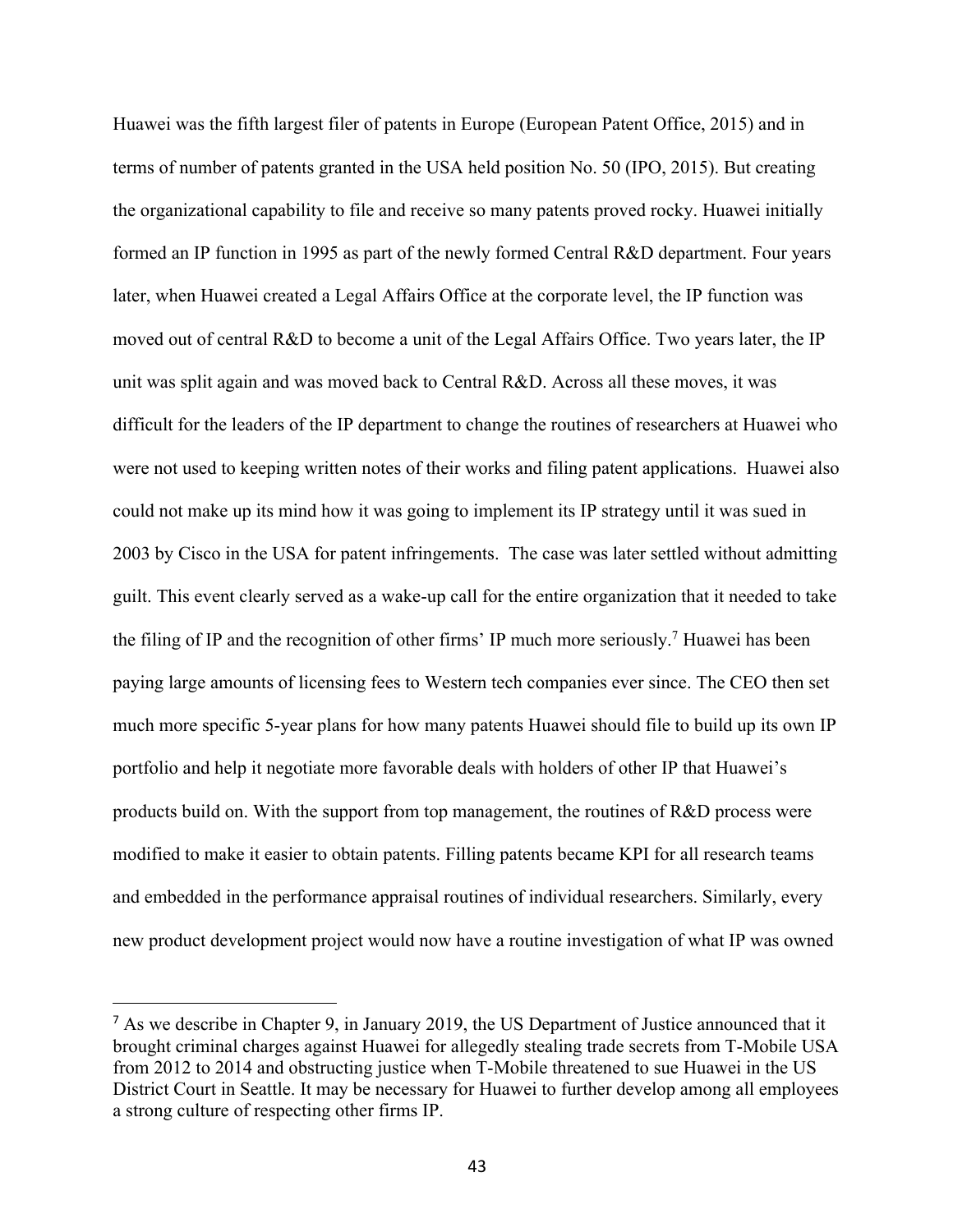by other firms. As the scale of patent filings and patent analyses increased, the IP department once again was moved back from Central R&D to the Legal Affairs department. As this short history of Huawei's IP office makes plain, only by 2003 did Huawei make a clear commitment to disrupting existing routines in the R&D function so that the firm would become a very large holder of IP in the telecommunications sector.

In the telecommunications equipment business, all leading players during the past few decades have their products all over the world not just in their home country. Ren had determined by 1994 that Huawei needed to become a global player to survive. Internationalization was seen as strategic necessity. Ren formulated the clear goal that "[i]n 10 years, Huawei will be a top-three player in the global telecom market" (Tian & Wu, 2015, p. 227). To become an international player, Huawei needed to de-routinize many practices that were no longer effective when the firm expanded operations from China to 170 countries all over the world. In addition to the aforementioned changes to how employees would participate in the profit-sharing plan, Huawei changed its staffing routines for international operations. Initially, Huawei sent Chinese managers who had proven their business skills in China abroad even though they spoke very little English. Like so many other Western companies before, Huawei learned to be successful in a foreign market it needed to rely mainly on local talent instead of Chinese expatriate staff. To communicate with non-Chinese employees, Huawei HQ needed to change how it communicated with international offices. Even though this proved difficult for many staff, Huawei forced HQ to answer emails in English rather than send them to a translation department, which would cause several days of delay. In 2008, a number of positions in the company were required to do all their email and reports in English. By 2014, Huawei had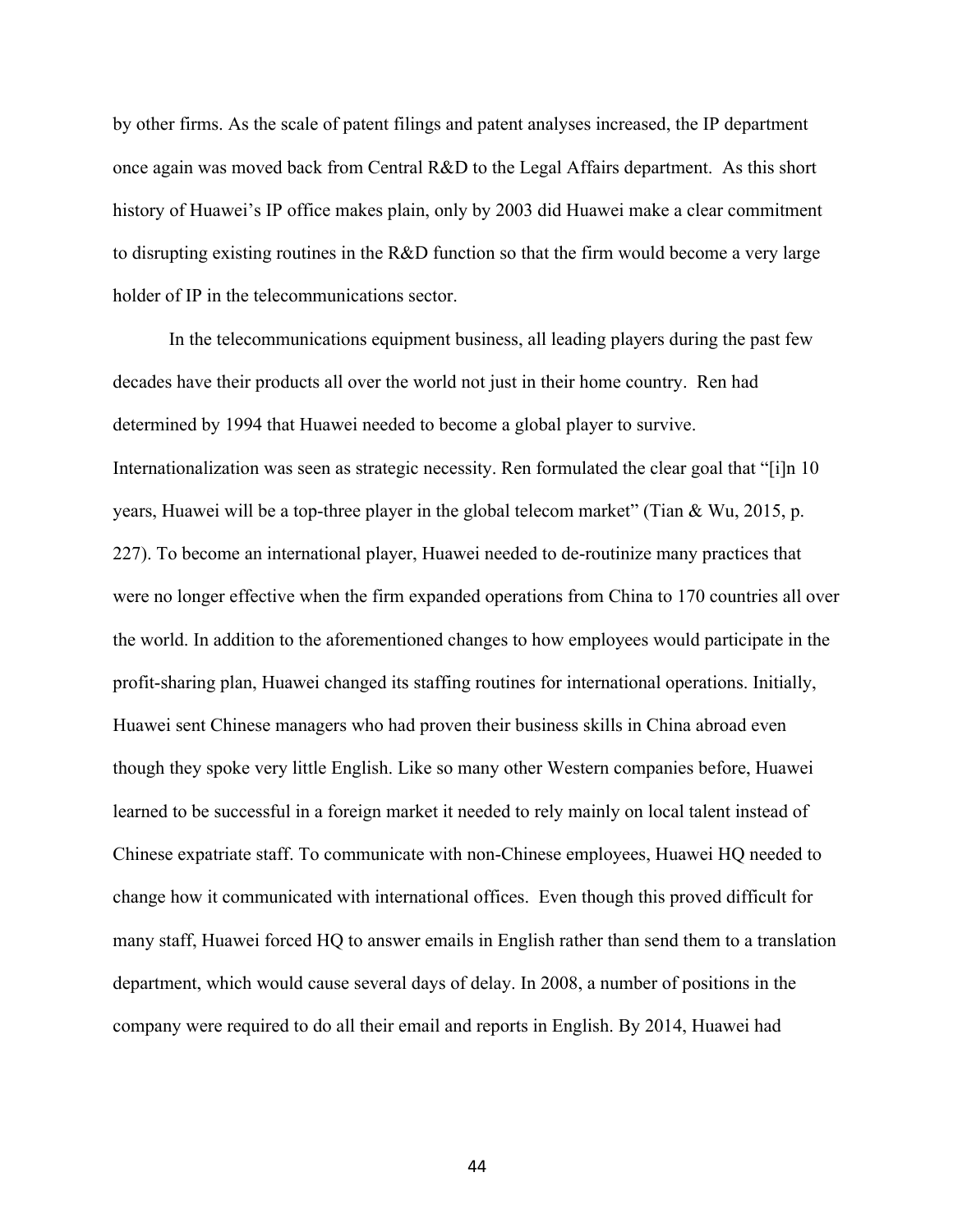adopted English as the second official business language and it expects its higher management talent to be skilled in English (Economist, 2014b).

In summary, what sets Huawei apart is that the firm was repeatedly willing de-routinize existing practices and replace them with new, frequently more coordinated routines. One can speak about Huawei developing meta-routines that constituted dynamic capabilities (Sidney G. Winter, 2003) to transform itself continuously. These meta-routines involved (1) bench-marking with the best firms in the world; (2) hiring leading Western consultancy firms, which would help close the capability gap with the best foreign firms by transferring templates for best practices; (3) initially copying foreign routines as faithfully as possible; (4) having the CEO and the other top managers deeply involved governing the change.

Between 1998 (when the Basic Law was finished) and 2008, Huawei grew from 15,000 to 81,000 people. Tian and Wu (2015, p. 223) report that Ren already in 2006 "started to think about how to disrupt the balance and address the ills of large corporations." At that moment, the massive centralization of power that was started in 1996 became a problem for Huawei. Fast forwarding to a few years ago, Ren came out with radical statement. He said that,

*"The Huawei basic law has become obsolete. The management expertise of IBM is not totally fit for Huawei" (As quoted in Tian and Wu, 2015, p. 231).*

This is a clear declaration that Huawei, which now is also making consumer products such as smartphones and is very active in cloud services, needs to develop new routines and practices. In contrast to Zeiss, Huawei has been willing to revise its Basic Law dramatically. From a western perspective, one is struck by this willingness to embrace this need for stability and change at the same time. As scholars have discussed extensively in the journal *Management and Organization Review* under the heading of Yin and Yang balancing (see for example Fang, 2012; P. P. Li,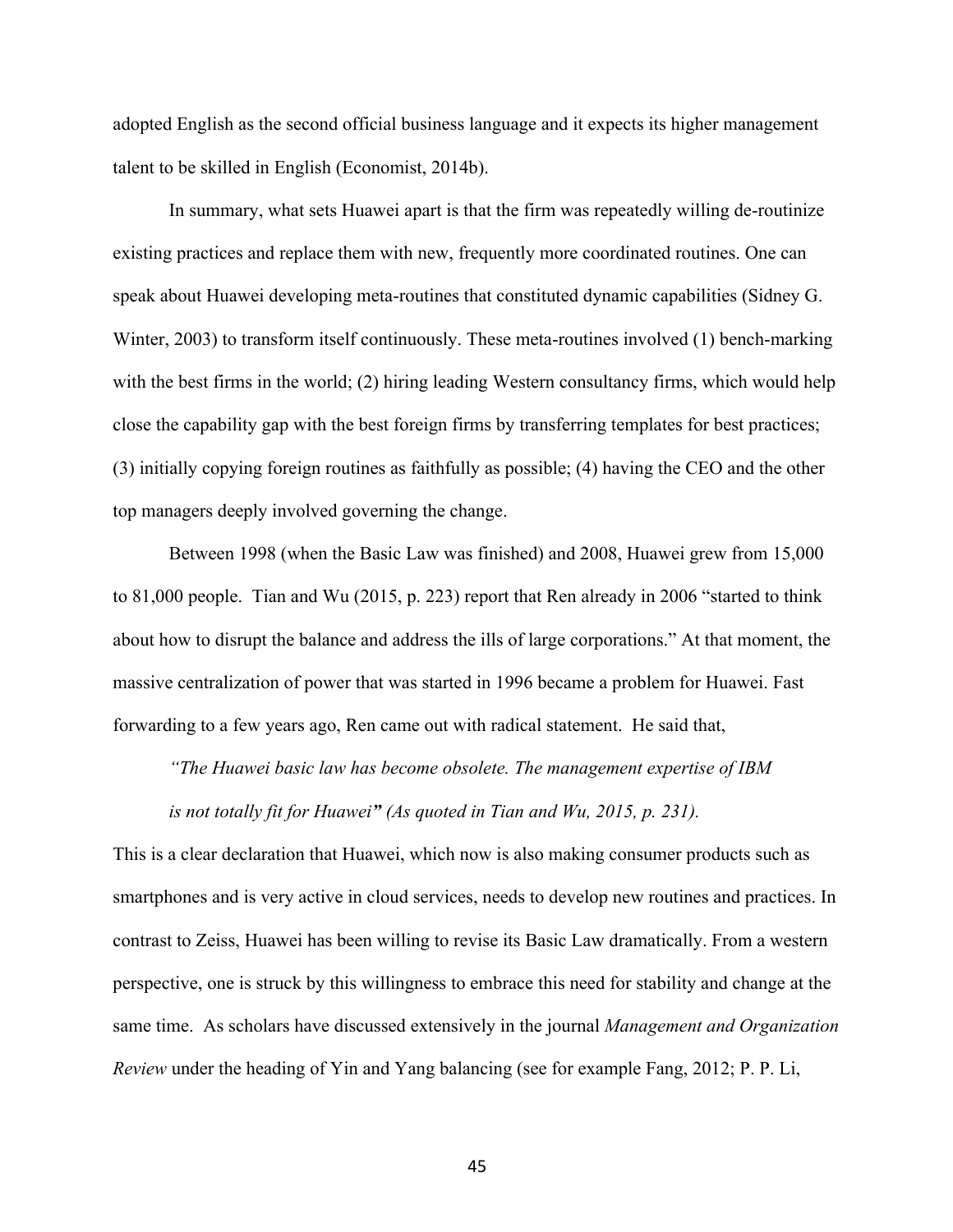2014, 2015; X. Li, 2014), Chinese culture may be more able to embrace two contradictory goals such as stability and change. Many of the statements that Ren makes call for the balancing of opposing forces. For example, Ren says

"You are destroying yourself if you embrace innovation, but if you reject innovation, you will be destroyed by others." (As quoted in Tian and Wu, 2015, p. 235).

If one reads all the management pronouncements that Ren has made over the past 30 years, it is clear that he does not believe that management can be boiled down to simple formulas. What constitutes effective management in his view depends on the situation, and it changes dramatically as an organization grows and as it becomes a multinational company.

### **5. The Chapters in this Book**

Previous books and articles on Huawei (e.g. De Cremer & Tian, 2015; Tian & Wu, 2015) already presented good accounts of Huawei's management philosophy and culture. If one wants to learn about how to run a company and grow on ideas similar to Huawei, learning about key principles such as customer centricity, dedication, employee ownership, long-term orientation, openness and learning from around the world, collective decision making and tolerance is useful. But these principles are not sufficient to lead an organization. James March (March & Weil, 2009) poignantly remarked that leadership involves both poetry and plumbing. The poetry part is about creating a vision and defining an organization's culture. The plumbing part is what is typically called management, and it involves the creation and modification of a set of organizational routines that collectively lead to an implementation of the grand vision for an enterprise.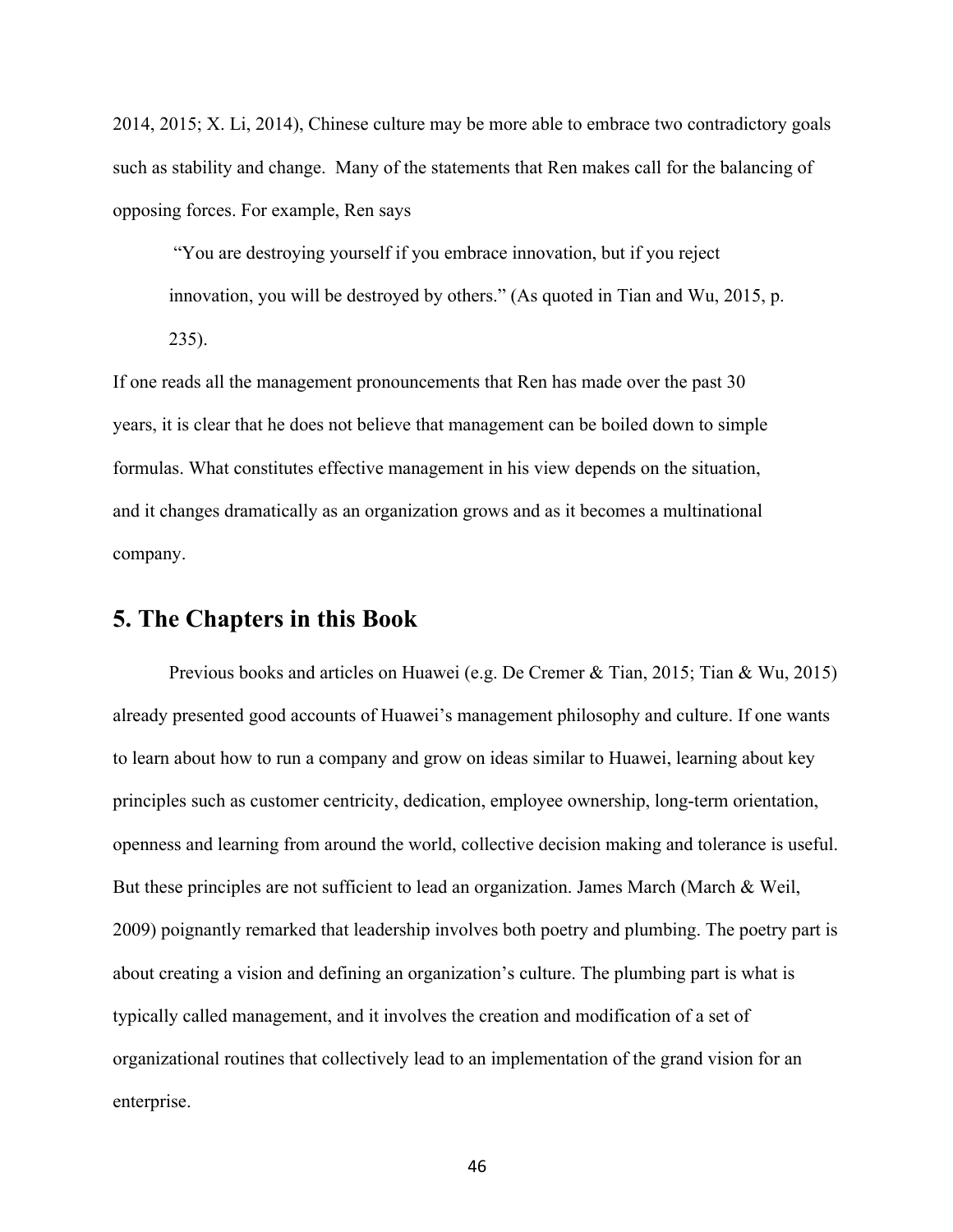Our goal in the chapters that follow is to reveal important aspects of Huawei's "plumbing," particularly in regard to how Huawei's transformation initiatives were carried out. As theorists of organizational change have emphasized (Kotter, 1996; Tushman & O'Reilly, 1997), major organizational change requires top management involvement. Hence Chapter 2 examines the role of top management at Huawei in its transformation efforts and describes how the routines and process of the top management have changed over the almost 30-year history of Huawei. Next we present chapters that analyze the most important transformation initiatives of Huawei. Figure 2 presents a timeline of major events and transformation initiatives.



#### **Figure 2: Huawei's Major Transformation Initiatives**

The first major transformation Huawei tackled was to create an Integrated Product Development (IPD) process. Chapter 3 analyzes the problems Huawei faced in its product development process. As Figure 3 illustrates, to achieve the full benefits from the system of product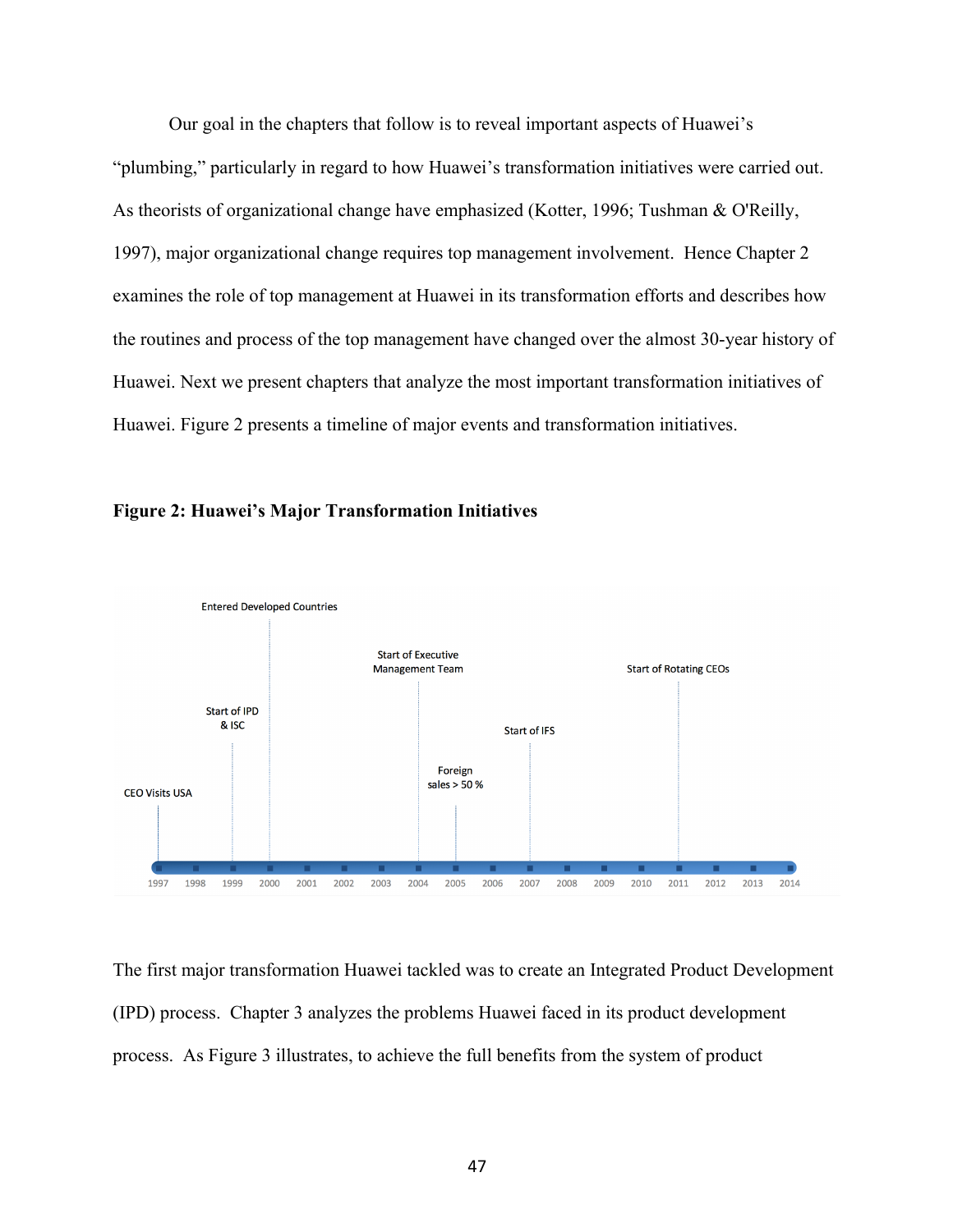development routines that were imported from Western firms with the help of IBM consultants, this initiative required involvement and/or changes in all functions of Huawei.

|                                          | <b>Integrated</b><br><b>Product</b><br><b>Development</b> | <b>Human</b><br><b>Resource</b><br><b>Management</b> | <b>Integrated</b><br><b>Financial</b><br><b>Services</b> | Integrated<br><b>Supply Chain</b><br><b>Management</b> |
|------------------------------------------|-----------------------------------------------------------|------------------------------------------------------|----------------------------------------------------------|--------------------------------------------------------|
| <b>Top</b><br>Management                 | v                                                         |                                                      | v                                                        |                                                        |
| R&D                                      | v                                                         | v                                                    |                                                          |                                                        |
| <b>Human Resource</b>                    |                                                           | v                                                    |                                                          |                                                        |
| <b>Finance</b>                           | V                                                         | V                                                    | V                                                        | v                                                      |
| <b>Marketing and</b><br><b>Sales</b>     |                                                           |                                                      |                                                          |                                                        |
| <b>Intellectual</b><br><b>Property</b>   | v                                                         | v                                                    |                                                          |                                                        |
| <b>International</b><br><b>Expansion</b> |                                                           |                                                      |                                                          |                                                        |

#### **Figure 3: Functional Interdependence in Transformation Initiatives**

Chapter 4 presents a similar analysis for Huawei's Integrated Supply Chain (ISC) initiative that started in 1999, and Chapter 5 analyses the transformation of the financial accounting routines (the IFS initiative) that was begun in 2007. Next, we present an analysis of the changes Huawei made in the course of its history to its Human Resource Management System (Chapter 6), its R&D organization (Chapter 7), and the strategy and organization for Intellectual Property Management (Chapter 8). Chapter 9 shows how Huawei needed to change its existing routines and develop new routines as it started to internationalize from 1996 onward, and over time came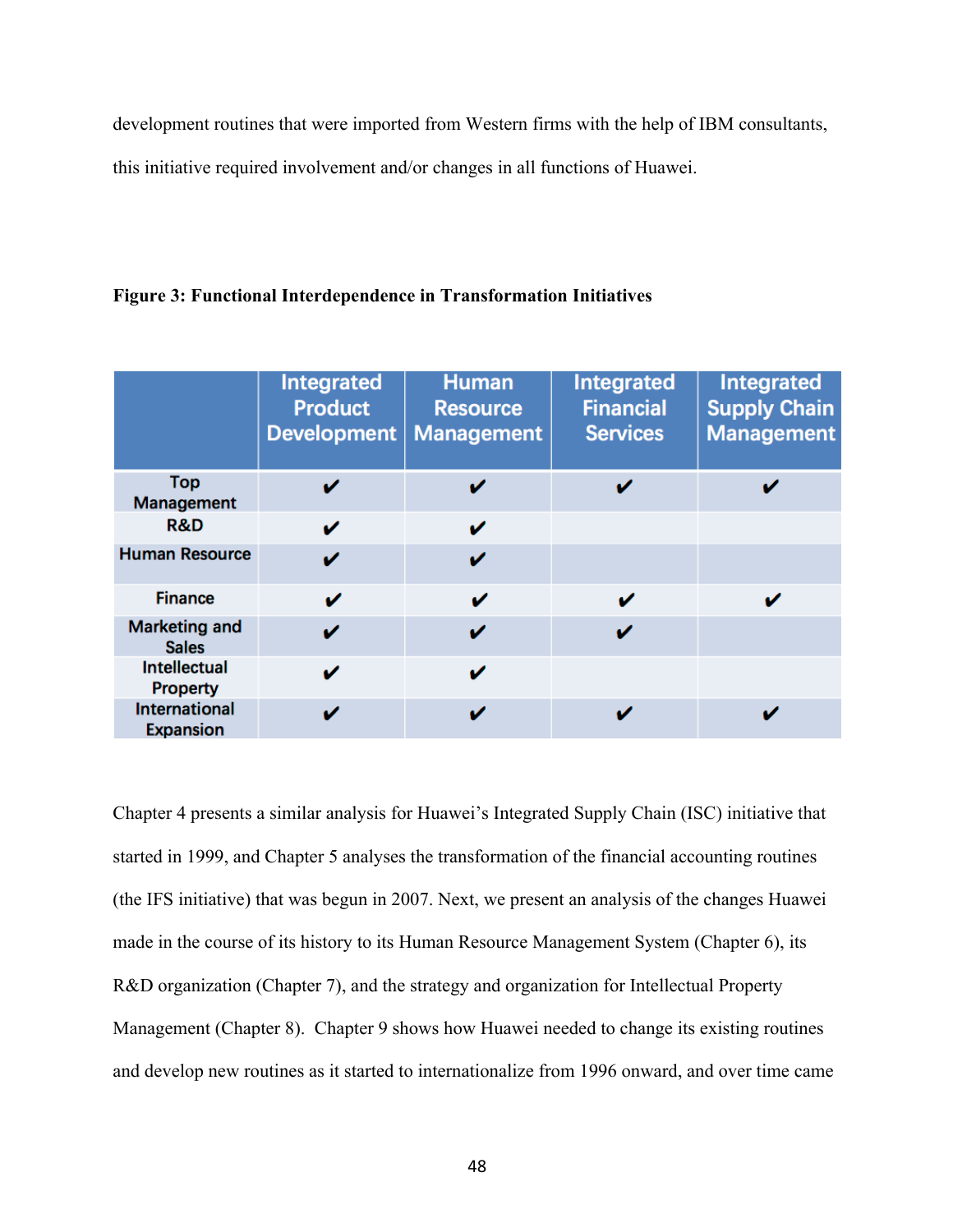to be a true multinational corporation operating in 170 countries. Chapter 10 offers some conclusions from the study.

We realized that we could make this book even more valuable to readers by soliciting commentaries on the various chapters from other scholars who are experts on the topic discussed in a particular chapter. We asked the commentators four questions to stimulate their relections.

- i. To what extent are the Huawei practices described in the chapter special or very common in China (or in the world)?
- ii. Given your knowledge of Huawei, what is missing from the chapter? We suspect there is plenty of room to make different interpretation of what the facts mean from the one offered in the chapter. If you have different interpretations, this would be clearly something valuable for a reader to know.
- iii. Somewhat related to point 2, what would you like to know more about having read the chapter?
- iv. If you could do additional research on the topic, what other questions would you think are worthy to pursue? Should one study those questions by trying to find out additional evidence from Huawei or should one study other firms instead?

As you will see after various chapters, the commentators have put Huawei into a larger context. We build on this in the final chapter, where we offer "Concluding thoughts from a Comparative Perspective". Our goal for this book is to provide the reader a unique tour of how a Chinese entrepreneurial startup has transformed itself into a leading global player. We hope that the reader will agree at the end of this book that we achieved this goal even though we certainly have not provided the final word on Huawei.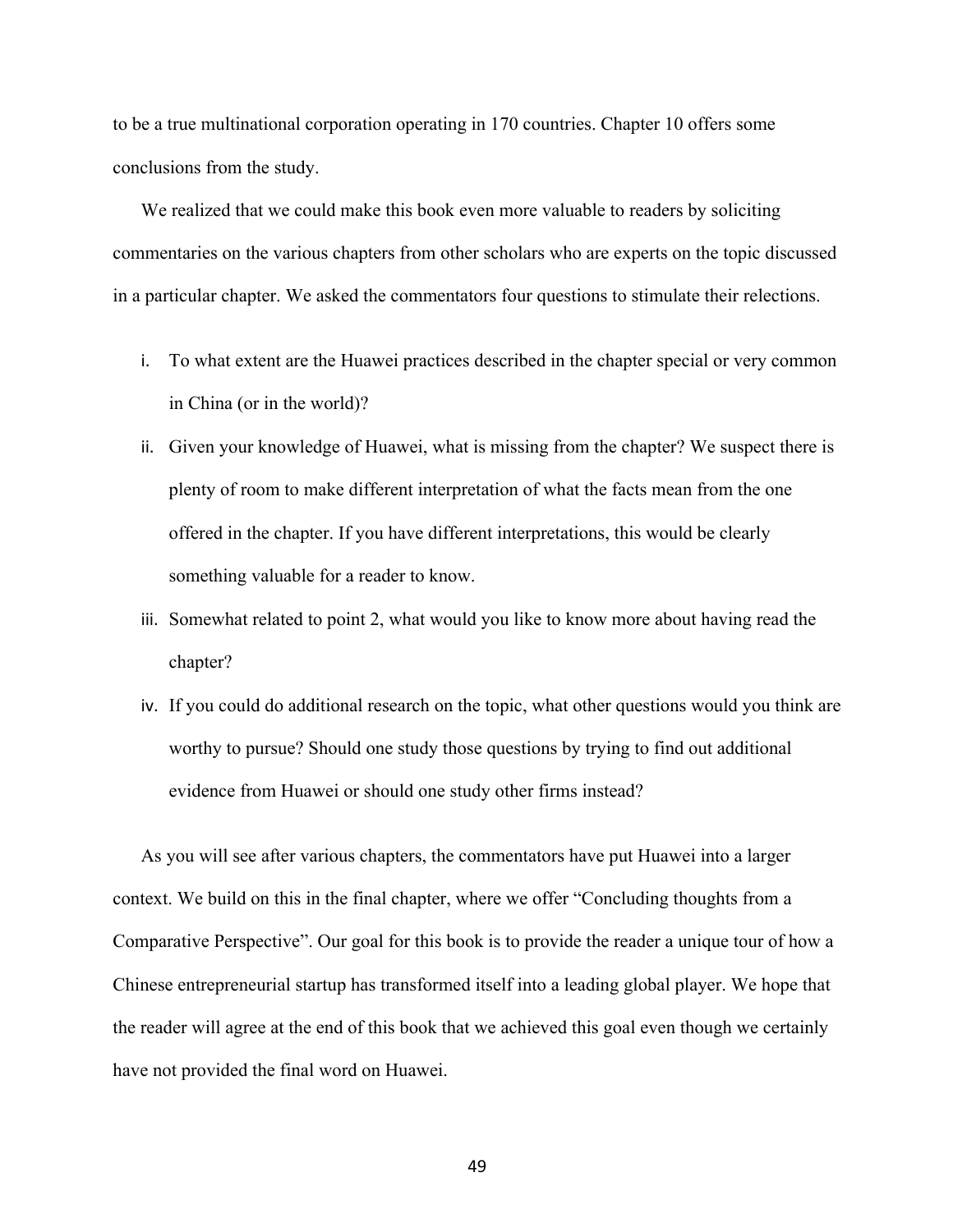### **References**

- Becker, M. C., Lazaric, N., Nelson, R. R., & Winter, S. G. (2005). Applying organizational routines in understanding organizational change. *Industrial and Corporate Change, 14*(5), 775- 791. Retrieved from <Go to ISI>://000232594300003. doi:10.1093/icc/dth071
- Breznitz, D., & Murphree, M. (2011). *Run of the red queen : government, innovation, globalization, and economic growth in China*. New Haven [Conn.]: Yale University Press.
- Buenstorf, G., & Murmann, J. P. (2005). Ernst Abbe's Scientific Management: Theoretical Insights from a Nineteenth-Century Dynamic Capabilities Approach. *Industrial and Corporate Change, 14*(4), 543-578. Retrieved from http://icc.oxfordjournals.org
- Burgelman, R. A. (1991). Intraorganizational Ecology of Strategy Making and Organizational Adaptation: Theory and Field Research. *Organization Science, 2*(3), 239-262.
- Burgelman, R. A. (2002). *Strategy Is Destiny: How Strategy-Making Shapes a Company's Future*: Free Press.
- Burgelman, R. A., & Grove, A. S. (2007). Let chaos reign, then rein in chaos—repeatedly: managing strategic dynamics for corporate longevity. *Strategic Management Journal, 28*(10), 965-979. Retrieved from http://dx.doi.org/10.1002/smj.625. doi:10.1002/smj.625
- Chi-Yue Chiu, Liou, S., & Kwan, L. Y.-Y. (2016). Institutional and cultural contexts of creativity and innovation in China. In A. Y. Lewin, M. Kenney, & J. P. Murmann (Eds.), *China's Innovation Challenge: Overcoming the Middle Income Trap* (pp. 368-393). Cambridge, UK: Cambridge University Press.
- De Cremer, D., & Tian, T. (2015). Huawei's Culture Is the Key to Its Success. *Harvard Business Review, https://hbr.org/2015/06/huaweis-culture-is-the-key-to-its-success*(June 11).
- Dittmer, L. (1973). The Structural Evolution of 'Criticism and Self-Criticism'. *The China Quarterly, 53*, 708-729. Retrieved from http://dx.doi.org/10.1017/S0305741000006469. doi:doi:10.1017/S0305741000006469
- Drucker, P. F. (1974). *Management: Tasks, Responsibilities, Practices*: Harper & Row. Economist. (2012). Who's afraid of Huawei? April 4 Issue.

http://www.economist.com/node/21559922 Accessed 17. April 2016.

- Economist. (2014a). Mr Ren opens up. May 2 Issue. http://www.economist.com/blogs/schumpeter/2014/05/huawei Accessed 17. April 2016.
- Economist. (2014b). Schumpeter: The English empire A growing number of firms worldwide are adopting English as their official language. Feb 14 Issue http://econ.st/LWVT4A Accessed 22. November 2016.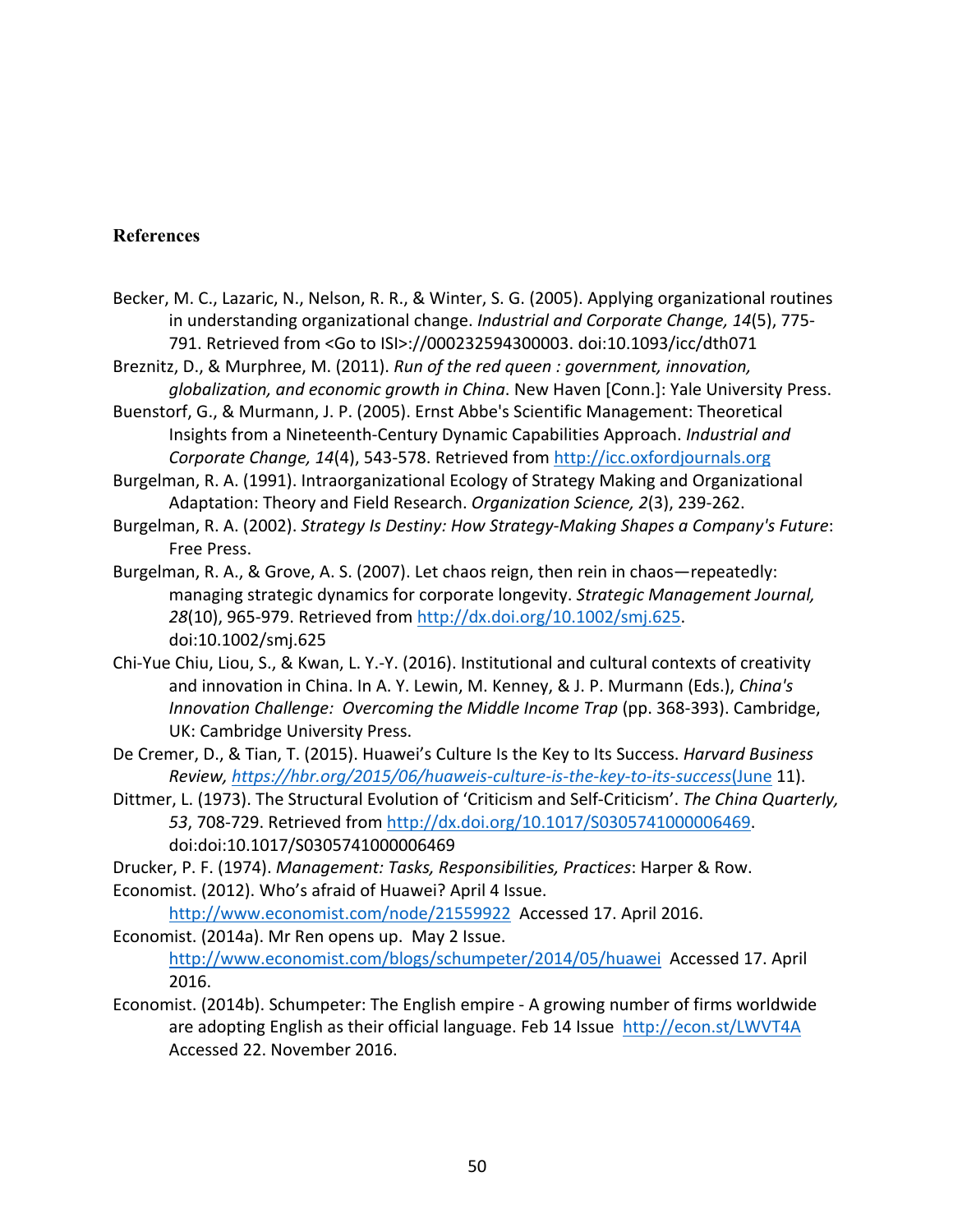- Edmondson, A. C., Bohmer, R. M., & Pisano, G. P. (2001). Disrupted routines: Team learning and new technology implementation in hospitals. *Administrative Science Quarterly, 46*(4), 685-716.
- European Patent Office. (2015). Annual Report. Applicants. https://www.epo.org/aboutus/annual-reports-statistics/annual-report/2015/statistics/applicants.html#tab1 Accessed 22. November 2016.
- Fama, E., & Jensen, M. C. (1983). Separation of Ownership and Control. *Journal of Law and Economics, 26*, 301-325.
- Fang, T. (2012). Yin Yang: A New Perspective on Culture. *Management and Organization Review, 8*(01), 25-50. Retrieved from http://dx.doi.org/10.1111/j.1740- 8784.2011.00221.x. doi:doi:10.1111/j.1740-8784.2011.00221.x
- Feldman, M. S., Pentland, B. T., D'Adderio, L., & Lazaric, N. (2016). Beyond Routines as Things: Introduction to the Special Issue on Routine Dynamics. *Organization Science, 27*(3), 505- 513. Retrieved from http://pubsonline.informs.org/doi/abs/10.1287/orsc.2016.1070. doi:10.1287/orsc.2016.1070
- Friedman, M. (1970, September 13). The Social Responsibility of Business Is to Increase Its Profits. *New York Times Magazine*. Retrieved from http://link.springer.com/chapter/10.1007%2F978-3-540-70818-6\_14
- Fu, X. (2015). *China's Path to Innovation*: Cambridge University Press.
- Gedda, R. (2009). Huawei Unveils First Android Smartphone. *PC World, http://www.pcworld.com/article/159647/android\_phone.html Accessed 15 May 2016*.
- Gerstner, L. V. (2003). *Who Says Elephants Can't Dance?: How I Turned Around IBM*: HarperCollins.
- Ginglinger, E., Megginson, W., & Waxin, T. (2011). Employee ownership, board representation, and corporate financial policies. *Journal of Corporate Finance, 17*(4), 868-887. Retrieved from http://www.sciencedirect.com/science/article/pii/S0929119911000204. doi:http://dx.doi.org/10.1016/j.jcorpfin.2011.03.005
- Gittell, J. H. (2003). *The Southwest Airlines way: Using the power of relationships to achieve high performance*: McGraw-Hill New York.
- Hallowell, R. (1996). Southwest Airlines: A Case Study Linking Employee Needs Satisfaction and Organizational Capabilities to Competitive Advantage. *Human Resource Management, 35*(4), 513-534.
- Hitt, M., Ireland, R. D., & Hoskisson, R. (2008). *Strategic Management: Competitiveness and Globalization, Cases*: Cengage Learning.
- Huang, W. (2002). 走出混沌 *(Out of Chaos)*: Posts &Telecom Press
- Huang, W. (2016). *Dedication: The Foundation of Huawei's Human Resources Management*: LID Publishing.
- Huawei. (2015). 2014 Annual Report http://www.huawei.com/en/about-huawei/annualreport Accessed 15 May 2016.
- Huawei. (2016a). Board of Directors http://www.huawei.com/en/executives/board-ofdirectors/ren-zhengfei accessed 27. August 2016.
- Huawei. (2016b). Products and Solutions http://www.huawei.com/en/ 17. April 2016.
- Huawei. (2017). 2016 Annual Report http://www.huawei.com/en/about-huawei/annualreport Accessed 31 August 2017.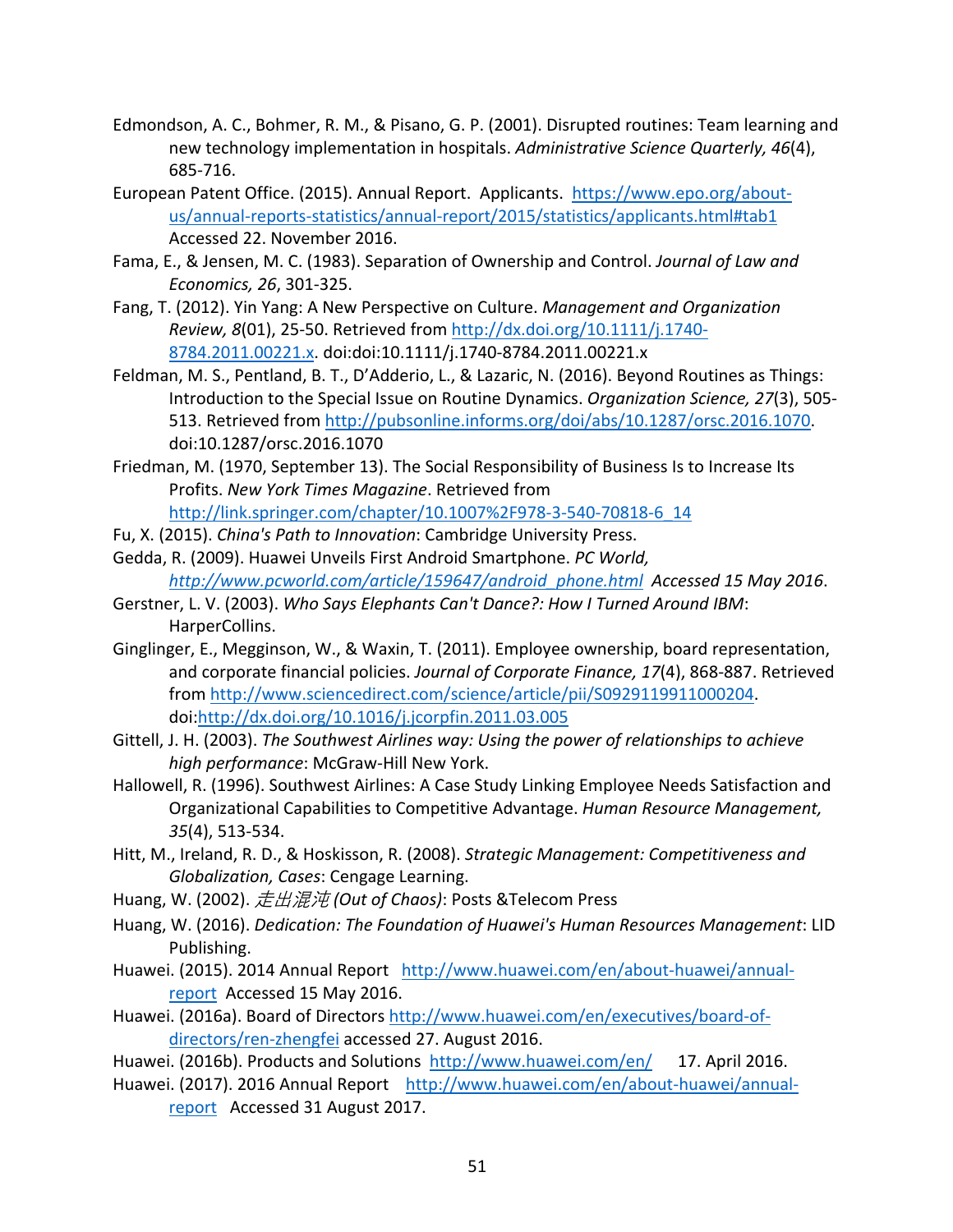- Huawei. (2019). 2018 Annual Report http://www.huawei.com/en/about-huawei/annualreport Accessed 2. April 2019.
- Hyde, A. (1991). Defense of Employee Ownership. *Chicago-Kent Law Review, 67*, 159.
- Ibisworld. (2015). Smart Phone Manufacturing in China: Market Research Report. http://www.ibisworld.com/industry/china/smart-phone-manufacturing.html Accessed 14. May 2016. (May).
- IDC. (2016). Smartphone Vendor Market Share, 2015 Q2 http://www.idc.com/prodserv/smartphone-market-share.jsp Accessed 15 May 2016.
- IPO. (2015). Top 300 US Patent Owners. http://www.ipo.org/wpcontent/uploads/2016/06/2015-Top-300-Patent-Owners.pdf Accessed 22. November 2016.
- Jensen, M. C., & Meckling, W. H. (1976). Theory of the Firm: Managerial Behavior, Agency Costs, and Capital Structure. *Journal of financial economics, 3*((Or Journal of Business 52,469-06)), 305-360.
- Jiang, H., & Murmann, J. P. (2012). Regional Institutions, Ownership Transformation, and Migration of Industrial Leadership in China. *Industrial and Corporate Change, 21*(4), 933- 970. doi:http://dx.doi.org/10.1093/icc/dtr070
- Kipping, M., & Westerhuis, G. (2012). Strategy, Ideology, and Structure: The Political Processes of Introducing the M-form in two Dutch Banks. In *History and Strategy* (Vol. 29, pp. 187- 237): Emerald Group Publishing Limited.
- Klepper, S. (2015). *Experimental Capitalism: The Nanoeconomics of American High-Tech Industries*: Princeton University Press.
- Kotter, J. P. (1996). *Leading Change*: Harvard Business School Press.
- Lewin, A. Y., Kenney, M., & Murmann, J. P. (Eds.). (2016). *China's Innovation Challenge: Overcoming the Middle Income Trap*. Cambridge, UK: Cambridge University Press.
- Li, C. (2006). China's telecom industry on the move: Domestic competition, global ambition, and leadership transition. *China Leadership Monitor, 19*, 1-23.
- Li, H. (2017). *Ren Zhengfei and Huawei: A Biography of One of China's Greatest Entrepreneurs*  (Kindle Edition ed.): LID Publishing
- Li, P. P. (2014). The Unique Value of Yin-Yang Balancing: A Critical Response. *Management and Organization Review, 10*(2), 321-332. Retrieved from http://dx.doi.org/10.1111/more.12050. doi:10.1111/more.12050
- Li, P. P. (2015). Both Converging toward and Diverging from Global Paradigms: The Perspective of Yin-Yang Balancing for the Unity-in-Diversity Duality. *Management and Organization Review, 11*(04), 807-813.
- Li, X. (2014). Can Yin-Yang Guide Chinese Indigenous Management Research? *Management and Organization Review, 10*(01), 7-28. Retrieved from

http://dx.doi.org/10.1111/more.12042. doi:doi:10.1111/more.12042

- Lindbloom, C. (1959). The Science of 'Muddling Through'. *Public Administration Review, 19*, 79- 88.
- Liu, H. (2015). Interviewed by Can HUANG, Ziyi ZHAO, Haoyu ZHANG & Hongqi XU in Shenzhen, October.
- March, J. G., & Weil, T. (2009). *On Leadership*: Wiley.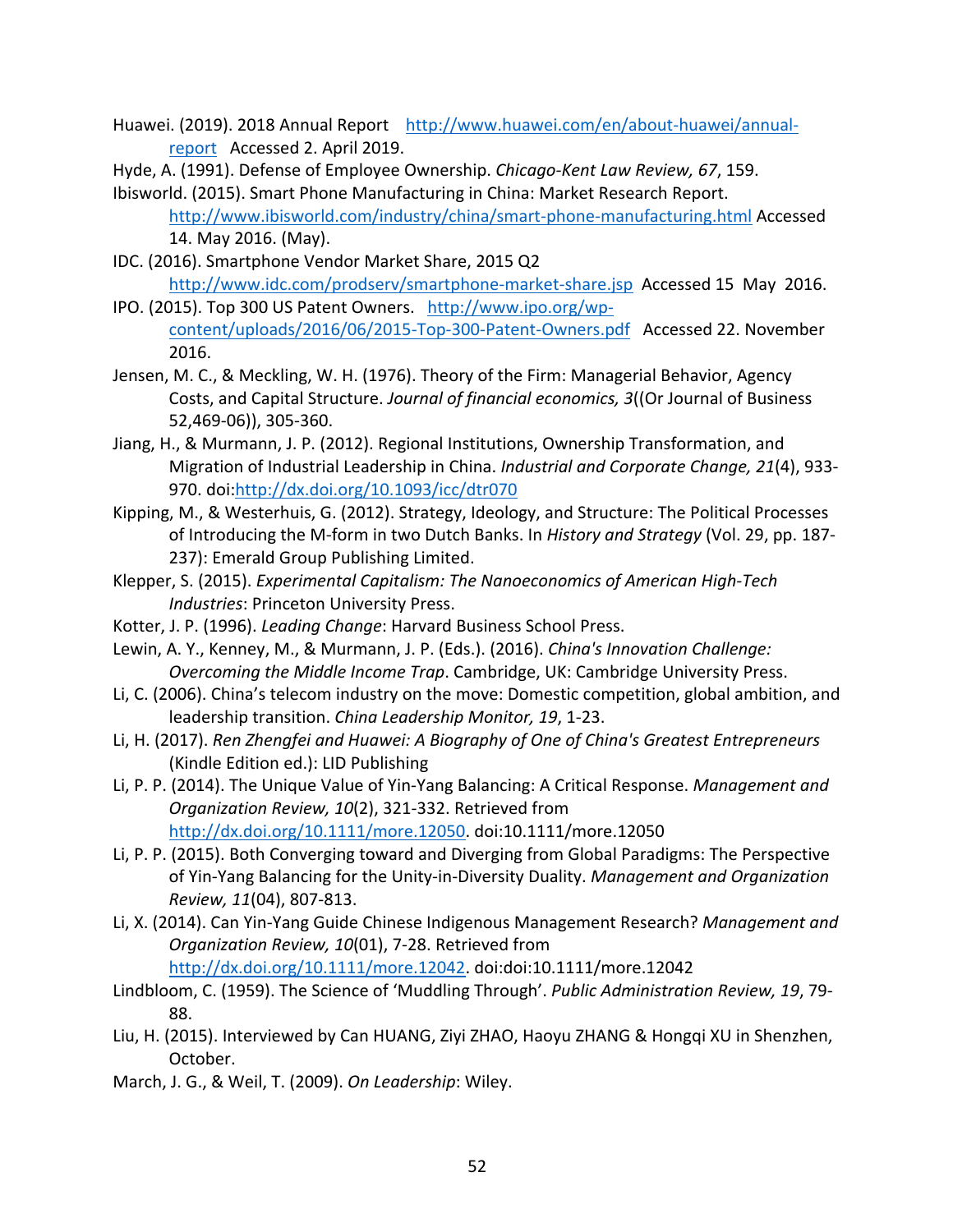- McKenna, C. (2012). Strategy Followed Structure: Management Consulting and the Creation of a Market for Strategy, 1950-2000. In *History and Strategy* (Vol. 29, pp. 153-186): Emerald Group Publishing Limited.
- Murmann, J. P. (2003). *Knowledge and Competitive Advantage: The Coevolution of Firms, Technology, and National Institutions*. New York: Cambridge University Press.
- Murmann, J. P. (2013). Scaffolding in Economics, Management, and the Design of Technologies. In L. R. Caporael, J. R. Griesemer, & W. C. Wimsatt (Eds.), *Vienna Series in Theoretical Biology : Developing Scaffolds in Evolution, Culture, and Cognition* (pp. 287-306). Cambridge, MA, USA: The MIT Press.
- Nee, V., & Opper, S. (2012). *Capitalism from below: Markets and institutional change in China*: Harvard University Press.
- Nelson, R. R., & Winter, S. G. (1982). *An Evolutionary Theory of Economic Change*. Cambridge, MA: The Belknap Press of Harvard University Press.
- Nigam, A., Huising, R., & Golden, B. (2016). Explaining the Selection of Routines for Change during Organizational Search. *Administrative Science Quarterly*. Retrieved from http://asq.sagepub.com/content/early/2016/06/01/0001839216653712.abstract. doi:10.1177/0001839216653712
- Nokia. (2016). Our story http://company.nokia.com/en/about-us/our-company/our-story Accessed 15 May 2016.
- Parmigiani, A., & Howard-Grenville, J. (2011). Routines Revisited: Exploring the Capabilities and Practice Perspectives. *The Academy of Management Annals, 5*(1), 413-453. Retrieved from http://dx.doi.org/10.1080/19416520.2011.589143. doi:10.1080/19416520.2011.589143
- Peng, M. W. (2010). *Global Business*: Cengage Learning.
- Pullar-Strecker, T. (2013, 9 May 2013. [Accessed 28 August 2016]). Huawei founder gives first ever interview. http://www.stuff.co.nz/business/industries/8651260/Huawei-foundergives-first-ever-interview. *businessday.co.nz*.
- Quinn, J. B. (1980). *Strategies for change: Logical incrementalism*: Irwin Professional Publishing.
- Rao, H., & Sutton, R. I. (2014). *Scaling up Excellence*: Random House.
- Reckoner. (2013). Huawei and the Fear of the Unknown http://reckoner.com.au/2013/11/huawei/ Accessed 15 May 2016.
- Shenzhen Standard. (2014). Shenzhen Ranks Fifth in the World in Terms of Population Density. http://www.shenzhen-standard.com/2014/03/25/shenzhen-ranks-fifth-in-the-world-interms-of-population-density/ Accessed 12 May 2016. (March 25).
- Sherr, I., Benoit, D., & Thurm, S. (2013, 29 March.). Dell Makes Case to Go Private in Grim Filing. *Wall Street Journal*.
- Statista. (2016a). Number of mobile cell phone subscribers in China from February 2015 to February 2016 (in millions) http://www.statista.com/statistics/278204/china-mobileusers-by-month/ Accessed 12 May 2016.
- Statista. (2016b). Statistics and market data on Technology & Telecommunications http://www.statista.com/markets/418/technology-telecommunications/ Accessed 12 May 2016.
- Szulanski, G., & Jensen, R. J. (2008). Growing through copying: The negative consequences of innovation on franchise network growth. *Research Policy, 37*(10), 1732-1741.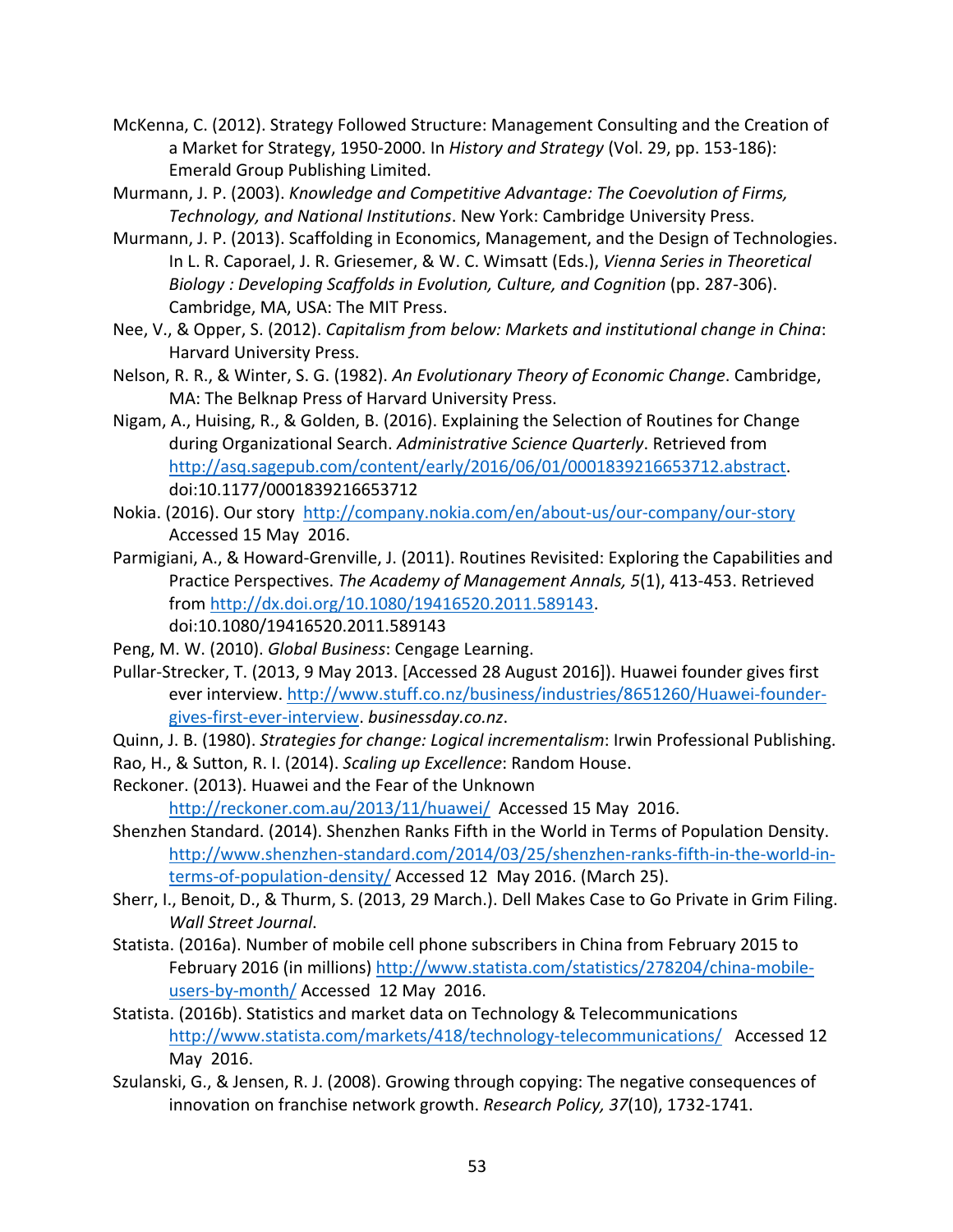Tian, T., De Cremer, D., & Wu, C. (2017). *Huawei: Leadership, Culture, and Connectivity*: SAGE Publications.

Tian, T., & Wu, C. (2015). *The Huawei Story*: SAGE.

- Tushman, M., & O'Reilly, C. A. (1997). *Winning Through Innovation: A Practical Guide to Leading Organizational Change and Renewal*. Boston, Mass.: Harvard Business School Press.
- U.S. Census Bureau. (1992). 1992 Enterprise Statistics. Downloadable at http://www2.census.gov/econ/esp/1992/es92.pdf Accessed on August 27, 2016). In.
- U.S. Department of Justice. (2019). *Chinese Telecommunications Device Manufacturer and its U.S. Affiliate Indicted for Theft of Trade Secrets, Wire Fraud, and Obstruction of Justice: Huawei Corporate Entities Conspired to Steal Trade Secret Technology and Offered Bonus to Workers who Stole Confidential Information from Companies Around the World*. Retrieved from Washington. https://www.justice.gov/opa/pr/chinesetelecommunications-device-manufacturer-and-its-us-affiliate-indicted-theft-trade. Accessed March 31, 2019.:
- U.S. International Trade Commission. (1998). Telecommunications Equipment: U.S. Performance In Selected Major Markets https://www.usitc.gov/publications/332/pub3150.pdf Accessed 12 May 2016. *Publication 3050*.
- Vogel, E. F. (2013). *Deng Xiaoping and the Transformation of China*: Belknap Press of Harvard University Press.
- Wan, F., Williamson, P. J., & Yin, E. (2015). Antecedents and implications of disruptive innovation: Evidence from China. *Technovation, 39–40*(0), 94-104. Retrieved from http://www.sciencedirect.com/science/article/pii/S0166497214000820. doi:http://dx.doi.org/10.1016/j.technovation.2014.05.012
- Williamson, P. J. (2010). Cost Innovation: Preparing for a 'Value-for-Money' Revolution. *Long Range Planning, 43*(2–3), 343-353. Retrieved from http://www.sciencedirect.com/science/article/pii/S0024630109000521. doi:http://dx.doi.org/10.1016/j.lrp.2009.07.008
- Williamson, P. J. (2015) *Interview with Johann Peter Murmann, Cambridge University, June 3.*
- Winter, S., & Szulanski, G. (2001). Replication as Strategy. *Organization Science, 12*(6), 730-743.
- Winter, S. G. (1994). Organizing for Continuous Improvement: Evolutionary Theory Meets the Quality Revolution. In J. Baum & J. Singh (Eds.), *The Evolutionary Dynamics of Organizations* (pp. 90-108). New York: Oxford University Press.
- Winter, S. G. (2003). Understanding dynamic capabilities. *Strategic Management Journal, 24*(10), 991-995. Retrieved from <Go to ISI>://000185451300007. doi:10.1002/smj.318
- Winter, S. G. (2010). The Replication Perspective on Productive Knowledge. In H. Itami, K. Kusunoki, T. Numagami, & A. Takeishi (Eds.), *Dynamics of Knowledge, Corporate System and Innovation* (pp. 95-124). Heidelberg: Springer.
- Woo, S. (2018, Nov 1). Washington Asks Allies to Drop Huawei. *Wall Street Journal*.
- Yang, L. (2015, OCT 12). A Garden Chat With Huawei Founder Ren Zhengfei. *Forbes*.
- Yang, S. (2016). *The Huawei Way: Lessons from an International Tech Giant on Driving Growth by Focusing on Never-Ending Innovation*: McGraw-Hill Education.
- Yu, S. (2013). *How Far can Huawei Go*. China Youyi Press.
- Zhang, L. (2012). *Huawei R&D*. Beijing, China Machine Press.